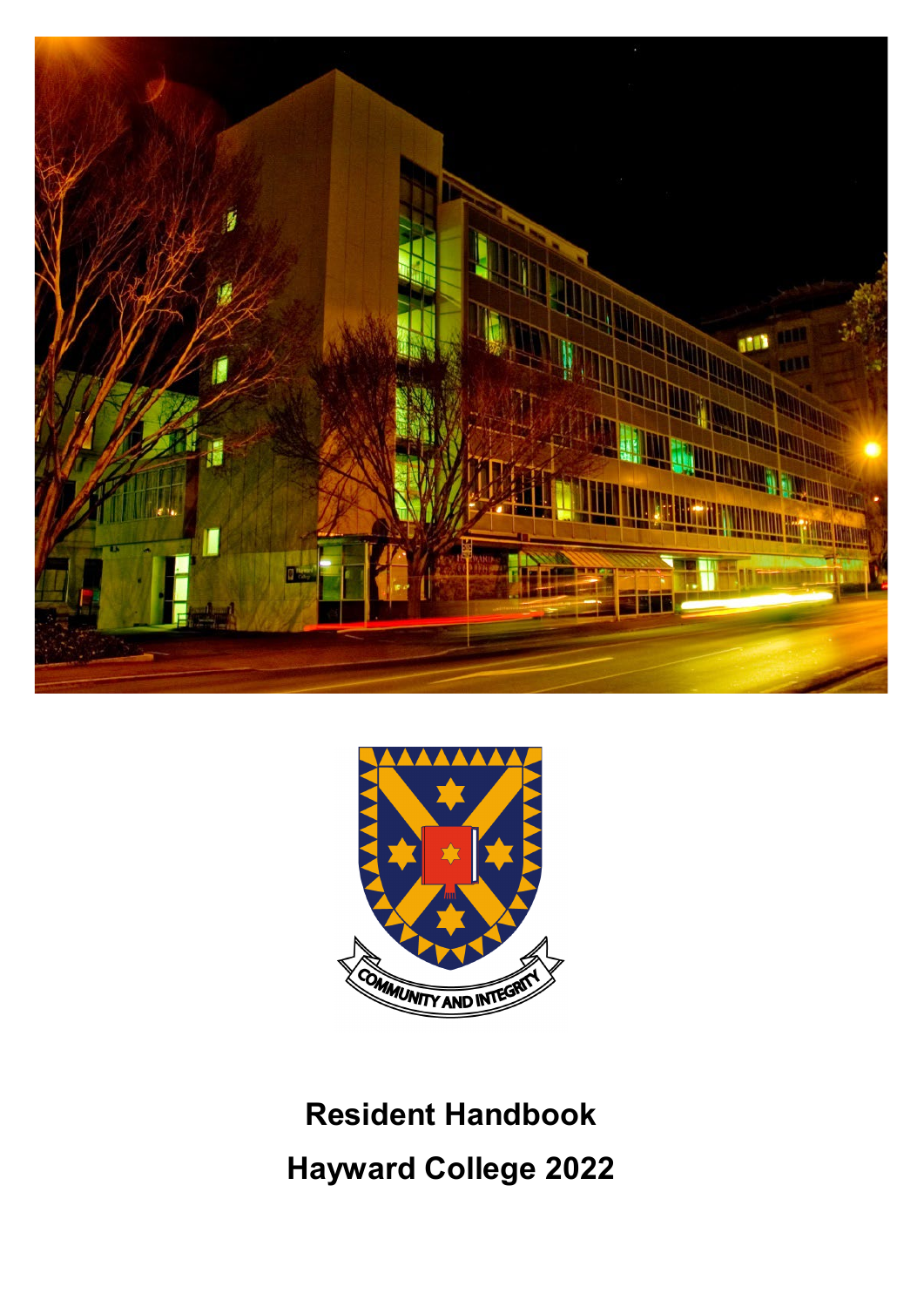# **2022**

# Hayward College

# Handbook

# University of Otago

110 Frederick Street Dunedin 9016 New Zealand

| <b>Postal Address</b>    | P O Box 56, DUNEDIN, 9054   |
|--------------------------|-----------------------------|
| Tautiaki (Acting Warden) | Luke Lovegrove              |
|                          | Phone (03) 479 5526         |
| Reception                | Phone (03) 479 5520         |
| Email                    | hayward.college@otago.ac.nz |
| Website                  | www.otago.ac.nz/hayward     |

### **PLEASE RETAIN THIS 2022 HANDBOOK FOR REFERENCE DURING THE YEAR**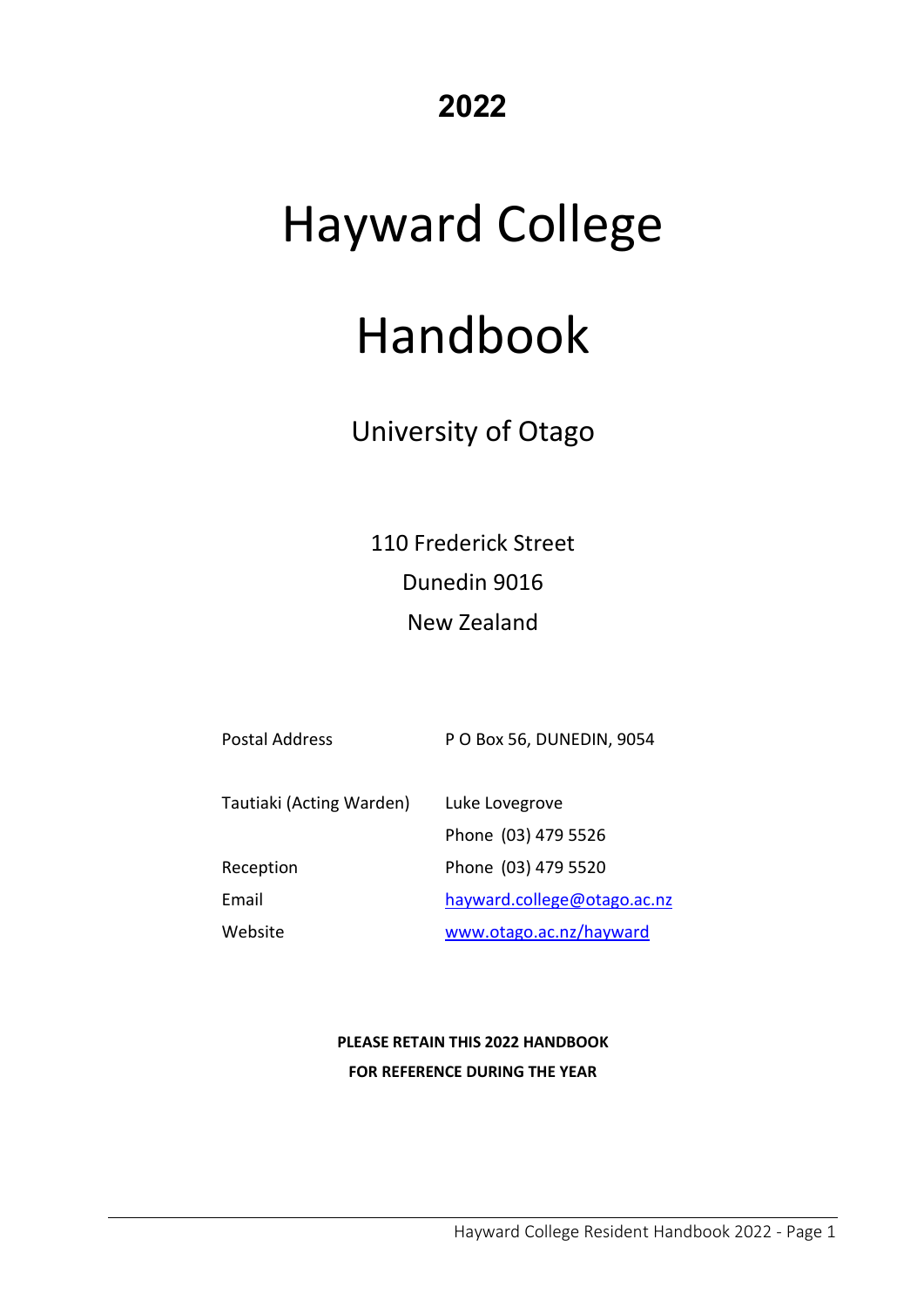# **Table of Contents**

| Message from the College                        |  |
|-------------------------------------------------|--|
| Tautiaki (Warden) 3                             |  |
| Hayward College Introduction.3                  |  |
| The Hayward Building Project:4                  |  |
| The Hayward Prize: 4                            |  |
|                                                 |  |
| The Coat of Arms:4<br>Residential Information & |  |
|                                                 |  |
| General Behaviour Expectations                  |  |
| (House Rules): 5                                |  |
| Community and Integrity: 5                      |  |
| College Programmes: 5                           |  |
| Inter College Competitions: 5                   |  |
| Student Voice:5                                 |  |
|                                                 |  |
| Maintaining a Safe & Healthy                    |  |
| Living Environment: 6                           |  |
| <b>Education and Training Act</b>               |  |
|                                                 |  |
|                                                 |  |
| Concern for others: 7                           |  |
| Room Checks:7                                   |  |
| Positive Well-being and Self-                   |  |
|                                                 |  |
|                                                 |  |
|                                                 |  |
| Pre-Existing Health                             |  |
| Conditions: 10                                  |  |
| Accidents and Injuries: 10                      |  |
|                                                 |  |
| Harassment/Bullying/Discrimin                   |  |
| ation/Anti-Social Behaviour:11                  |  |
| Harmful Digital                                 |  |
| Communications: 11                              |  |
| Cyber Safety: 11                                |  |
| Found Property: 12                              |  |
| Fire Safety Equipment:12                        |  |
| Emergency Procedures: 12                        |  |
|                                                 |  |

| Weapons: 15                                  |  |
|----------------------------------------------|--|
| Fireworks:15                                 |  |
| Smoking and Vaping:15                        |  |
| Disciplinary Process:15                      |  |
|                                              |  |
| Alcohol: 19                                  |  |
| Visitors and Overnight                       |  |
|                                              |  |
| Skateboards and Scooters:22                  |  |
| Windows: 22                                  |  |
|                                              |  |
|                                              |  |
|                                              |  |
| Room Security and Insurance:22               |  |
| Keys/Cards:23                                |  |
| Security Doors: 23                           |  |
| General Security: 23                         |  |
|                                              |  |
| Facilities and services24                    |  |
| Communication:24<br>Photocopying, Printing & |  |
| Scanning: 25                                 |  |
|                                              |  |
| Dining Facilities 25                         |  |
| Dining Room:25                               |  |
| Meals times:26                               |  |
| Floor Kitchenettes: 26                       |  |
| Room Facilities 26                           |  |
|                                              |  |
| Bedrooms come with:27                        |  |
| What you may like to bring:27                |  |
| What you must bring: 27                      |  |
| What not to bring:27                         |  |
| Room Cleaning and Bed Linen:27               |  |
|                                              |  |
| Study Facilities 28                          |  |
| Study Rooms: 28                              |  |
| Computer Room:28                             |  |
|                                              |  |
| Academic Interviews: 29                      |  |
| Release of Grades: 29                        |  |

| Recreational Facilities  29     |  |
|---------------------------------|--|
| Common Room:  29                |  |
| Games Equipment: 29             |  |
| TV Rooms:  29                   |  |
| Exercise Room:  29              |  |
| Music Practice Room: 30         |  |
|                                 |  |
| Other Facilities &              |  |
|                                 |  |
| Bathrooms:  30                  |  |
|                                 |  |
| Laundry Courtesies: 30          |  |
|                                 |  |
| Maintenance:  31                |  |
| Care of Property:  31           |  |
| Re-admissions:  31              |  |
| Our Expectations 31             |  |
| Before You Arrive:  31          |  |
| Electrical Appliances:  31      |  |
| Health Matters:  32             |  |
| Emergency Preparedness: 32      |  |
| When You Arrive:  32            |  |
| While You Are Here:  33         |  |
| Personal Development: 33        |  |
| What We Expect From You:  33    |  |
| University Policies and         |  |
| Procedures:  33                 |  |
| Breaches of Conduct:  34        |  |
| Te Puna Accommodation           |  |
|                                 |  |
| Semester Break                  |  |
| Accommodation: 35               |  |
| COVID Alert Level 4 Rebates: 35 |  |
| Disabilities:  35               |  |
| Reporting Hazards:  35          |  |
| Sustainability: 35              |  |
| Study Atmosphere:  35           |  |
| Rights of Others:  36           |  |
| Useful Contacts  37             |  |
| Support Services: 37            |  |
| College Contacts 37             |  |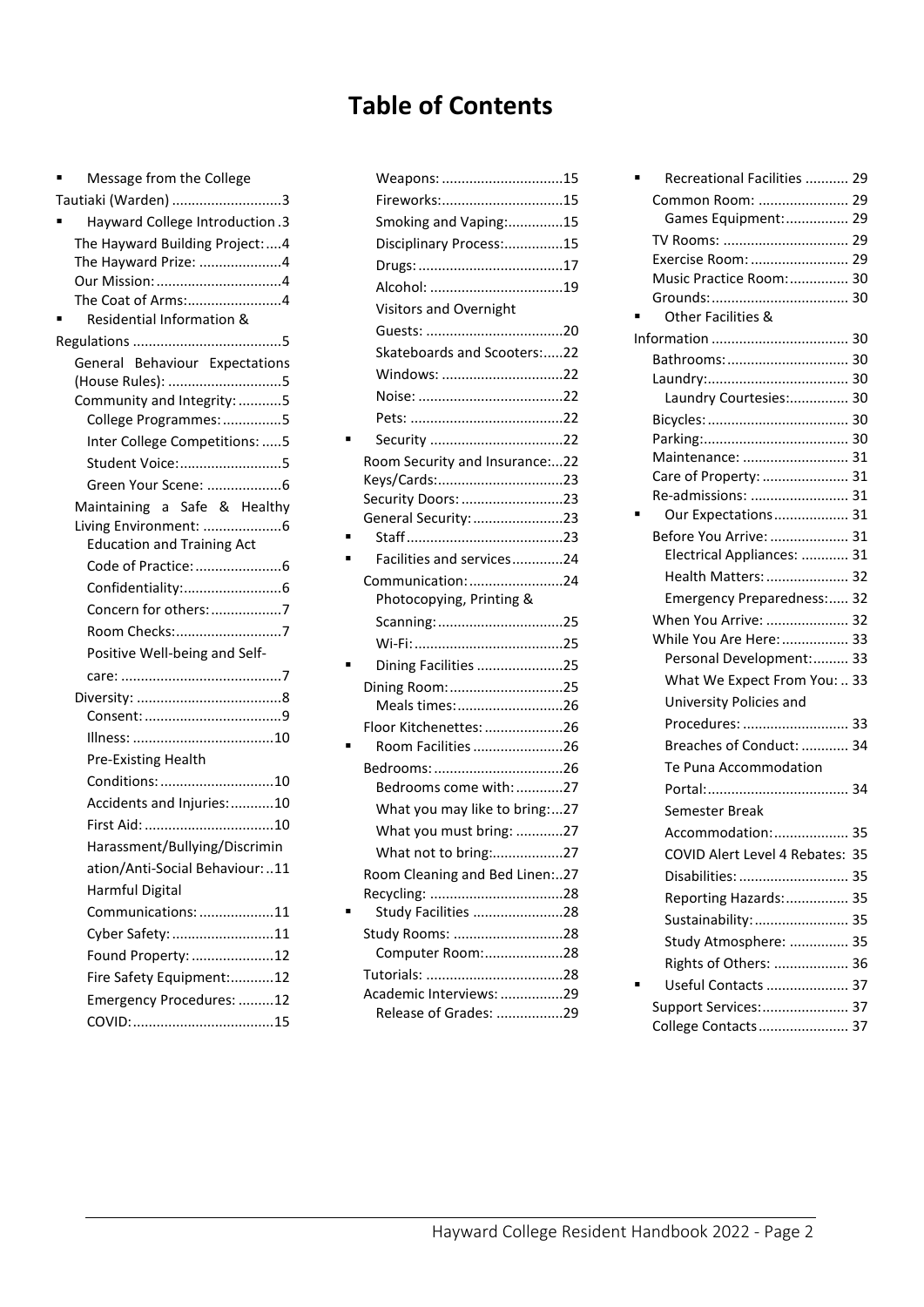# <span id="page-3-0"></span>**MESSAGE FROM THE COLLEGE TAUTIAKI (WARDEN)**

We are very happy to welcome you to Hayward College and hope that your time with us will be comfortable, good fun, and academically rewarding.

Please read this Handbook in conjunction with the Accommodation Contract. This Handbook aims to anticipate questions you may have about living in your new home away from home. All the information should clarify the rationale for the regulations that allow all of us to get along well and have a happy, successful year. Our standards are based on common sense and consideration for others. We aim to give you as much freedom as possible, whilst safeguarding your rights and the rights of others. You will need to refer to the documents and handbook from time to time, so please keep them handy.

Don't be shy about asking questions; the staff are always happy to take time to help you.

Have a great and successful year!

Luke Lovegrove **Tautiaki (Acting Warden)**

## <span id="page-3-1"></span>**HAYWARD COLLEGE INTRODUCTION**

Hayward College is owned by the University of Otago and is operated through the Director of Campus and Collegiate Life Services.

The Tautiaki (Warden) is responsible to the University and reports to the Senior Warden of Colleges for the administration of the College and the welfare of the Residents.

At Hayward College, we endeavour to provide:

- A comfortable, safe environment.
- A quiet place for effective study.
- A home where discrimination against students on the grounds of gender, religion, ethnicity or sexual orientation is unacceptable; as is any form of bullying, either physically, electronically or verbally.

Concern for others, care and support are important to us. We expect our Residents to take responsibility for their own behaviour and co-operate with the guidelines so that the College will be a happy, inclusive and supportive community for all.

Hayward College was originally the Queen Mary Maternity Hospital. The building was transformed into a hall of residence in 1992. The name Hayward comes from siblings Jock and Vera Hayward both of whom had a significant involvement in the University and the Area Health Board.

Hayward is a close-knit, diverse community of 176 students plus staff, a home where your contributions will be valued. Prepare yourself for a life-changing university experience.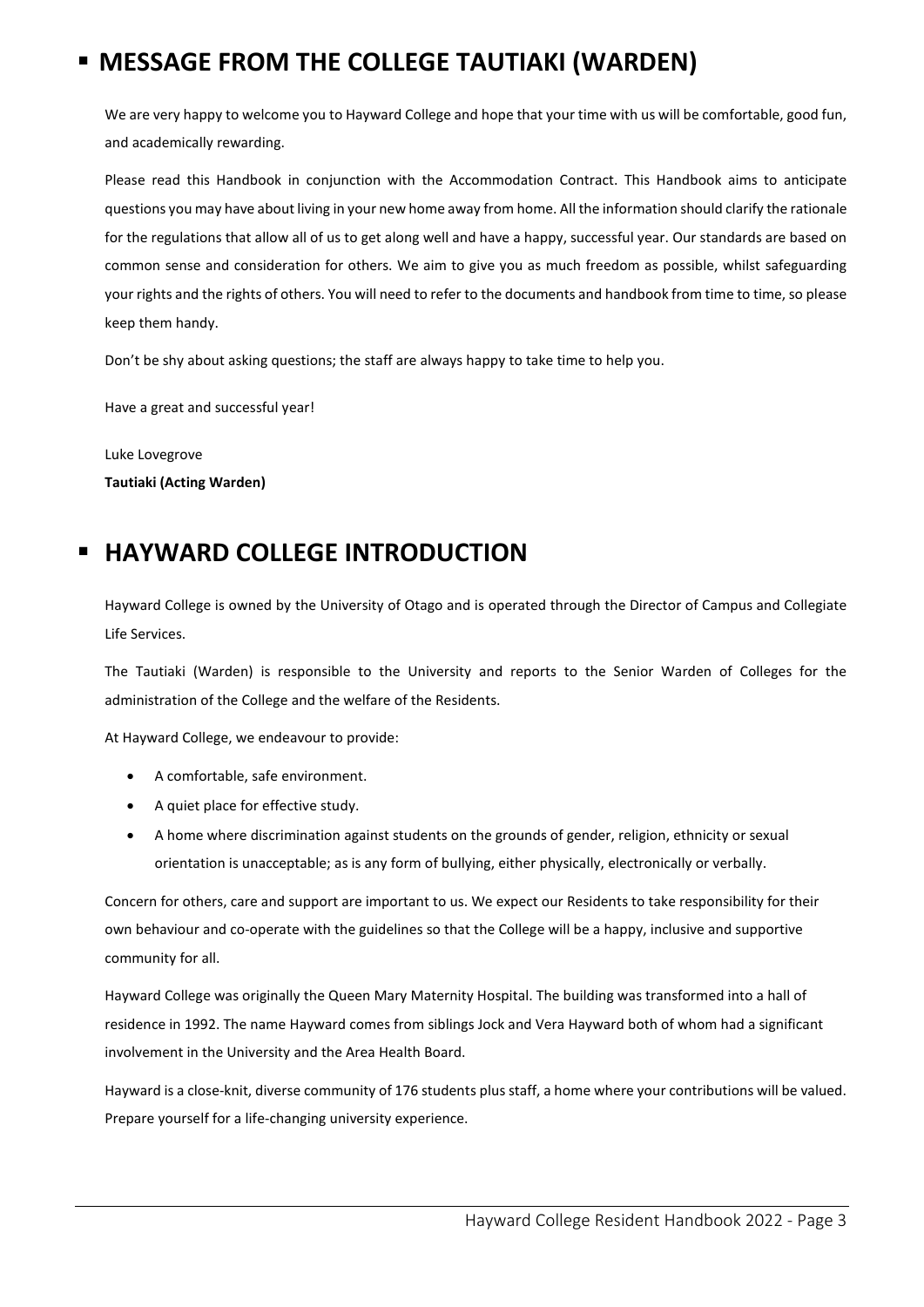#### <span id="page-4-0"></span>**The Hayward Building Project:**

The College underwent an extensive refurbishment at the end of 2018. This resulted in a larger dining room and common space on the ground floor.

All bedrooms were refurbished with new décor and furniture. The majority of bedrooms in the main block were resized. Some of the College's bathrooms were also refurbished.

#### <span id="page-4-1"></span>**The Hayward Prize:**

The Hayward Prize was established in 2015 by the Brown and Hayward families. The Inaugural prizes were awarded at the end of 2016.

The prizes are for two outstanding community citizens who demonstrate commitment to scholarly achievement. Sub-Wardens (and equivalents) are not eligible for nomination.

The prizes are awarded annually by the University Council on the recommendation of the selection panel subject to suitable recipients being nominated.

Each prize consists of a single payment of a minimum of \$5,000 (depending on available funds). The prize is divided between \$2,000 cash and \$3,000 towards the student's tuition fee for the following year. The recipients must be studying at the University of Otago the following year.

#### <span id="page-4-2"></span>**Our Mission:**

To strengthen our community to achieve the College's motto of "Community and Integrity" by providing a safe and supportive Residential community for its students that is conducive to academic excellence, personal growth and development and community spirit.

#### <span id="page-4-3"></span>**The Coat of Arms:**

From the Extract of Matriculation of the Arms of Hayward College "Azure, on a saltire, cantoned between four mullets of six points Or, a book, gilt edged and bound in a cover Gules charged with a mullet of six points of the Second, and a book-marker of the third issuant from the page foot, within a bordure indented point in point Azure and Or, and in an Escrol under the same this Motto 'Community and Integrity'". The College colours are Blue and Gold.

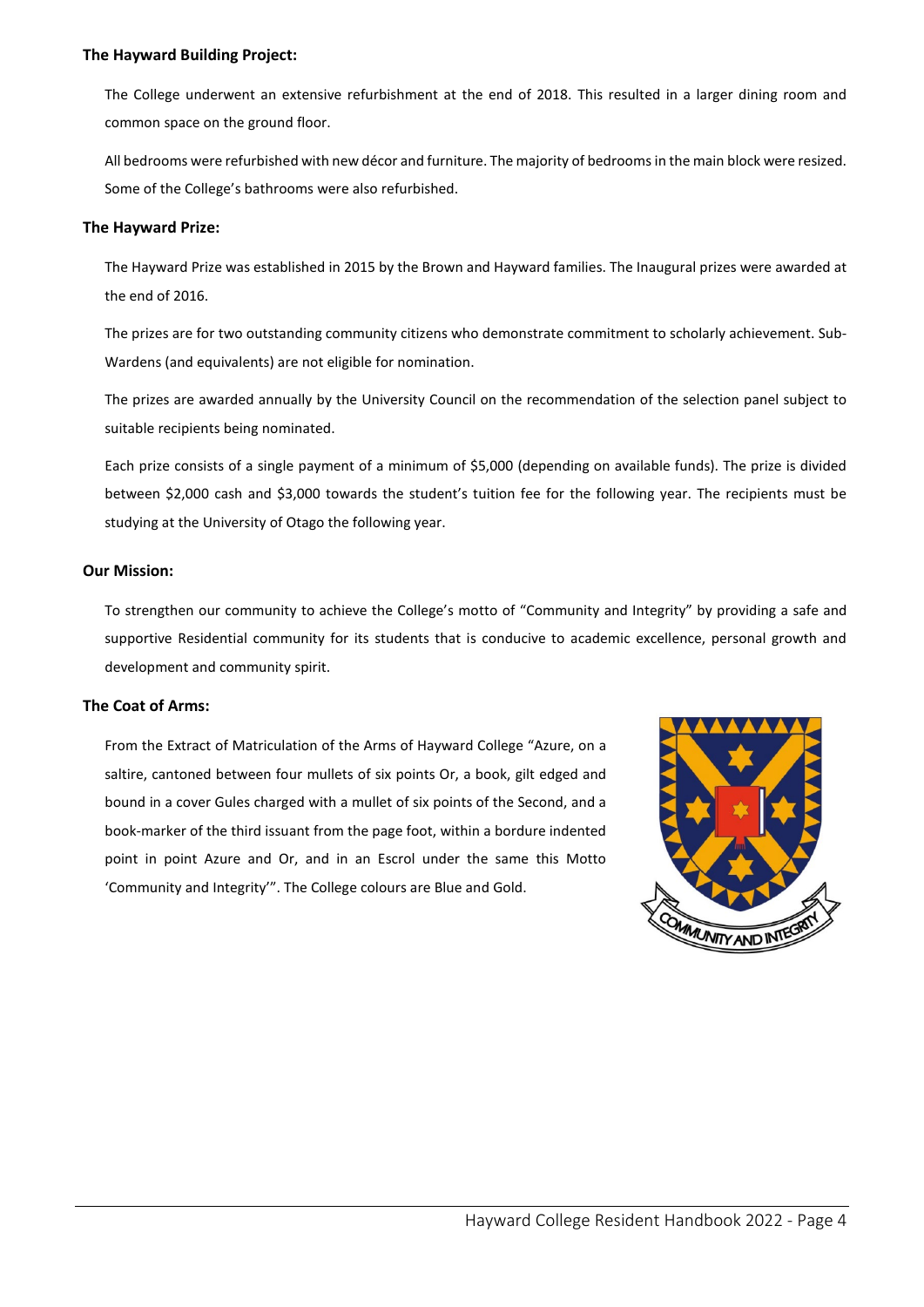# <span id="page-5-0"></span>**RESIDENTIAL INFORMATION & REGULATIONS**

#### <span id="page-5-1"></span>**General Behaviour Expectations (House Rules):**

Hayward College has carefully considered the expectations below. These have been put in place to create a community that highlights diversity, inclusion, safety and rights of all Residents. The College takes these requirements for communal living seriously and will investigate any alleged breaches in a fair and prompt manner and, where necessary, take appropriate action.

- Haywardians are expected to behave in a mature manner, acting responsibly and with integrity; showing kindness at all times.
- Hayward is an inclusive, non-discriminatory College. Our Residents are open and accepting of the diverse range of people who make up the Hayward community.
- Upon joining our community, a Haywardian is expected to work hard academically and socially; taking advantage of all the opportunities offered. In this way, everyone in the community benefits.
- Haywardians take pride in being part of a well-rounded community. They are grounded, friendly, proactive and caring. Residents are expected to meet these characteristics and with them pursue an exciting supportive year of growth.
- As members of Hayward College, Residents are bound to the University of Otago's Code of Conduct, the University of Otago's Ethical Behaviour Policy and the University of Otago's Student Charter

#### <span id="page-5-2"></span>**Community and Integrity:**

#### <span id="page-5-3"></span>**College Programmes:**

Numerous activities and programmes have been developed to support your learning. Cultural, social, sporting, leadership, sustainability, volunteering and academic programmes are provided and offer you the opportunity to learn about the University, your environment and your own capabilities and interests. The Hayward College Students' Committee work closely with the Sub-Wardens and Senior Staff to organise activities and events. You can become involved in planning events such as Hops, the College Ball, Theme Dinners, the Art Competition, all types of sports events, movies, concerts, ice skating, ten pin bowling and the College Yearbook. The Green Your Scene Team also work closely with Sub-Wardens and Staff in order to achieve our different sustainability goals. When you arrive talk to a Sub-Warden or Senior staff member and find out more about how to get involved.

#### <span id="page-5-4"></span>**Inter College Competitions:**

Busy Inter College Sport, Cultural and Games competitions run throughout the year. All the Colleges take part to vie for overall champions. There is a huge range of events and activities for you to take part in. Participation and podium  $(1^{st} 2^{nd} 1^{rd} 1^{nd})$  place) points are awarded and count towards the Inter-College Competition.

#### <span id="page-5-5"></span>**Student Voice:**

The Hayward College Students' Committee (HAYSCO) is made up of the Student President, Vice President and Floor Representatives. HAYSCO is responsible for organising and leading social activities throughout the year, as well as acting as a conduit between staff and Residents.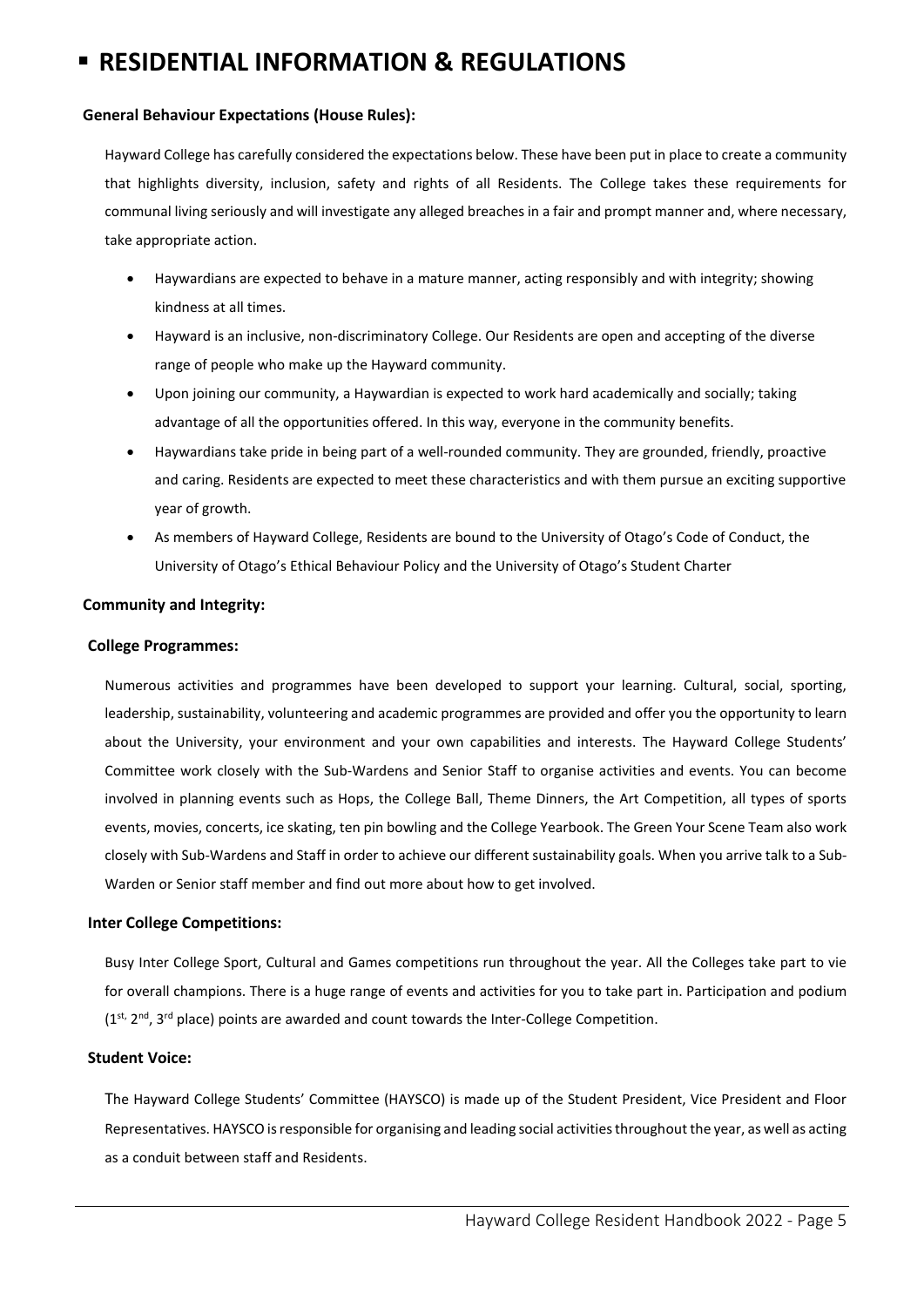The Committee meets regularly to plan events and collect any feedback or suggestions from their peers to be discussed with Senior Staff. Events are customisable, so don't be afraid to put forward any suggestions. The number of events depends on the involvement, organisation and enthusiasm of the students! Popular events include floor outings (bowling, mini golf, paintball) and competitions (Quiz night, lip sync, floor decorating), theme dinners (dress up), sports (Netball, Rugby, Volleyball, Renegade Hockey) and the highly anticipated and enjoyable College Ball. The list doesn't stop there so come out, get involved and have fun!

Meal meetings are held on a regular basis and give you an opportunity to give any suggestions or feedback about meals provided at the College.

#### <span id="page-6-0"></span>**Green Your Scene:**

Hayward College participates in the Green Your Scene programme, which has been designed to support new ways of embedding sustainable practices into different spaces across the University of Otago. Green Your Scene enables us to creatively and proactively take on actions towards sustainability across six themes: Waste, Energy, Inclusion and Wellbeing, Leadership and Innovation, Transport and Engagement. We will be looking for Residents to join our Hayward College Green Your Scene Team early in the year, so if this sounds like something you might be interested in, have a talk to a member of staff when you arrive. We look forward to having you on board to help us work towards achieving our different sustainable goals.

#### <span id="page-6-1"></span>**Maintaining a Safe & Healthy Living Environment:**

#### <span id="page-6-2"></span>**Education and Training Act Code of Practice:**

Hayward College provides services consistent with the Education (Pastoral Care of Tertiary and International Learners) Code of Practice.

[https://www.education.govt.nz/further-education/information-for-tertiary-students/code-of-practice-pastoral-care](https://www.education.govt.nz/further-education/information-for-tertiary-students/code-of-practice-pastoral-care-domestic-tertiary/)[domestic-tertiary/](https://www.education.govt.nz/further-education/information-for-tertiary-students/code-of-practice-pastoral-care-domestic-tertiary/) 

#### <span id="page-6-3"></span>**Confidentiality:**

As a Resident you should be aware that study, behaviour, and health matters are not confidential to individual staff members, but to the staff team. You should expect that individual Kaiāwhina Whare (Sub-Wardens) will share such matters with the College management team as necessary.

The Tautiaki (Warden) of the College has concern and responsibility for the whole College, and therefore all staff members consult with the Tautiaki (Warden) over issues with Residents. The Tautiaki (Warden) only shares personal or sensitive information on a "need to know basis" with other staff.

Staff may suggest to Residents that it would be more appropriate if some matters were shared with a professional from the Student Health Mental Health and Wellbeing team or with other outside agencies. Staff and Sub-Wardens will treat all Residents' concerns and private details with respect and confidentiality. There are occasions when it may be necessary for the Tautiaki (Warden) or other members of the management team to contact or disclose information to relevant parties (e.g. parents/caregivers, health professionals, financial guarantors).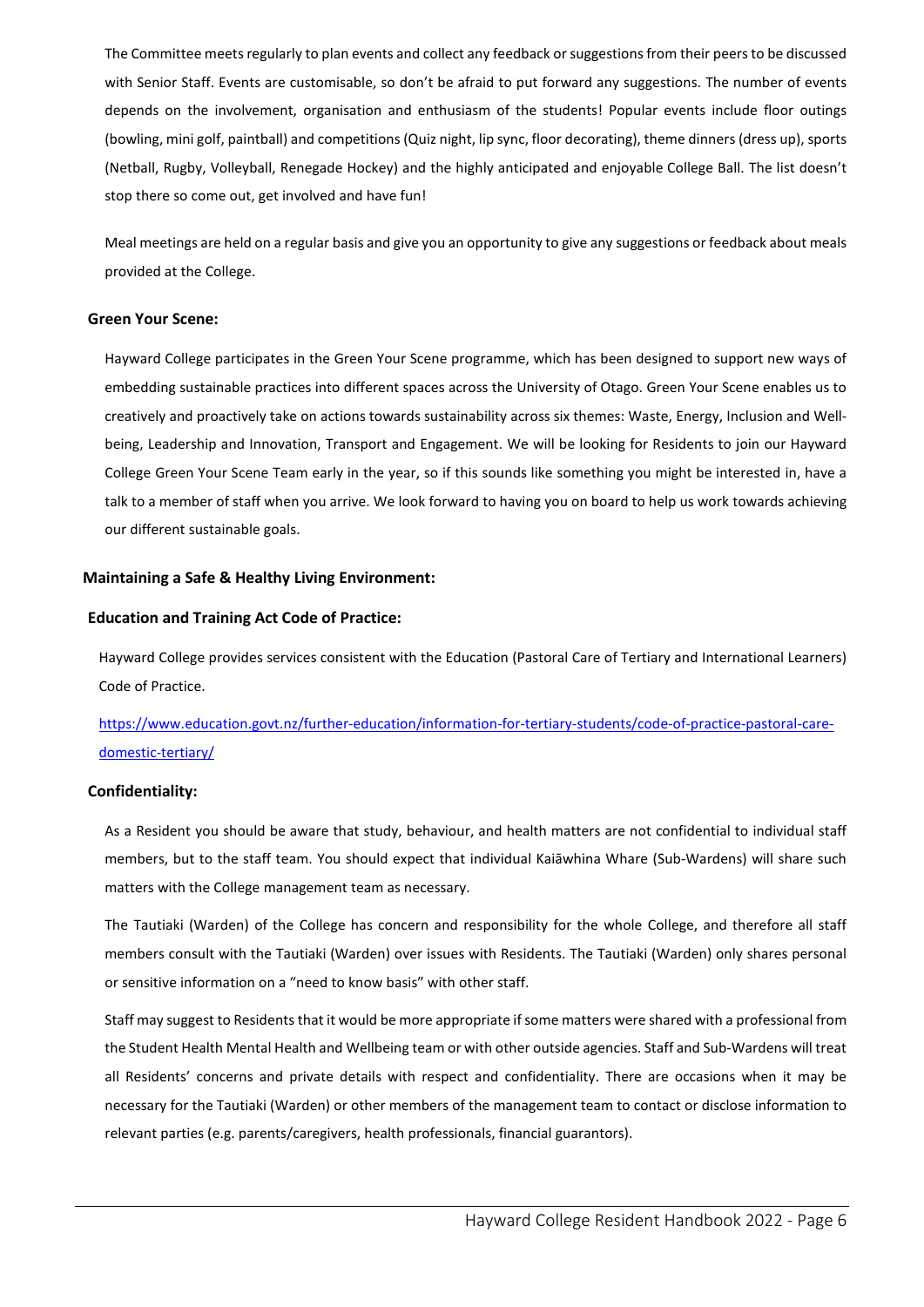This may occur when:

- We have concerns regarding the health or wellbeing of a Resident.
- There is a clear or imminent danger to a Resident or staff member, including Kaiāwhina Whare (Sub-Wardens)
- There have been serious breaches of the University College guidelines or policies.
- Payment of accommodation fees are in arrears.

#### <span id="page-7-0"></span>**Concern for others:**

There are times where you might be worried or concerned about a fellow Resident, friend or community member. We encourage you to start a conversation. You don't need to be an expert to reach out - just a good friend and a great listener.

Start a conversation with these four steps\*:

1. Ask R U OK?

- 2. Listen
- 3. Encourage action
- 4. Check in

\*Taken from<https://www.ruok.org.au/>

We encourage you to contact any staff member if you are worried about anyone, or you have not seen anyone for a while.

You can do this by:

- Speaking to the on-call staff member
- Calling our 24/7 duty number: 021 279 5522
- Speaking to the staff member at reception
- Speaking to any staff member
- Emailing: hayward.college@otago.ac.nz

#### <span id="page-7-1"></span>**Room Checks:**

If a staff member has serious concerns about your wellbeing and safety or that of other individuals likely to be in your bedroom, a Welfare Check will be done whereby a staff member will visit and enter your room.

Routine checks are carried out during the year for maintenance, or other reasons but you will be given 24 hours' notice before the room is entered.

If a staff member is required to enter your room, they will knock before entering.

#### <span id="page-7-2"></span>**Positive Well-being and Self-care:**

When we think of success in a University setting, we often think of academic success alone, without pondering the individual life success stories that help lay the groundwork for wider academic success. These personal success stories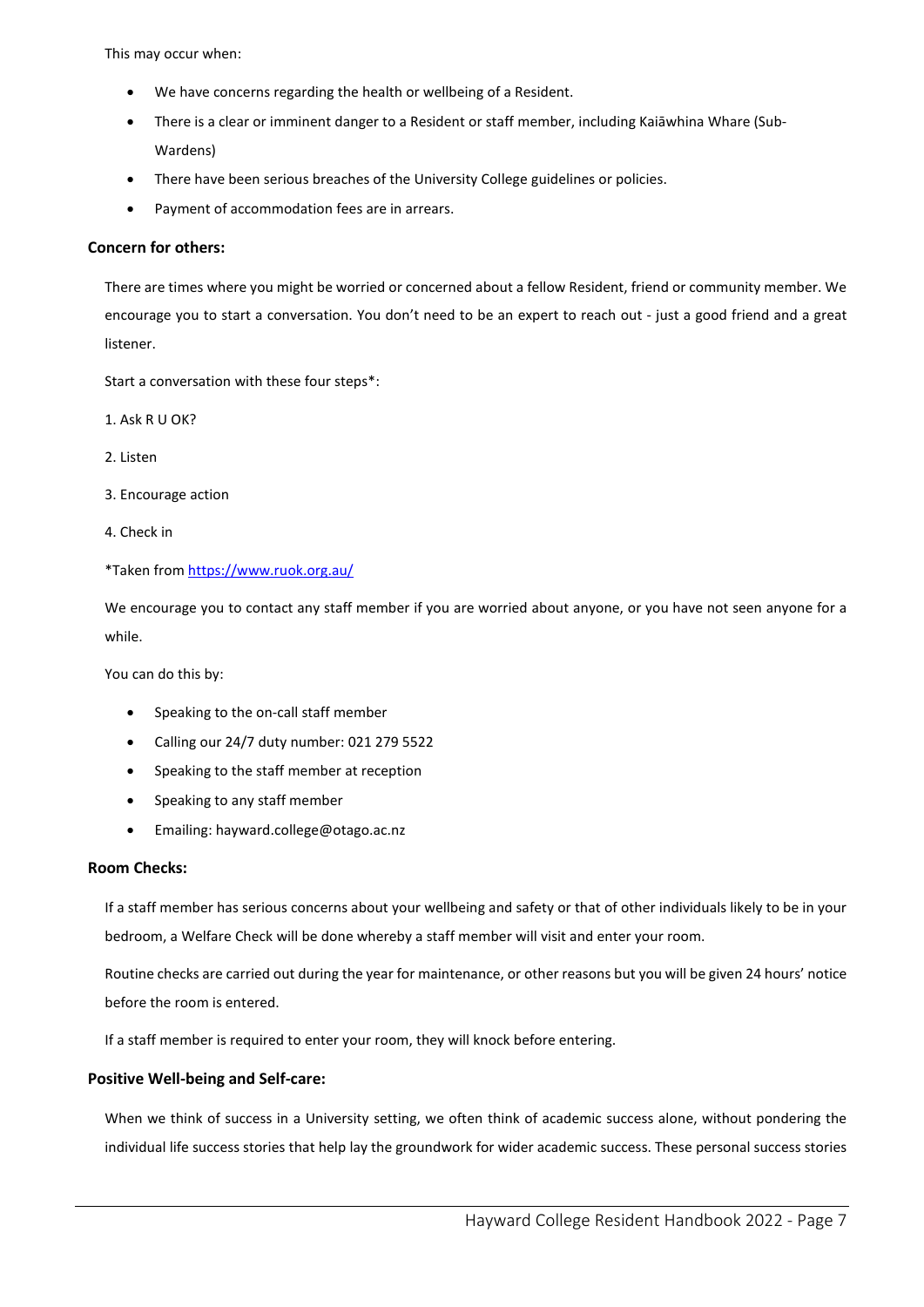are set against the background support provided by the College, and its staff. This support and guidance can best be described using Te Whare Tapa Whā the four cornerstones of Māori well-being.

Taha hinengaro, mental and emotional well-being. College staff are available for onsite support 24 hours a day through floor Kaiāwhina Whare (Sub-Wardens) and Wardens who are professionally trained in pastoral care, with an emphasis on inclusivity in all areas. Guidance, individual check ins, and tools for successful living are provided. Mental health services are readily available, backed up by support networks and structures, whether they be in person, by phone, or online.

Taha whānau, social wellbeing. Encouraging those who attend the College to actively engage in the social aspects of College Life, getting to know others, forming friendships and bonds and participating in the many regular social activities the College provides.

Taha tinana, physical well-being. Physical well-being starts in the kitchen, with the College providing healthy and nutritious meals, working with those students with dietary requirements to create meal plans for everyone. Healthcare for everyday bumps, bruises and colds are provided by first aid trained pastoral staff at the Colleges, with further professional health care provided through Student Health and associated University and Community Health Care providers. Provision is also made for assisting those with physical or mental disabilities, from providing wheelchair access to a location, through to study notes from Disability Information and Support and beyond. Physical wellbeing also encompasses the provision of opportunities for physical activity, with College staff actively providing regular sporting, recreational, and cultural activities to promote a healthy, active lifestyle. These activities are typically run within and between the Colleges, and through University teams, clubs, societies and groups. Physical security is also available 24 hours a day at Colleges and on campus through Campus Watch, the Proctor, and through security and staffing provided directly at the College.

Taha wairua, spiritual well-being. Colleges are multicultural, and socially and religiously diverse, and as such there are a range of support services and guidance available to students, from the Māori and Pacific Island Centres, through Chaplaincy Services, to OUSA LGBTQIIA+ support and guidance.

From the moment students first walk through the College doors they are made to feel welcome and included in daily life at the University of Otago. Great emphasis is put on providing a safe, inclusive, and transparent environment where students have ready access to information and guidance on their rights and responsibilities. Comprehensive services and avenues for sharing and problem-solving provide the opportunity for self-care, to maintain personal health and well-being and to ensure that their safety is maintained during their stay at any one of the University of Otago Colleges.

#### <span id="page-8-0"></span>**Diversity:**

The Hayward College community consists of a wide range of people and we respect all members of that community. Discrimination against any other human being because of age, physical disability, national origin, sexual orientation, race, gender or religious affiliation is not tolerated within our multicultural community. Verbal or written abuse, abuse by imagery, threats, intimidation, violence or other forms of harassment against any member of our community will not be accepted.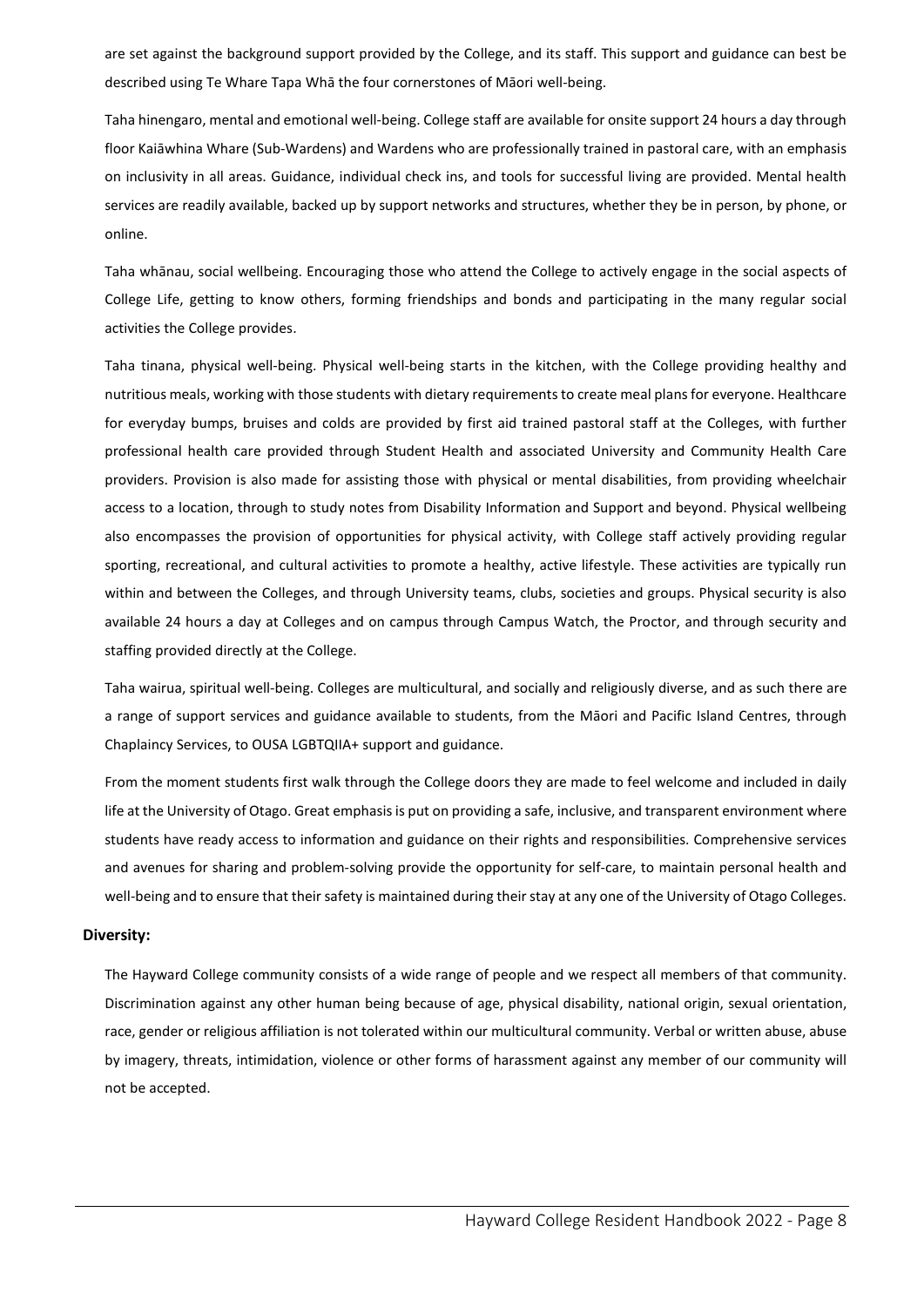#### <span id="page-9-0"></span>**Consent:**

In all relationship matters it is essential that mutual respect and consent is followed by both parties. All Residents of the College must be very clear on the meaning of sexual consent. Complaints of sexual activity without consent will be treated as serious misconduct and investigated in line with the University's Sexual Misconduct and Response Team (SMART) Policy and/or the NZ Police.

#### <https://www.otago.ac.nz/administration/policies/otago711781.html>

The following are very good guidelines.

- Consent must be **CLEAR**. The absence of a no does not mean yes. Silence is not consent. No means no.
- Consent must be **COHERENT.** People who are asleep or incapacitated by drugs or alcohol cannot give consent.
- Consent must be **WILLING**. It is never given under pressure, whether that is emotional or physical manipulation or threats being used.
- Consent must be **ONGOING**. If someone consents to one sexual activity, that doesn't mean consent to all activities.

As a collegiate community you are also responsible for each other. Please look after your friends and be pro-active in supporting anyone who is in potential danger or harm.

#### *For more information about consent*

During the first weeks of the College year Te Whare Tāwharau will come to the College and provide the CommUNIty102 workshop. This is a workshop designed with first years' in mind, to explore ideas about relationships and to learn skills to create a community that looks out for everyone.

By taking the time to learn about consent and to consider your values, you are saying that you value having a community that everyone thrives in.

You may find these of use for further information about consent:

<https://www.youtube.com/watch?v=oQbei5JGiT8>

<http://www.areyouok.org.nz/resources/free-resources/you-me-us-booklet/>

[Male Survivors \(toah-nnest.org.nz\)](https://toah-nnest.org.nz/what-is-sexual-violence/male-survivors)

<https://thewalrus.ca/what-consent-means-in-the-age-of-metoo/>

<https://www.theglobeandmail.com/opinion/metoo-young-men-and-consent/article37341952/>

#### *Reporting:*

The University of Otago's sexual violence support and prevention centre is called Te Whare Tāwharau. They offer free, confidential support for any student who needs assistance and are available for walk-ins and phone support.

#### <https://www.otago.ac.nz/te-whare-tawharau>

If you have had an encounter or incident that leaves you feeling uncomfortable or uncertain you are encouraged to seek help and support. You can approach any member of College staff who will treat you with respect and care. A staff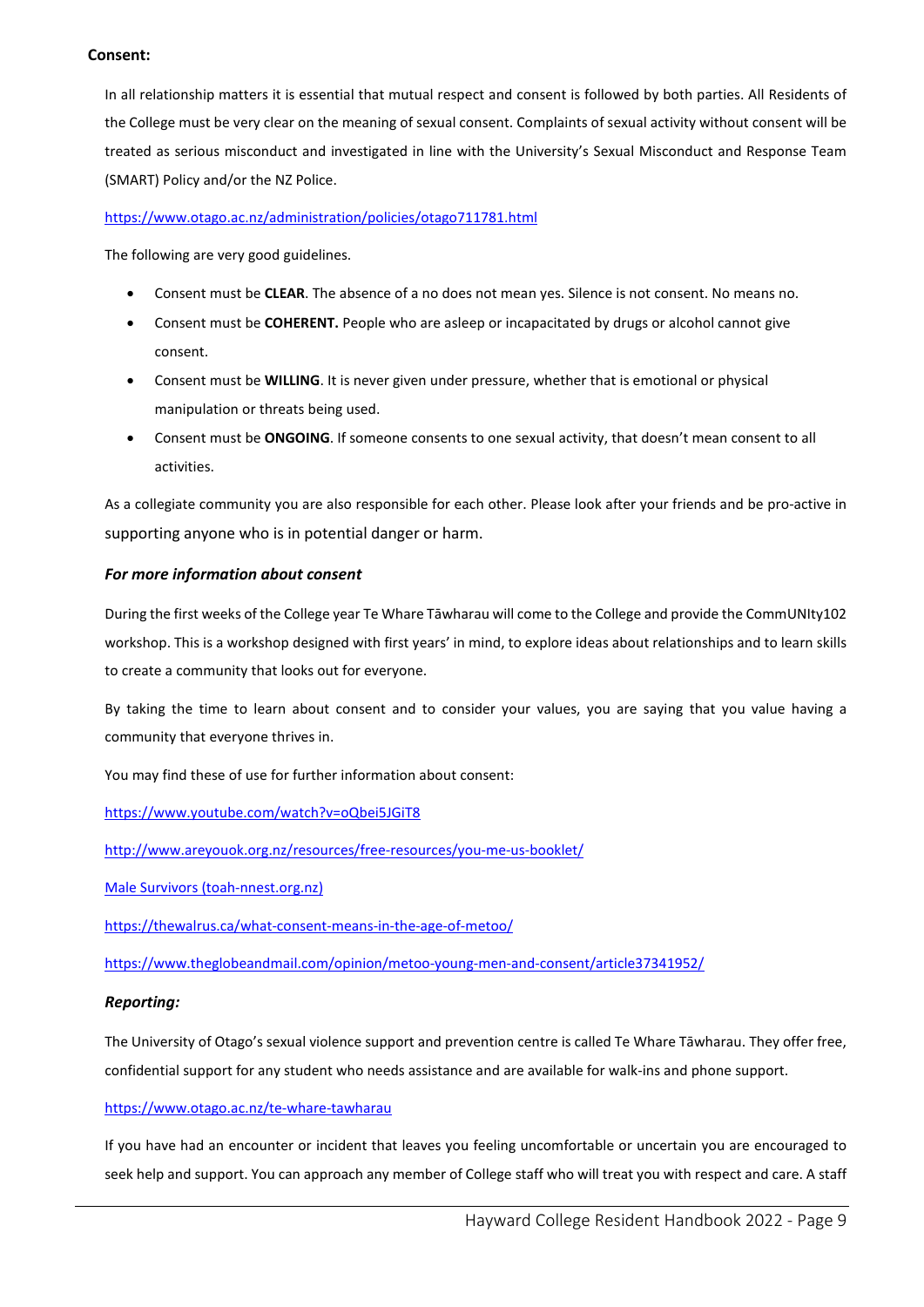member may encourage you to seek additional assistance from the College management. You may also wish to contact a support agency. Te Whare Tāwharau - 0800 479 379

NZ Police - 111 OUSA - 03 479 5332

Student Health - 03 479 8212

Healthline - 0800 611 116

OCASA Dunedin - 03 474 1592

Male Survivors Otago - (03) 425 8018

Youthline - 03 477 2461

#### <span id="page-10-0"></span>**Illness:**

The illness of any Resident must be reported to the Tautiaki (Warden) of the College or member of staff on duty, so that proper care and attention may be given, and meals arranged – sick meals are available on request. The Staff member will advise you on what steps to take. It is important to inform the Tautiaki (Warden) if you have a particular condition such as asthma, epilepsy, diabetes etc that may require emergency or special treatment.

#### *Please do not hesitate to contact a member of staff in case of illness, no matter what time of day or night!*

Please do not go to the Emergency Department (located at the Dunedin Hospital, Great King Street entrance) without first advising a staff member. The Dunedin After Hours Doctors and Pharmacy are located 5 – 15 minutes from the College (18 Filleul Street). You can use your Student I.D. and Community Services cards to obtain discounts on consultations and prescriptions. Please see Student Health to fill in an application for a Community Services card, or you can download a form. Please check out the Ministry of Social Development's website, [www.workandincome.govt.nz](http://www.workandincome.govt.nz/)

#### <span id="page-10-1"></span>**Pre-Existing Health Conditions:**

If you have a pre-existing condition, please advise staff at the College using the College Information Form or by advising staff and Student Health as soon as possible after arrival. Your information will be confidential, and we will be discreet about how we help you deal with your condition.

#### <span id="page-10-2"></span>**Accidents and Injuries:**

If you have an accident or suffer an injury, please see your Sub-Warden or a Senior Staff member.

#### <span id="page-10-3"></span>**First Aid:**

The First Aid cabinet in the College is kept in the Sub-Wardens' Office. Ask any of our staff for help. All Sub-Wardens have a First Aid Kit in their rooms on each floor. All Staff are trained First Aiders. There is a Defibrillator located in the entrance foyer on ground floor. If you have a First Aid Certificate and would be willing to help in an emergency, please let your Sub-Warden or a Senior Staff member know when you arrive into the College.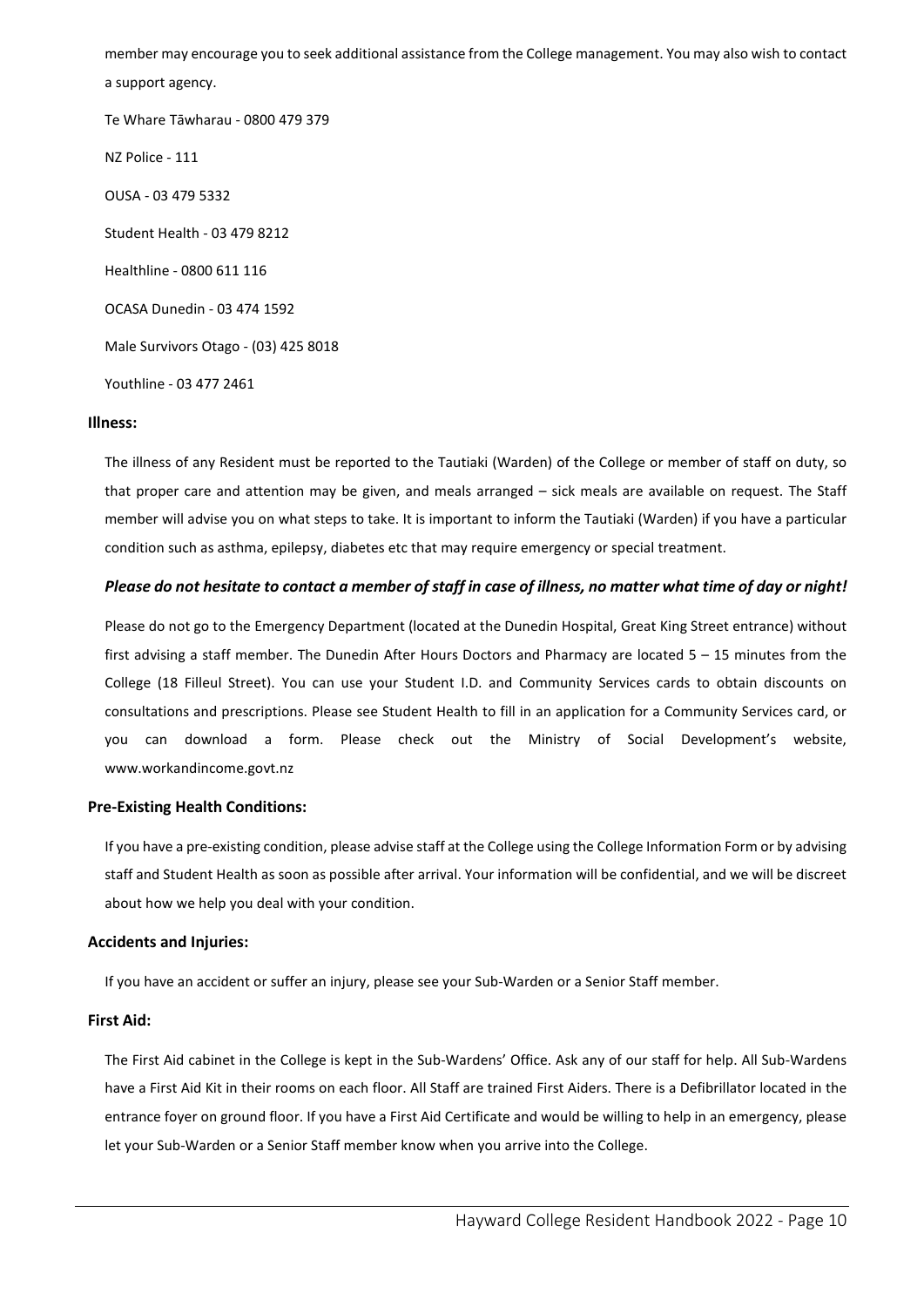#### <span id="page-11-0"></span>**Harassment/Bullying/Discrimination/Anti-Social Behaviour:**

The Hayward College community aspires to be an inclusive community and we believe that all members of the community have the right to study and live in an environment that is free from any form of anti-social or malicious behaviour.

Bullying is any repeated unreasonable behaviour that is directed toward a person, or a group of people, that can lead to physical or psychological harm. This includes cyber bullying.

We do not tolerate any form of harassment, abuse (including via written or electronic media, physical, spoken or published), assault or anti-social behaviour. Examples of behaviour we deem to be anti-social includes but is not limited to: name calling; disruptive behaviour; abusive language or behaviour; any form of physical violence; unwanted physical contact; unwanted non-verbal contact; unwanted electronic messages; harmful digital communications; intentional or reckless intimate visual photos or recordings; stalking; sexual assault; sexual harassment, exclusion and/or derogatory comments and language. We will not accept any form of behaviour that harms, causes concern or violates a person's dignity through: bullying; harassment; abuse; coercion; intimidation; assault; or behaviour that may be deemed to be anti-social or malicious in nature.

Any proven incident of harassment may result in the offending Resident being excluded (termination of residency) from the College.

If you feel you have been subjected to any of the behaviour listed above, we recommend you take the following steps:

- Make sure you are safe
- Talk with a staff member to decide if you wish to make a complaint
- Seek advice and get support from a staff member
- Or you can check out the other support services available at the University of Otago at <http://www.otago.ac.nz/services>

#### <span id="page-11-1"></span>**Harmful Digital Communications:**

Under the Harmful Digital Communications Act 2015 it is illegal to make a visual recording, on any device, of another person without their knowledge or consent, where the recording shows them naked or partially naked or involved in any activity (e.g. showering or toileting) that involves dressing or undressing. These are known as intimate visual recordings and are illegal even if they are not shown to other people or shared on social media. Any allegation that a Resident has made an intimate visual recording of another Resident (or any other person) is likely to be treated as serious misconduct and if proven may result in termination of the Resident's contract with no offer being made to rehouse the Resident in another College.

#### <span id="page-11-2"></span>**Cyber Safety:**

Residents are expected to comply with University of Otago guidelines regarding internet and communications usage as outlined in the Information and Communications Technology Regulations available on the University of Otago website. Residents are also required to comply with the University's Student Code of Conduct which states that students have the right to be safe and free from harm or intimidation in their interactions with others, including interactions via electronic media.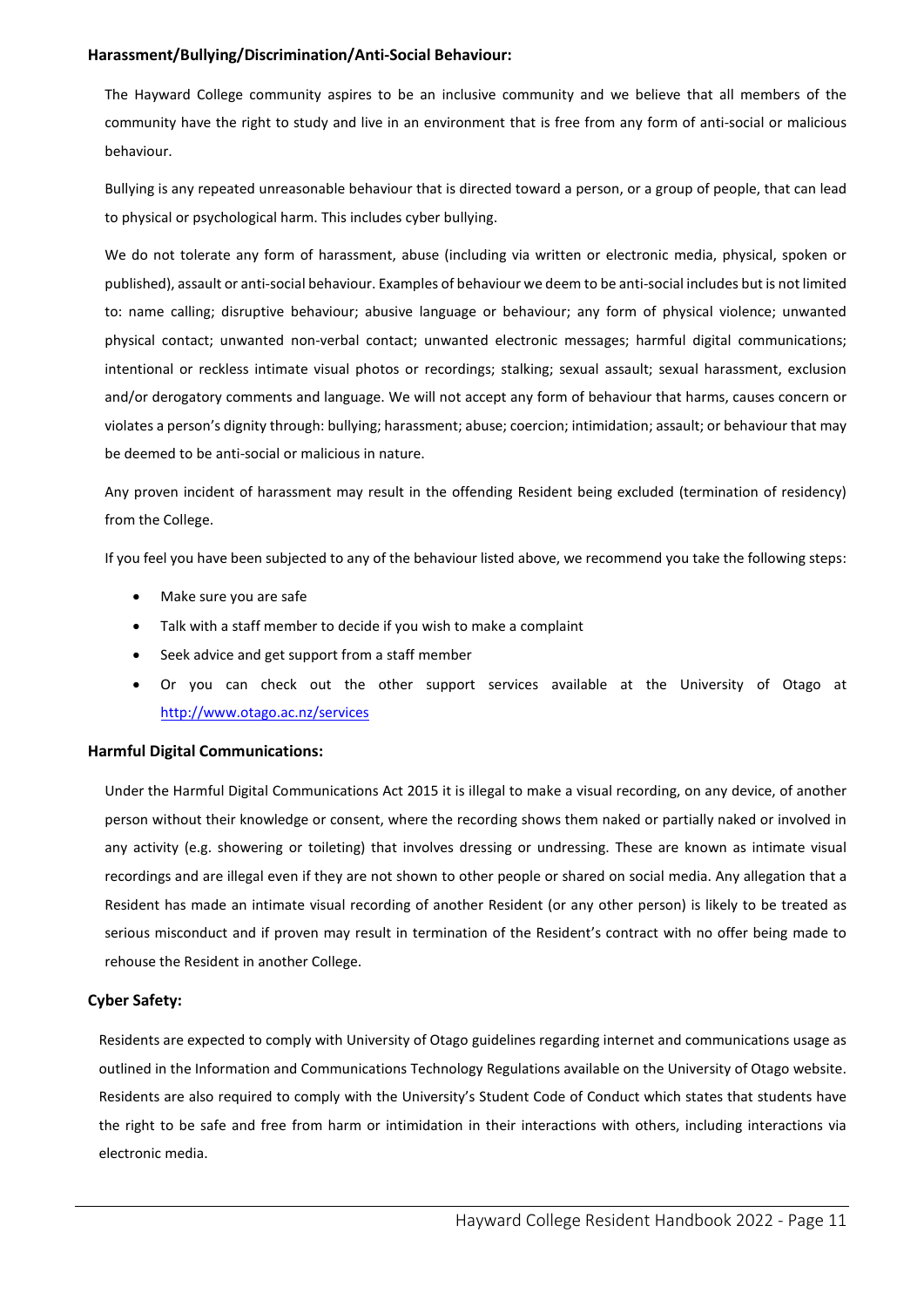#### <span id="page-12-0"></span>**Found Property:**

All lost or found property is handed into the Sub-Warden office and a full description of the item, plus the time, date and place article found is to be recorded.

Every effort will be made to locate the owner of found property.

Property with limited value if unclaimed it will be given to charity, destroyed, recycled or sold (donation to charity) at the end of the year.

Any property of significant value if unclaimed will be reported to the Police.

#### <span id="page-12-1"></span>**Fire Safety Equipment:**

All bedrooms are fitted with smoke alarms. For fire safety reasons additional kitchen appliances, dehumidifiers, heaters or electric blankets or any other homeware appliances are not permitted within Hayward College. For the same reason candles, incense, burners or any other item that has or requires a naked flame are not be used within any College bedroom, common space or corridor. The smoke alarm sensors are sensitive for your protection in the event of a fire. Covering smoke detectors or sprinkler heads, tampering with the detection system or any misuse of fire equipment are all breaches of Fire and Emergency NZ regulations and will be treated as serious misconduct by the College. The sensors can be activated by hair dryers, hair straighteners and aerosol sprays. Therefore, to prevent accidental activation of the alarms, hair dryers, hair straighteners and aerosol sprays (including deodorant sprays) must only be used in bathroom areas and are not permitted to be used in bedrooms. Fire regulations require hallways and shared spaces to be kept clear. Obstruction of smoke alarms and sprinklers by clothing and personal effects is dangerous and can result in damage and/or false alarms. False alarms form the bulk of Fire and Emergency Service callouts. There is a cost for each false alarm call-out and this may be charged to the Resident, whether malicious or accidental.

#### *A fire drill is to be treated as the real thing! One will be organised each semester, as required by the Fire Service.*

#### <span id="page-12-2"></span>**Emergency Procedures:**

#### *Evacuation:*

Evacuation notices are posted on notice boards on every floor. Please read these and take note of instructions given by the staff at the beginning of the year.

In the event of a fire or if the fire alarm sounds, you MUST leave the building and:

- Shut window, turn off electrical equipment if it is safe to do so. Do not put yourself at risk to achieve this.
- Put on shoes and leave your door unlocked but closed
- Leave a pillow outside your door when you exit your room
- Leave the building using either the stairway or the fire exit.
- Do not use the lift.
- Assemble with other members of your floor at the designated meeting area.
- Staff and/or Emergency Services will check your rooms after you have vacated them.
- Do not re-enter the building until staff advise it is safe to do so.

Staff are trained Fire Wardens and it is important that you follow their direction.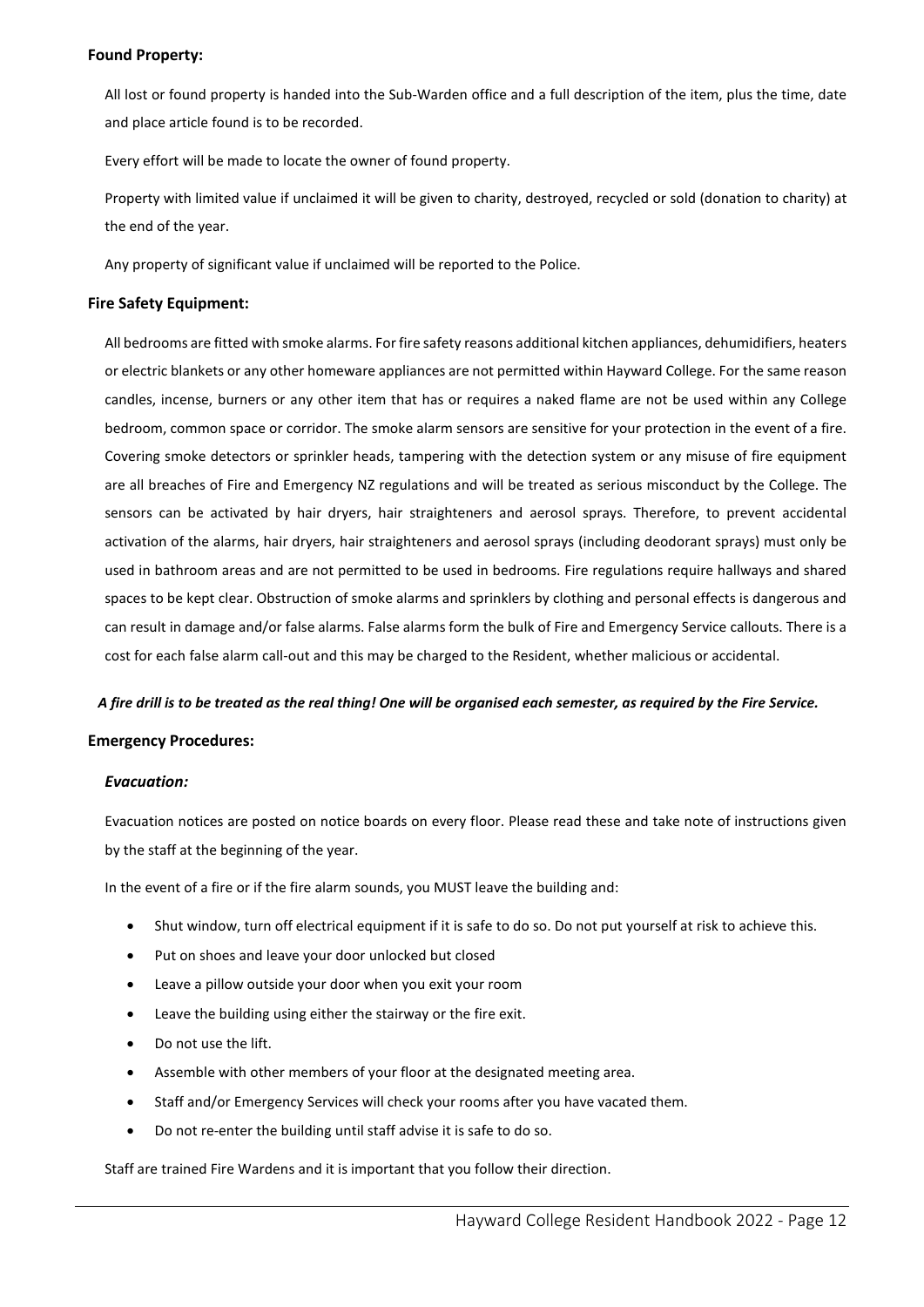#### *Fire:*

If you discover a fire:

- Operate the nearest fire alarm call point
- Ensure the Fire Service is called on 111, tell them:
	- o Name and address: Your name and 110 Frederick Street, Dunedin 9016
	- o The nature of the emergency
- Leave the building via your designated escape route.
- Report to your designated assembly area.
- Do not return to the building.

#### *Evacuating from the Main Block:*

Evacuate the building using the main stairwell. The alternative exit is the back stairwell. DO NOT use the lift. Wherever you exit, please assemble with other members of your floor away from the building in the car park on the corner of Frederick and Castle Streets. Do not re-enter the building without the permission of the Fire Service or the Chief Fire Warden (Tautiaki/Warden of College). Upon re-entering the building DO NOT use the lifts.

#### *Evacuating from South Wing:*

Evacuate South Wing by entering into the Main Block of Hayward College. Alternatively, use the back stairwell that leads to the exit by the gym or the east exit through the Surveying School. Assemble away from the building on Castle Street. Do not re-enter the building without the permission of the Fire Service or the Chief Fire Warden.

#### *Earthquake:*

DROP down onto your hands and knees (before the earthquakes knocks you down). This position protects you from falling but allows you to still move if necessary.

COVER your head and neck (and your entire body if possible) under a sturdy table or desk (if within a few steps of you). If there is no shelter nearby, crawl to an inside corner of the room and cover your head and neck with your arms and hands.

HOLD ON to your shelter (or to your head and neck) until the shaking stops. Be prepared to move with your shelter if the shaking shifts it around. The shorter the distance to your safe place, the less likely it is that you will be injured by furnishings that become flying debris during the shaking.

Practice drop, cover, and hold in each safe place. Drop to the floor, take cover under a sturdy piece of furniture, and hold on to a leg of the furniture. If suitable furniture is not nearby, sit on the floor next to an interior wall and cover your head and neck with your arms. Keep away from windows and other items that may fall on you. Responding quickly in an earthquake may help protect you from injury. Practice drop, cover, and hold at least twice a year. If you are inside you should remain inside, if you are outside you should remain outside but take shelter clear of buildings, trees, power lines and other potential hazards. If you are instructed to evacuate, or if the alarm sounds, head to the nearest safe evacuation meeting area and await instructions from staff or emergency service personnel.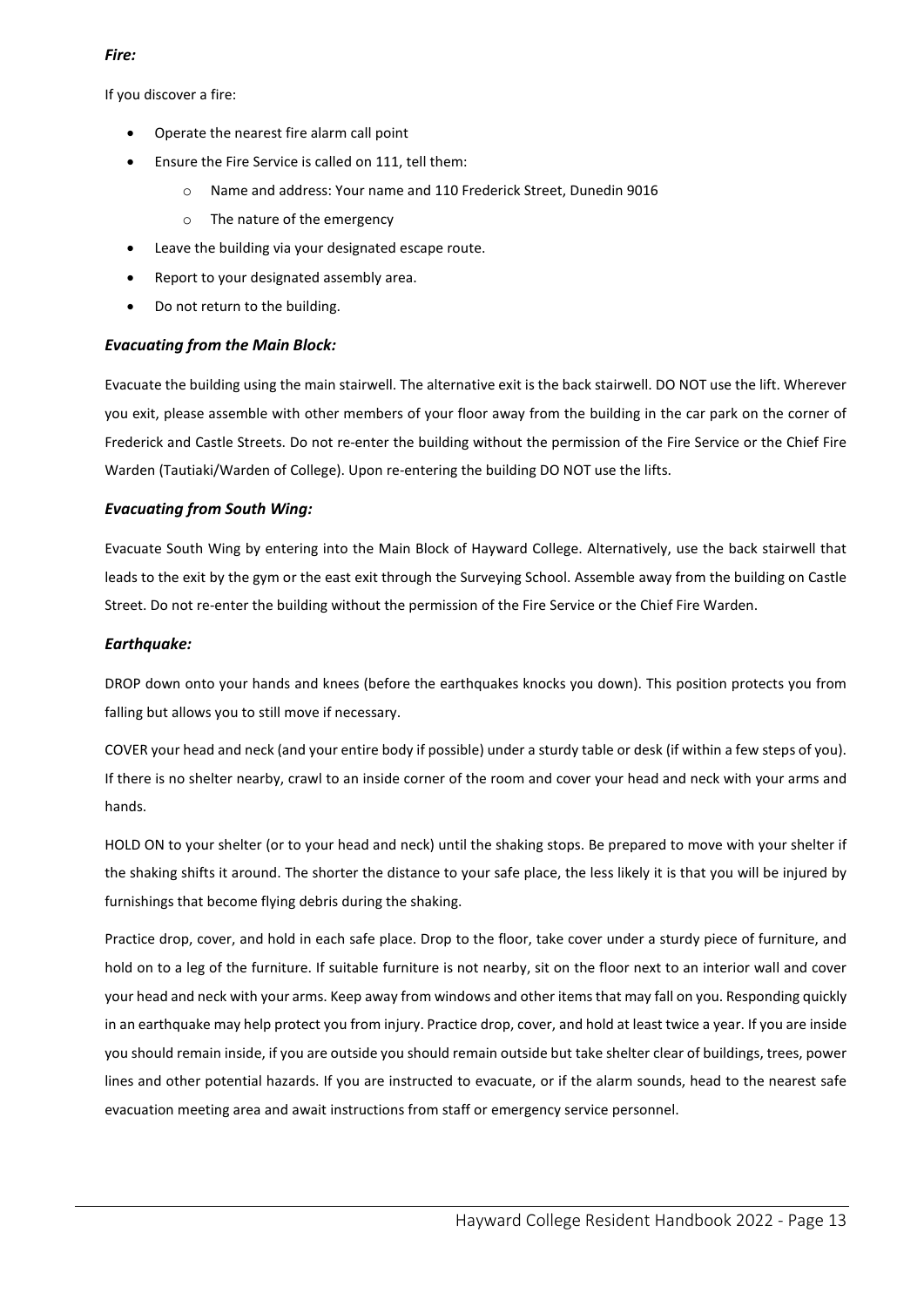#### *College Lockdown:*

#### *Threat to life on Campus*

- The College will be locked down
- All curtains will be closed
- Switch your mobile phone to silent so you can make and receive communications. Switch off other electronic devices such as laptops
- Move away from all windows and/or doors
- Move to higher floor where practicable
- Remain quiet
- Follow the instructions of Senior staff
- Await instructions from Emergency Service

#### *Threat to life in College*

#### RUN – HIDE – FIGHT

#### RUN – to a place of safety

- Have an escape route and plan in mind
- Leave your belongings behind
- Keep your hands visible

#### HIDE – if unable to run from the area, hide

- Hide in an area out of the shooters view
- Block entry to your hiding place and lock the doors
- Silence your cell phone
- Turn off lights, radios, computer monitors

FIGHT – as a last resort and only when your life is in imminent danger

- Attempt to incapacitate the shooter
- Act with physical aggression using whatever items you can, throw items at active shooter or try and overpower them.

#### *Pandemic Safety:*

In the event of a Pandemic all Residents are expected to be prepared and adhere to:

- Ministry of Health Directives and Guidelines
- Ministry of Education Directives and Guidelines
- University of Otago Guidelines
- Instructions from College and University staff
- Social Distancing Guidelines and Restrictions
- Sanitising Requirements

You should have your own medical kit and masks.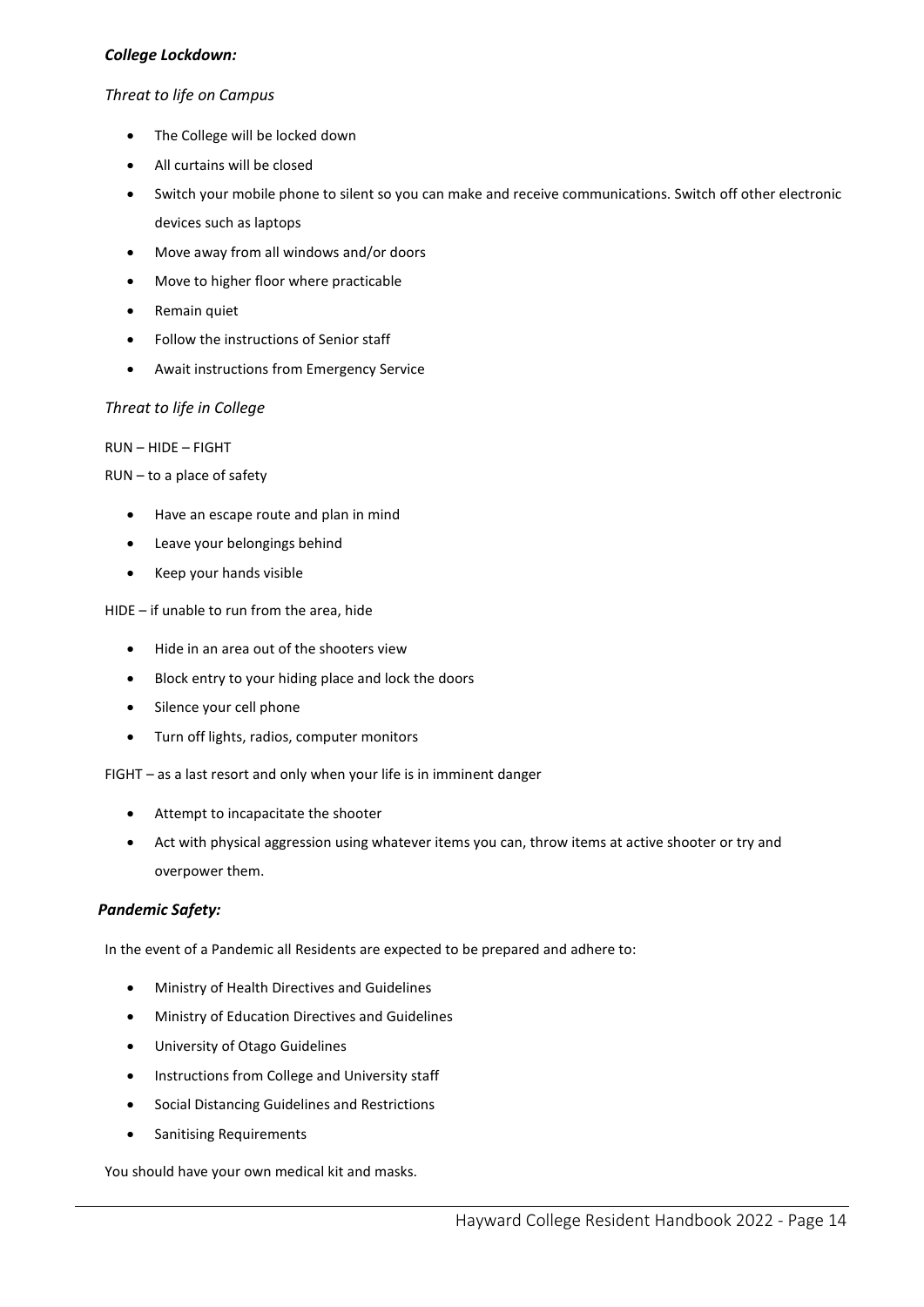#### <span id="page-15-0"></span>**COVID:**

During the COVID-19 pandemic Hayward College will remain open unless closed by the Ministry of Education.

It is imperative at all levels that you advise a staff member when you are feeling unwell and if you have COVID-19 symptoms we strongly encourage you to seek a COVID-19 test. You should follow the medical advice you receive and isolate in your room until your negative test result is returned to you. When you are isolating a staff member will deliver your meals and check on you. Should you need anything whilst in isolation contact the Duty Phone on 021 279 5522.

Hayward College will act in accordance with up to date advice from the Ministry of Health, Ministry of Education and University of Otago management. For up-to-date COVID-19 information from the University of Otago visit: <https://www.otago.ac.nz/coronavirus/>

#### <span id="page-15-1"></span>**Weapons:**

Firearms, archery equipment, weapons and replica weapons including (but not limited to) knives and swords may not be kept, stored, or used at the College under any circumstances. This includes any type of air rifle, including BB guns and spear/snap guns.

Any Resident (or guest) who brings any item deemed by the Tautiaki (Warden) to fall under this category will be required to relinquish the item for the duration of residence, or to permanently remove the item from College property.

The Proctor's Office has a Police approved firearm storage facility. This is for "A" category firearms only. Firearms must be personally brought into the Campus Watch office for storage. Courier delivery will not be accepted. Students are required to produce their firearms licence when dropping off or uplifting their firearms. There is no cost for this service and students can uplift their stored firearms 24/7, provided 24 hour prior notification is received.

Water pistols, if kept, must be brightly coloured plastic. These may not be used near or inside buildings and we reserve the right to remove permission for use at any time.

#### <span id="page-15-2"></span>**Fireworks:**

Fireworks are banned from the University campus and College staff reserve the right to remove and/or destroy any fireworks found on the premises.

#### <span id="page-15-3"></span>**Smoking and Vaping:**

The University of Otago is a smoke-free and vape-free campus. This includes all Hayward College buildings and grounds. Please ensure that you follow the regulations related to smoking and vaping both at the College and in the wider University area.

Anyone smoking in rooms or public areas will incur an immediate fine. This includes ENDS Devices or Vapourisers (whether delivering nicotine or not). Repeat offending may lead to suspension or dismissal.

#### <span id="page-15-4"></span>**Disciplinary Process:**

We aim to have a community where Residents respect themselves and others, a community where healthy social interactions and academic pursuits are expected. Living away from home can take some adjustment and we are here to assist you to learn the benefits of taking responsibility for yourself and your actions. The expectations, guidelines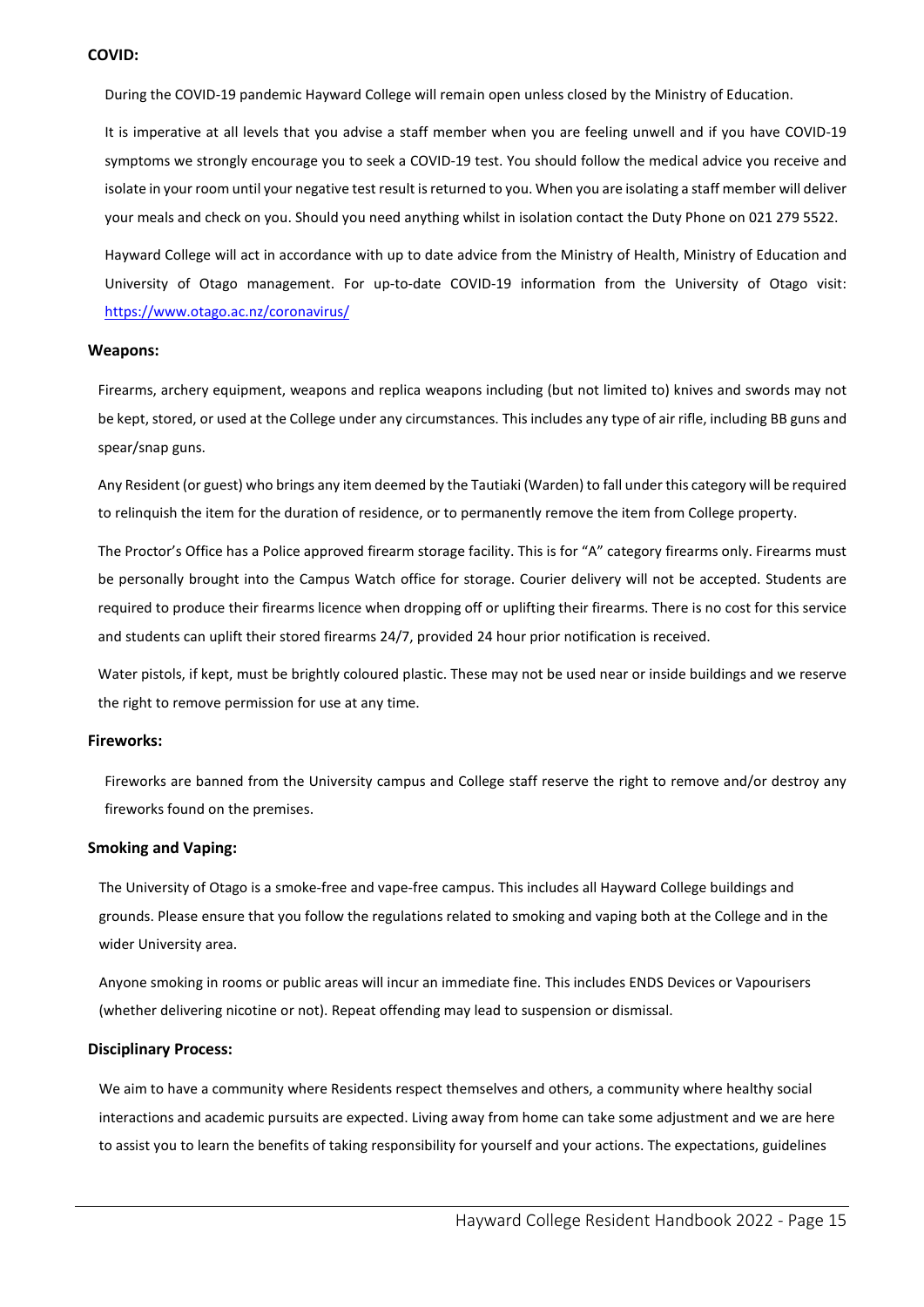and policies we have outlined in this handbook have been developed to help everyone have a productive and safe year. Should an incident occur a disciplinary process may be worked through with you.



A Resident is always entitled to a Support Person and to seek advice from other agencies prior, during, and after the disciplinary process. Information on support services and referral agencies is available from College staff and is also available in this Handbook on page 37.

Sanctions that are considered within the disciplinary process include but are not limited to:

- a. no sanction.
- b. formal and informal warnings;
- c. requirements to undertake work and/or attend programmes, counselling, or medical appointments; movement restrictions; referrals to Police or University Proctor.
- d. fines, and reparation (including those made on groups of which the Resident is a part where individual responsibility cannot be attributed) and directions to make reparation to third parties;
- e. restrictions on activities, including alcohol bans and non-association or non-attendance requirements;
- f. suspension of the right of residence, or termination of the contract neither of which shall affect a Resident's ongoing liability for fees

#### *Appeals:*

Where any decision is imposed by a person other than the Tautiaki (Warden) of the College, the Resident shall be entitled to have that decision reviewed by the Tautiaki (Warden) of College. Where a decision has been imposed by the Tautiaki (Warden) of the College, or where the Resident is not satisfied with the outcome of a review performed by that person, the Resident may, within seven calendar days of being notified of the relevant decision, submit an appeal against the sanction to the University's Director of Campus and Collegiate Life Services ("the Director") on the grounds that it (a) may cause significant hardship to the student; (b) may be manifestly unfair; or (c) may have been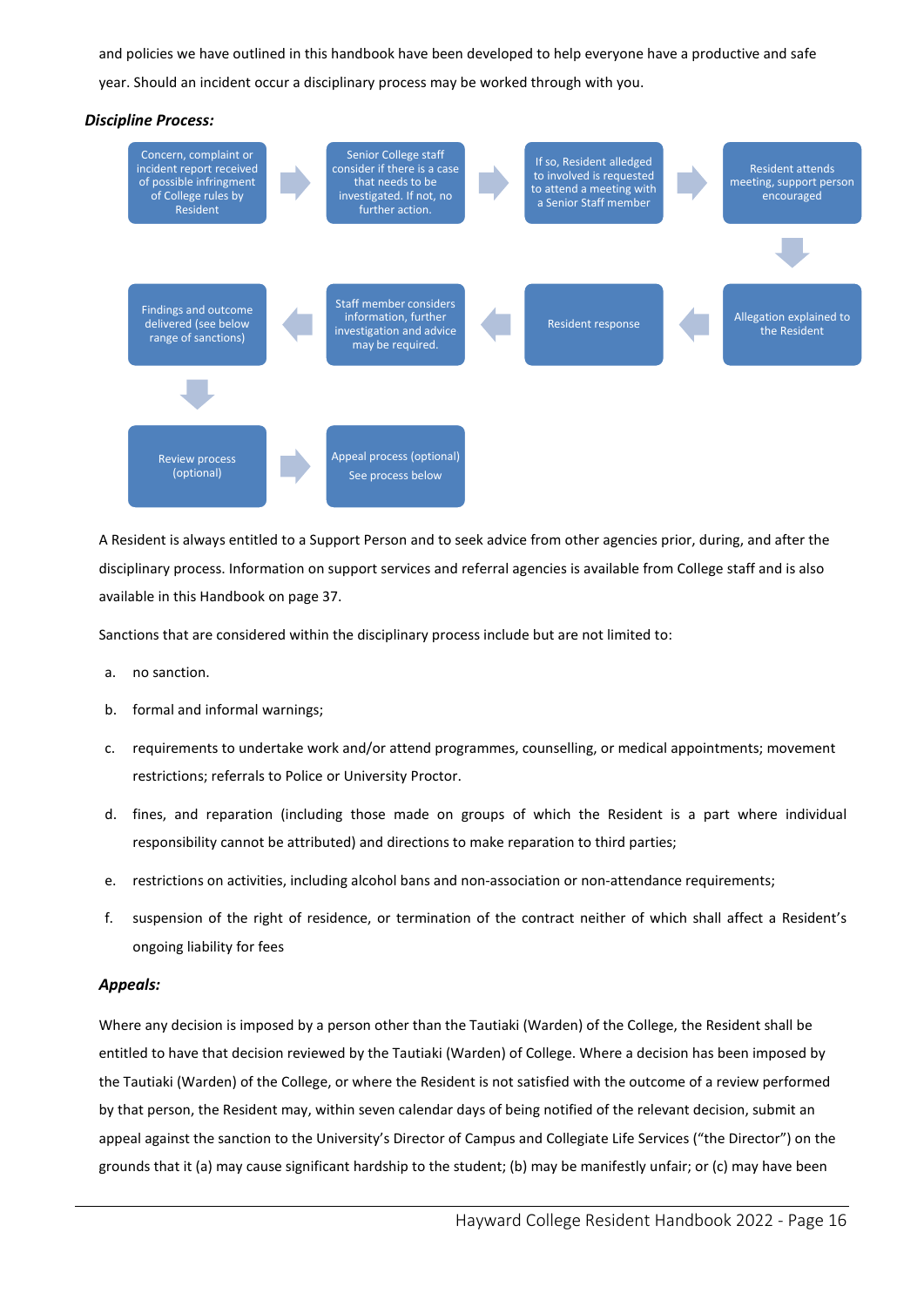imposed without due process having been followed. An appeal shall be in writing and set out the grounds the Resident relies on for the appeal.

The Director may determine any appeal as he or she thinks fit, or, in his or her absolute discretion, may refer the matter to an Appeals Panel for determination. Each Appeals Panel shall comprise not less than three persons appointed by the Director. An Appeals Panel shall regulate its own procedure and its decision on any matter shall be final.

#### *Appeal Process:*



#### *Making a complaint:*

<span id="page-17-0"></span>It is important that concerns or complaints by members of our community are addressed and resolved as quickly as possible. In order to ensure the best outcomes for everyone we aim to work in a fair and consistent manner in the resolution of issues raised.

#### Procedures for concerns

Members of the community are encouraged to talk directly with a staff member when a concern arises. However, if you do not feel this is appropriate or the concern is not resolved, you can approach the Deputy Warden or Warden. Many issues or complaints can be resolved through informal means. All staff are trained and permitted to resolve issues to the satisfaction of all parties. In many instances these matters will be addressed verbally and written confirmation of an outcome may not be necessary.

We understand that sometimes matters are of such significance that informal resolution is not appropriate. In such instances a formal complaint is necessary and appropriate procedure as detailed below will be followed.

· Any formal complaint should be addressed to or raised with the Warden of your College. Where your complaint is about or involves your Warden a complaint can be made to the Senior Warden of Colleges or, if it is about or involves that person, to the Director of Campus and Collegiate Life who may appoint a nominee to deal with the matter.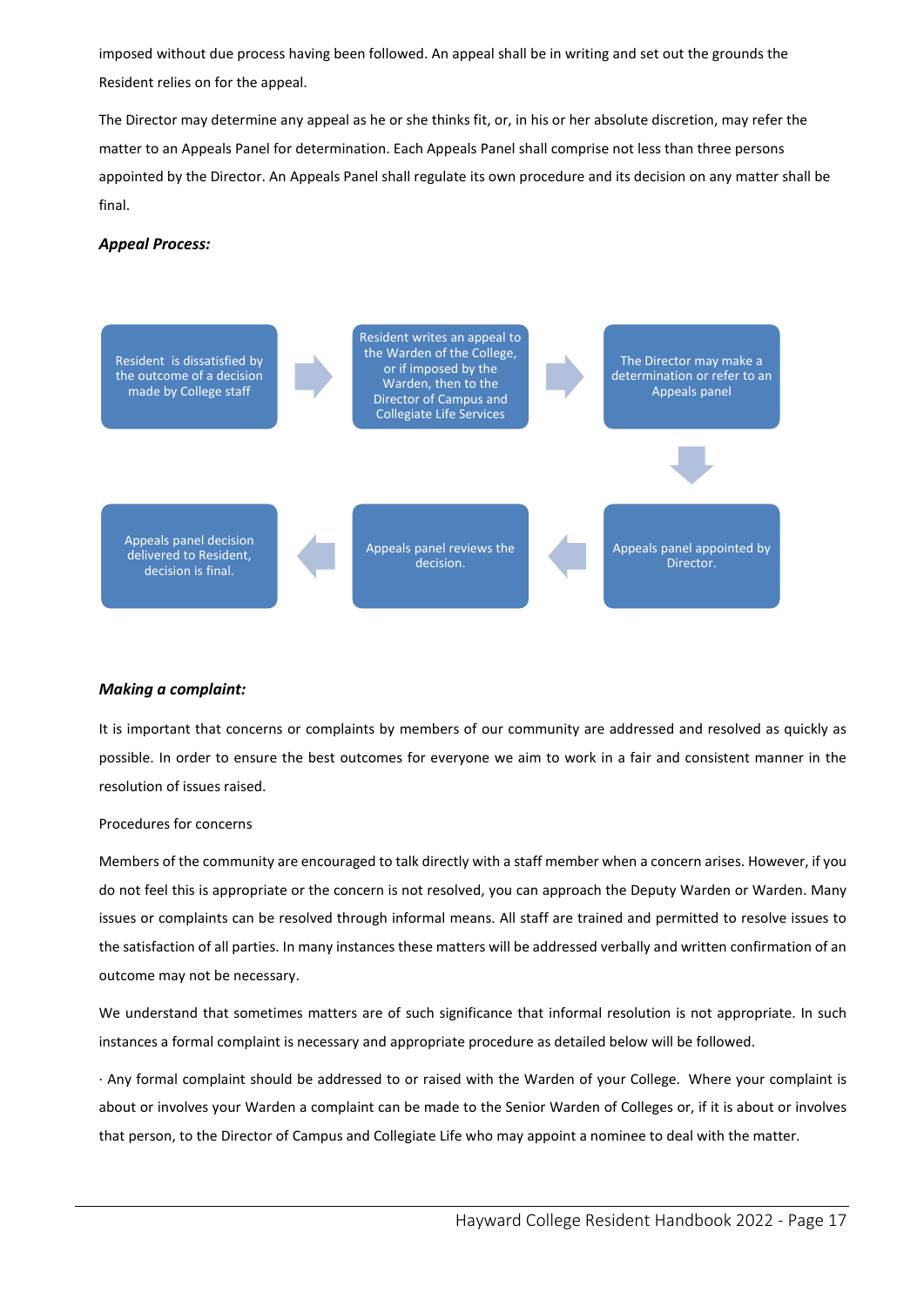· When a complaint is received, the Warden or their nominee, will discuss the matter with the complainant to seek any necessary clarification before deciding the detail of the process to be followed before determining what action, if any, should be taken. The complainant may have a support person with them during this meeting if desired.

· The Warden or their nominee will investigate the complaint. This may include contacting other members of the community or other individuals as necessary.

· Depending on the nature of the complaint the Warden or nominee may refer the complaint and or any investigation to the Senior Warden of Colleges, the Proctor or any other person as necessary.

· The complaint will be investigated with a level of formality appropriate to the nature of the concerns raised and will be treated in confidence as far as possible. However, all complaints will need to be handled in accordance with natural justice, meaning any persons responding to a complaint must have the opportunity to hear all details about it and have the opportunity to present their point of view. Any such person will also be entitled to have a support person during any discussion of the complaint if they wish. Details about a complaint may also need to be shared with other people who it appears may have relevant information to supply to an investigation.

· The Warden (or nominee) will decide what steps will be taken as a result of the findings of the investigation.

· Complainants will be informed of the outcome of the investigation.

· If the complainant is dissatisfied with the outcome of the complaint they may write to the Director of Campus and Collegiate Life Services within seven working days, for a review of the process.

#### **Drugs:**

#### *Illegal Drugs:*

The University has adopted a zero tolerance policy in respect of the possession, use or distribution of illegal drugs by members of its Colleges while on University property or while attending a College event. Where disciplinary process establishes that the Resident has committed a breach of this policy, the contract will automatically be terminated by the Tautiaki (Warden), but this sanction may be reviewed through the appeals process below.

The process to be followed in relation to any specific incident shall be appropriate to the nature of the allegation involved and the range of penalties under contemplation, provided that in any process the Resident shall be entitled to be fairly informed of the matter of concern, and shall have the opportunity to provide a response or explanation before any penalty is imposed.

Where a Resident faces an allegation that amounts to criminal behaviour, or where the circumstances otherwise make it inappropriate for the Resident to remain in the College while the matter is considered, the Tautiaki (Warden) may suspend the Resident from the College until the process is complete. In such circumstances, the Resident may be offered accommodation at another College but shall not be entitled to such an arrangement being made.

Where any sanction is imposed by a person other than the Tautiaki (Warden), the Resident shall be entitled to have that sanction reviewed by the Tautiaki (Warden). Where a sanction has been imposed by the Tautiaki (Warden), or where the Resident is not satisfied with the outcome of a review performed by that person, the Resident may, within seven calendar days of being notified of the relevant decision, submit an appeal against the sanction to the University's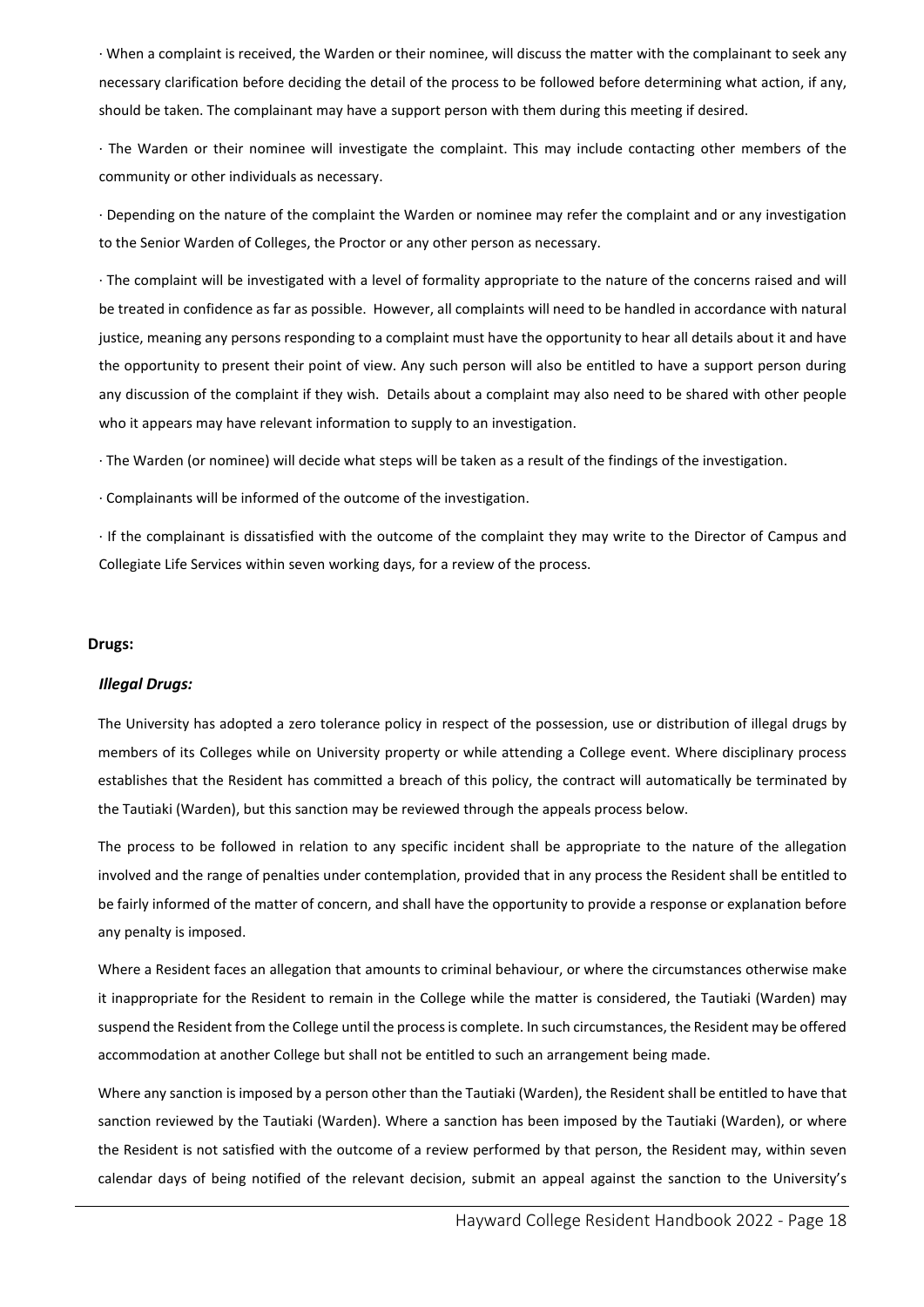Director of Campus and Collegiate Life Services ("the Director") on the grounds that it (a) may cause significant hardship to the student; (b) may be manifestly unfair; or (c) may have been imposed without due process having been followed. An appeal shall be in writing and set out the grounds the Resident relies on for the appeal.

The Director may determine any appeal as they think fit, or, in their absolute discretion, refer the matter to an Appeals Panel for determination. Each Appeals Panel shall comprise not less than three persons appointed by the Director. An Appeals Panel shall regulate its own procedure and its decision on any matter shall be final.

#### *Legal Substances:*

At any given time, a substance can be classed as legal and yet it can have a serious effect on your mental and physical health, some of these are not yet known. The legality of substances is something that can change suddenly as a result of government passing laws. The fact that a substance has become illegal after you purchased it will not be accepted as an excuse by the law or the College. While we recognise that some readily available substances are classed as legal, we cannot condone the use of these substances due to the unknown health effects they have. Our expectation is that you will not have any drugs apart from your prescribed medication or over the counter products. The only 'legal substance' that we allow to be used at Hayward College is alcohol and this is subject to College rules and current legislation. Any Resident found in the possession of, under the influence of or using a legal high will face disciplinary action.

#### *Drug Paraphernalia:*

As we do not condone the use of illegal drugs, or legal substances, the presence of drug utensils and/or drug related paraphernalia within our community or grounds will not tolerated. Anyone found to be in possession of, or using such items will face disciplinary action, which may involve being suspended or excluded (termination of residence) from the Hayward College community. Suspension or termination of residence due to possession, use or distribution of drug utensils and/or drug related paraphernalia does not affect the Resident's ongoing liability for their remaining annual Residential fees.

#### <span id="page-19-0"></span>**Alcohol:**

Whilst the misuse of alcohol sometimes causes problems for a small number of Residents, it is often the noise and damage that follows that can be the greater problem. For this reason, our policy is to provide simple regulations that are strictly enforced, in an effort to encourage a moderate, responsible and mature approach to drinking.

#### *Residents Under the Age of 18:*

Anyone under the age of 18 years is not permitted to carry, store or consume alcohol within the Hayward College community. Any Resident found to be in breach of this condition will face disciplinary action. Any person supplying alcohol to any Resident in this category will also face disciplinary action.

#### *Safe Practices:*

- Residents are expected to be sensible about the amount of alcohol they bring into the College on any one occasion.
- Spirits, Liqueurs, fortified wine, goons and casks are not permitted.
- Kegs, crates, mini tankers, home brewing and distilling are not permitted.
- Specialised drinking equipment such as funnels, bongs and yard glasses are not permitted.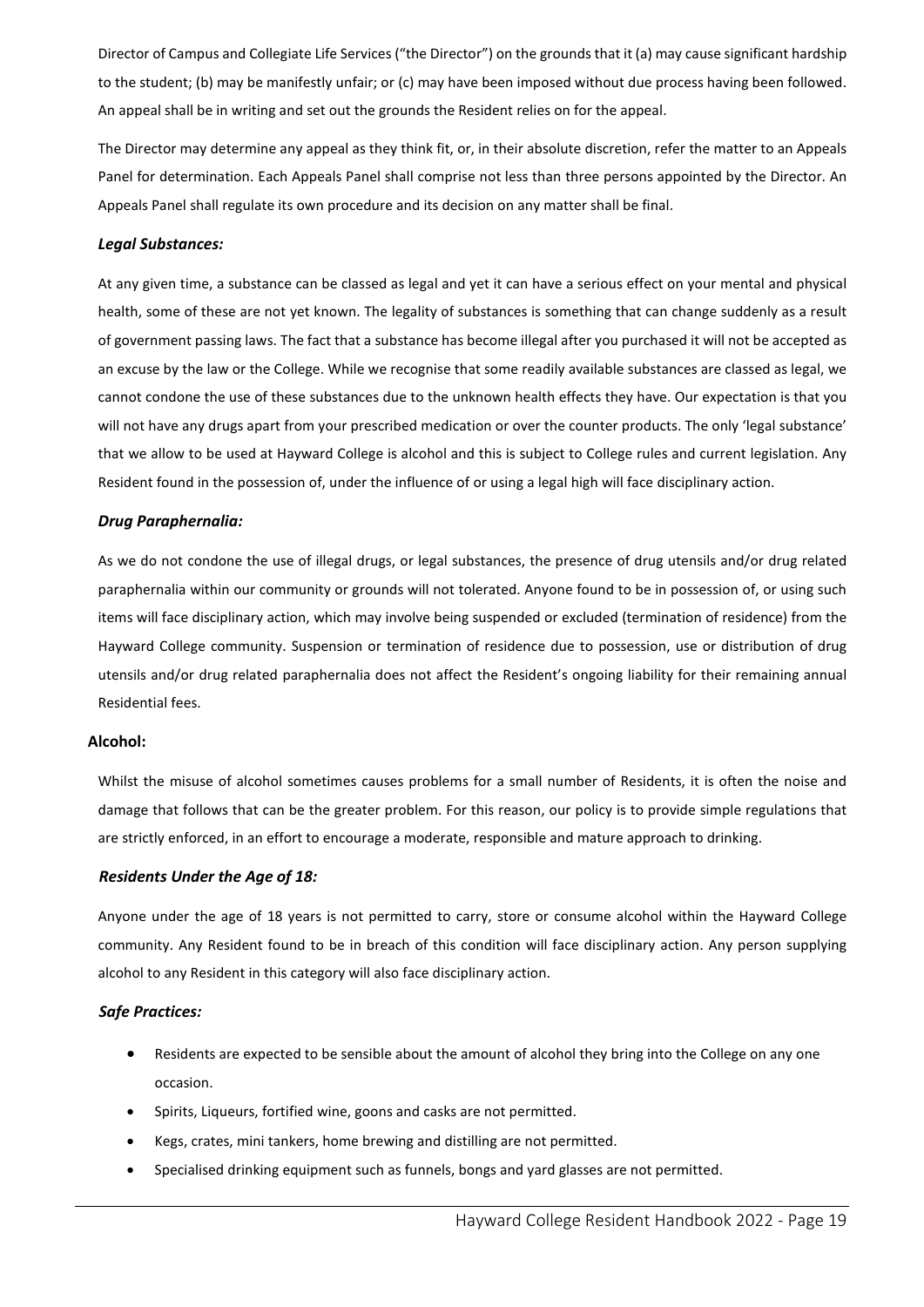- Activities centred on the consumption of alcohol (e.g. drinking games) are not acceptable.
- Deliveries of alcohol to Residents are not permitted.
- Except for designated occasions, drinking alcohol is permitted only in bedrooms. This may only be in small groups and drinking must be civilised.
- Alcohol may not be consumed in any public area of the College, including the grounds between Hayward and Cumberland and the car parks. These areas are alcohol free.
- Open vessels of alcohol (glasses, bottles, cans etc.) are not permitted in non-designated drinking areas nor when walking around the College.
- Visitors are not permitted to bring alcohol into the College. Residents are at all times responsible for the behaviour of their visitors and guests. Visitors are not permitted to consume alcohol in the College.
- Parties are not permitted at Hayward College.
- Gross intoxication is regarded as a fundamental breach of the conditions of residence.
- Senior Staff reserve the right to confiscate any liquor, to impose fines or alcohol bans.

#### *For more information about safe drinking:*

- <https://www.alcohol.org.nz/help-advice/is-your-drinking-ok>
- <https://www.drinkaware.co.uk/advice/staying-safe-while-drinking/how-to-stay-safe-at-uni/>
- [https://www.hellosundaymorning.org](https://www.hellosundaymorning.org/)

#### *Consumption Times:*

- Alcohol may not be consumed in the College or on College grounds before 4:00 p.m. and after 10:00 p.m. daily.
- Any get-togethers in rooms will be dispersed at "quiet hours".

#### *Alcohol Free Periods:*

• There will be an alcohol free period at the end of each semester during Study Zone. This ensures a quiet environment for Residents to focus on study leading up to the examination period.

#### *Alcohol Free Floors:*

• Hayward College does not have any completely alcohol free floors. Those requesting to be alcohol free will be roomed in the same area of the College, but it may not be a whole floor.

#### <span id="page-20-0"></span>**Visitors and Overnight Guests:**

#### *General Visitor's Rules:*

- Visitors to the College are welcome but each Resident is responsible for their visitor's behaviour.
- Visitors are not permitted to consume alcohol in the College.
- Visitors are not permitted to bring alcohol into the College.
- Daily Visiting hours: 8:00am to 10:00pm. Residents must sign visitors in on arrival (after 5:30pm) if they wish them to stay until 10:00pm.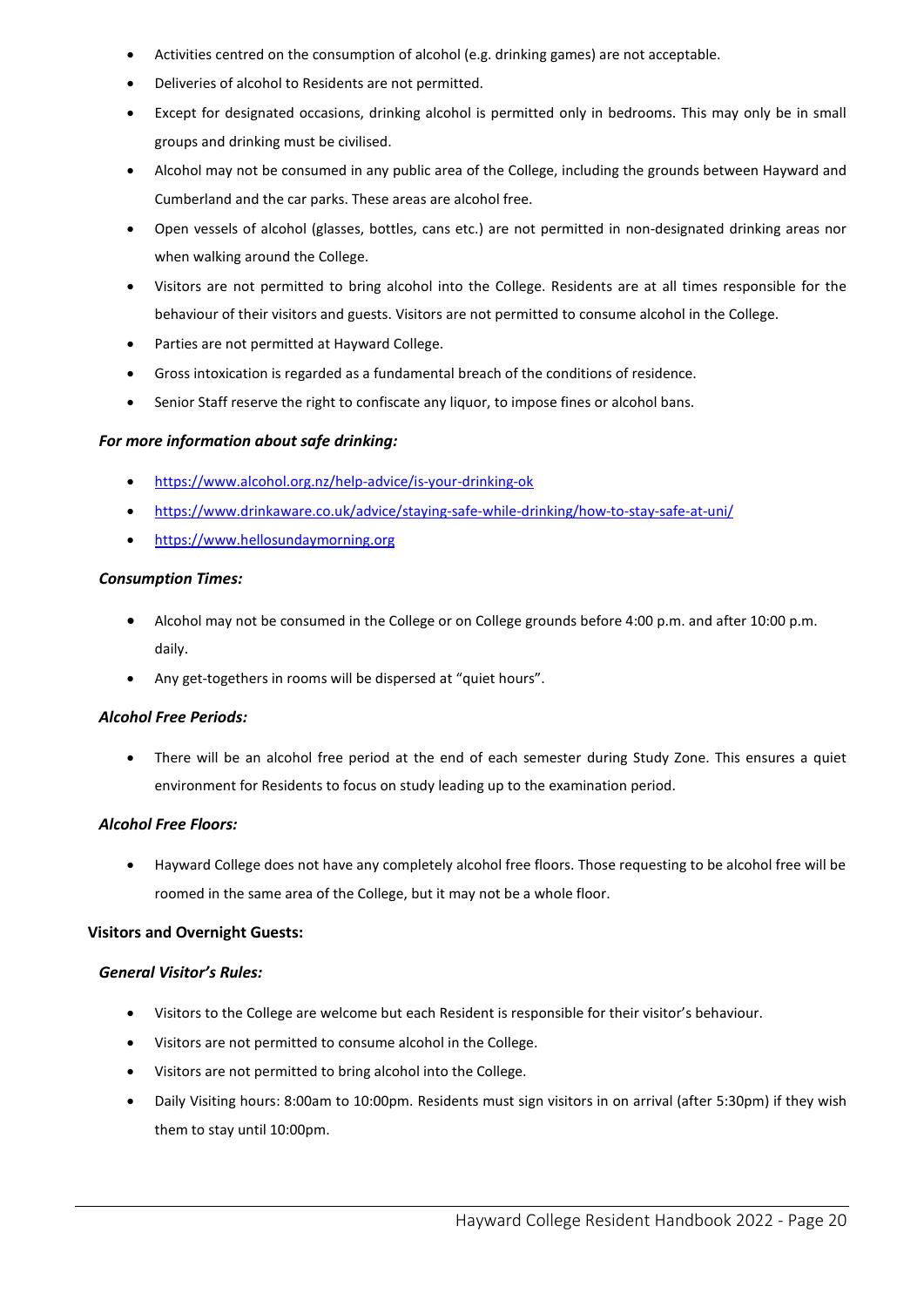• The Tautiaki (Warden) of College reserves the right to withdraw permission from any visitor to enter the College. There are likely to be times when there are unwelcome and uninvited people in the College. These people will be treated as intruders and dealt with accordingly.

#### *Overnight Guests:*

- General Visitor's rules apply (see above).
- A maximum of one guest can stay overnight in a Resident's room. Approval must be sought from the Tautiaki (Warden) of College, Kaitiriwā (Deputy Warden) or Tautiaki Kaiāwhina (Assistant Warden) 24 hours prior to the guest staying.
- Mattresses are available for guests, on payment of a refundable \$10 bond (Note: there is a limited number of mattresses available).
- Approved guests may stay without being charged for up to three nights per half semester. After three nights the guest will be charged \$40 per night.
- Guests will not be permitted in the College on the weekend of any All Black test matches played in Dunedin, or when any Otago Super Team or Provincial Team and Canterbury Super Team or Provincial Team is played in Dunedin, or when any rugby match between Otago Provincial Team and Southland Provincial Team is played in Dunedin or for the weekend of the Undie 500, or the weekends of the Hyde Street Keg Party and Agnew Street Party
- Guests will not be permitted in the College during the first week of each semester.
- Guests and their hosts are not permitted to drink alcohol in the College nor be in a room where people are drinking.
- Guests must be with their host to enter the College.
- Guests are to remain with their hosts (i.e. no wandering around or using common spaces without hosts).
- Guests and their host must wait until seconds time before eating at meals.
- Guests are to follow Hayward College rules and follow any instructions given by members of staff

#### *Partner Pass:*

Partners are to follow overnight guest rules for the first 3 nights they stay. After this, hosts can request for their partner to be put on the Partner Pass List, meaning that their partner can be signed in by the Duty Sub-Warden until 11pm on the night of their visit. Once on the Partner Pass List, partners are allowed to drink in the College. All other visiting rules still apply.

A family member or close friend may be considered as part of this pass after a discussion with senior staff.

#### *Parents/Caregivers:*

Parents/Caregivers may stay in the College following general visitor and overnight guest policies.

#### *Guests in the Dining Room:*

One guest per Resident can stay for a meal. There is no charge, but the guest will only be served when the "seconds" sign is posted. This is a privilege and if abused may alter without notice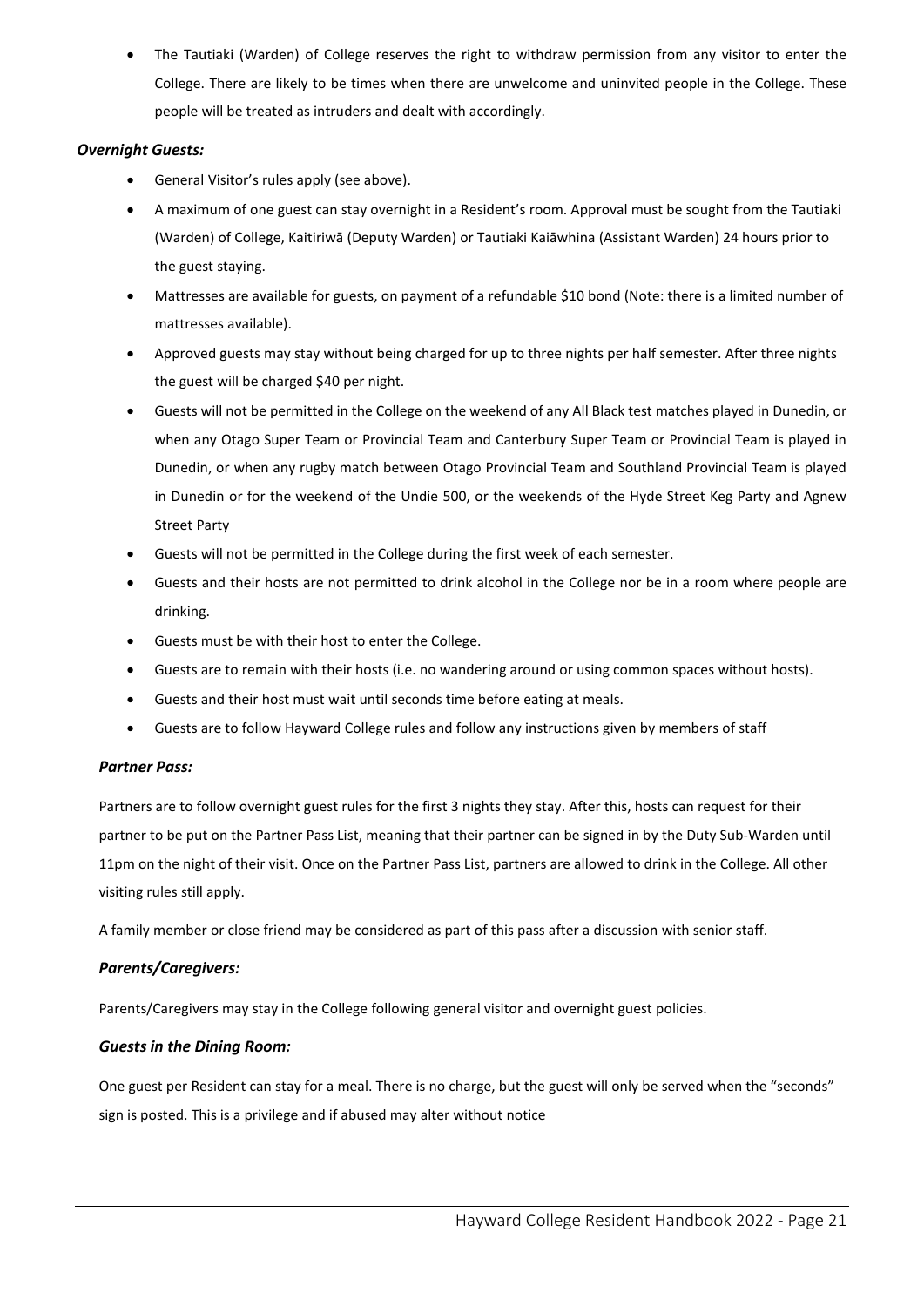#### <span id="page-22-0"></span>**Skateboards and Scooters:**

Skateboards may not be used inside the College, nor may a skateboard be used on any stairs, handrails, curbs or walls on Hayward College grounds. Scooters are not permitted in the College, nor on College grounds. Juicing of e-scooters is not permitted.

#### <span id="page-22-1"></span>**Windows:**

Throwing anything from a window is a serious offence. Any participation in this action will be dealt with severely, with a minimum \$100 fine levied against the Resident from whose window an object was thrown. Hurling abuse and yelling to people from a Resident's window will also be dealt with severely. Writing on windows is also prohibited.

#### <span id="page-22-2"></span>**Noise:**

Excessive noise is one of the most irritating problems in a Residential College. Please be considerate and keep noise to a minimum at all time.

- College quiet hours begin at 10:00 p.m. daily. After these times, hallways must be quiet (close to silent) and talking and music in bedrooms should not be able to be heard next door.
- Noisy behaviour because of alcohol consumption will have serious consequences.
- A 2-door rule always applies; if noise and bass levels from your room can be heard two doors away, then it is too loud.
- Repeated abuse of the noise levels from sound equipment will result in confiscation of the equipment for the duration of the semester.
- Two-three weeks prior to the end of lectures in each semester a noise/alcohol ban will be imposed, remaining in force until the end of each exam period. Study quiet time begins at 7:00 p.m. and noise must always be kept to a minimum.
- If you are disrupted by excessive noise during the day or at night, contact the Calling our 24/7 duty number or report this to a staff member.

#### <span id="page-22-3"></span>**Pets:**

Cats, dogs, birds, rabbits, rodents, turtles, stray ducklings, lizards and any other animals may not be kept by Residents as pets, nor may they be housed, encouraged or taken into buildings. Well behaved goldfish (of the cold-water variety) may be kept in a small fish bowl. For Health and Safety reasons electrical equipment and attachments (including but not limited to filters, heaters, pumps) to the fishbowl are not permitted. Aquaria are not permitted.

If you have a service animal, please contact the Student Accommodation Centre upon completing your Accommodation Application to discuss your requirements.

### <span id="page-22-4"></span>**SECURITY**

#### <span id="page-22-5"></span>**Room Security and Insurance:**

We recommend that your bedroom door is locked when you are out and when you are asleep. You are responsible for the contents of your room, the College will not accept responsibility for loss or damage due to theft or accident. Residents are strongly advised to ensure that their possessions are adequately covered by an all risk insurance policy.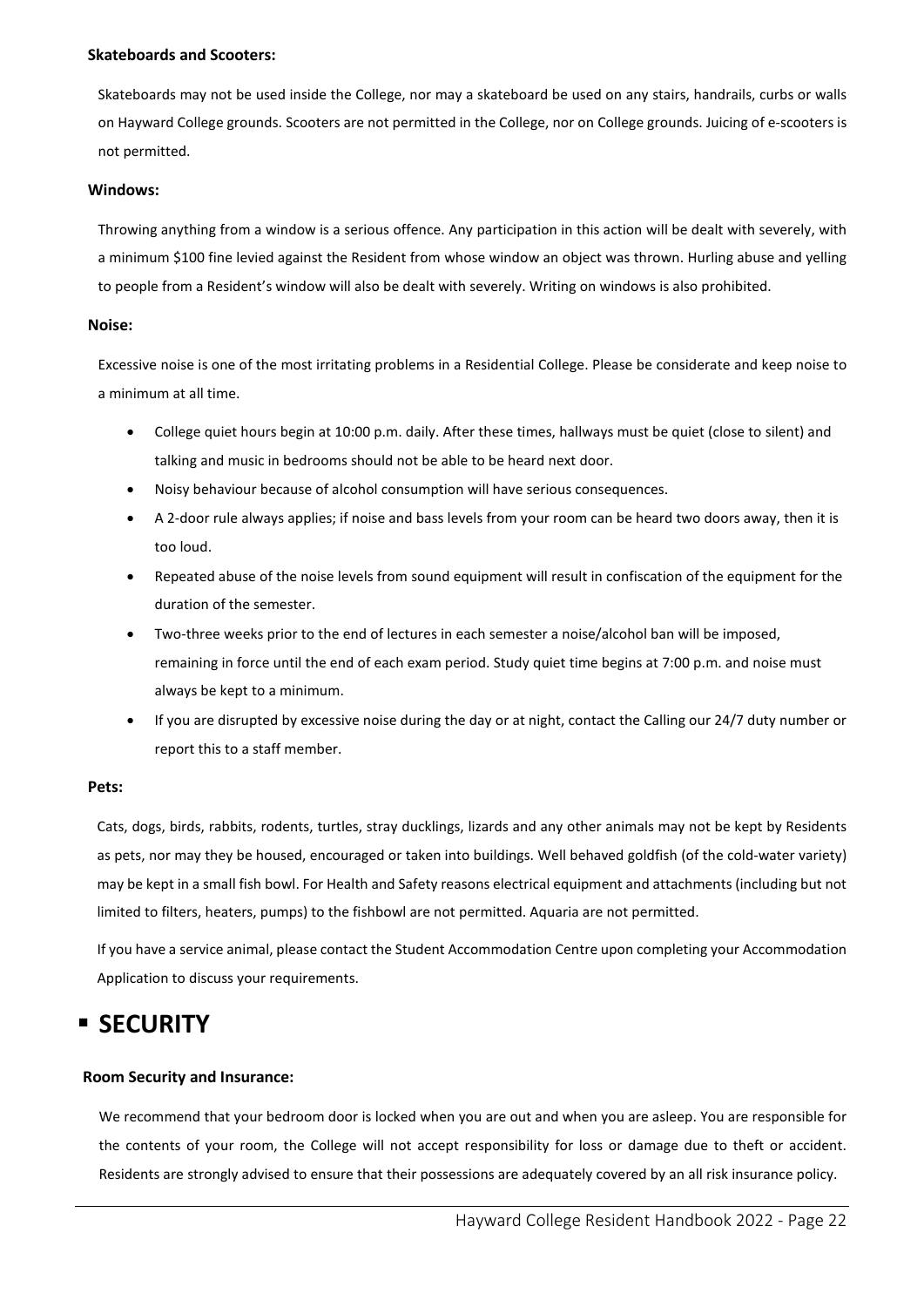It would be helpful to have a list of items including description, value, model number, and serial number prepared in advance. Remember never prop main doors to buildings open or let strangers into the College. Propping doors open is considered a serious breach of security and will be dealt with by the Tautiaki (Warden) of College. Never hand out your security card or keys to anyone, including your friends. Only enter the College by specified entrances, depending on time of day. All after-hours access into College is via the car park doors. If you see a stranger in the College, ask if you can help, this is both courteous and a way of ensuring the security of College Residents and contents. If you are concerned, tell a staff member.

#### <span id="page-23-0"></span>**Keys/Cards:**

You are issued with a key to your bedroom. If you lose your key, the replacement will be charged to your account. You must hand back your key when you go away for the holidays and at the end of the year.

#### *All keys and cards remain the property of the College and, for security reasons, must not be copied.*

When you collect your Student I.D. card, it will be programmed to provide after-hours access through the security door from the car park. If you have a bicycle and require access through the bike shed door, please ask at Reception to have your ID card programmed accordingly.

All staff members have a master key, should you lock yourself out of your room. However, you have a responsibility to remember to carry your key and card with you at all times.

#### <span id="page-23-1"></span>**Security Doors:**

The front door automatically locks every evening at 5:15 pm. Access after that time is only by way of the security doors (car park side), with your ID card.

#### <span id="page-23-2"></span>**General Security:**

A security guard is on duty at the College from 10:00 pm every night and security cameras operate in key areas 24/7. In addition, the University Campus Watch check the building from the outside several times every night.

#### **Campus Watch and the Proctor can be contacted on 0800 479 5000/5001**

### <span id="page-23-3"></span>**STAFF**

| Acting Warden/Tautiaki          | Assistant Warden/     |                        |  |
|---------------------------------|-----------------------|------------------------|--|
|                                 | Tautiaki Kaiāwhina    |                        |  |
| <b>Luke Lovegrove</b>           | Emma Kane             |                        |  |
| 2 <sup>nd</sup> Floor Apartment |                       |                        |  |
| Phone: 5526                     | Phone: 5524           |                        |  |
| <b>Client Services</b>          | <b>Facilities</b>     |                        |  |
| Administrator/Kaiwhakarite      | Coordinator/Kaituitui | Head Chef/Kaitao Matua |  |
| Whakarotoka Kiritaki            | Rauhaka               |                        |  |
| Liesl de Jager                  | <b>Duncan Lindsay</b> | <b>Jodie Spedding</b>  |  |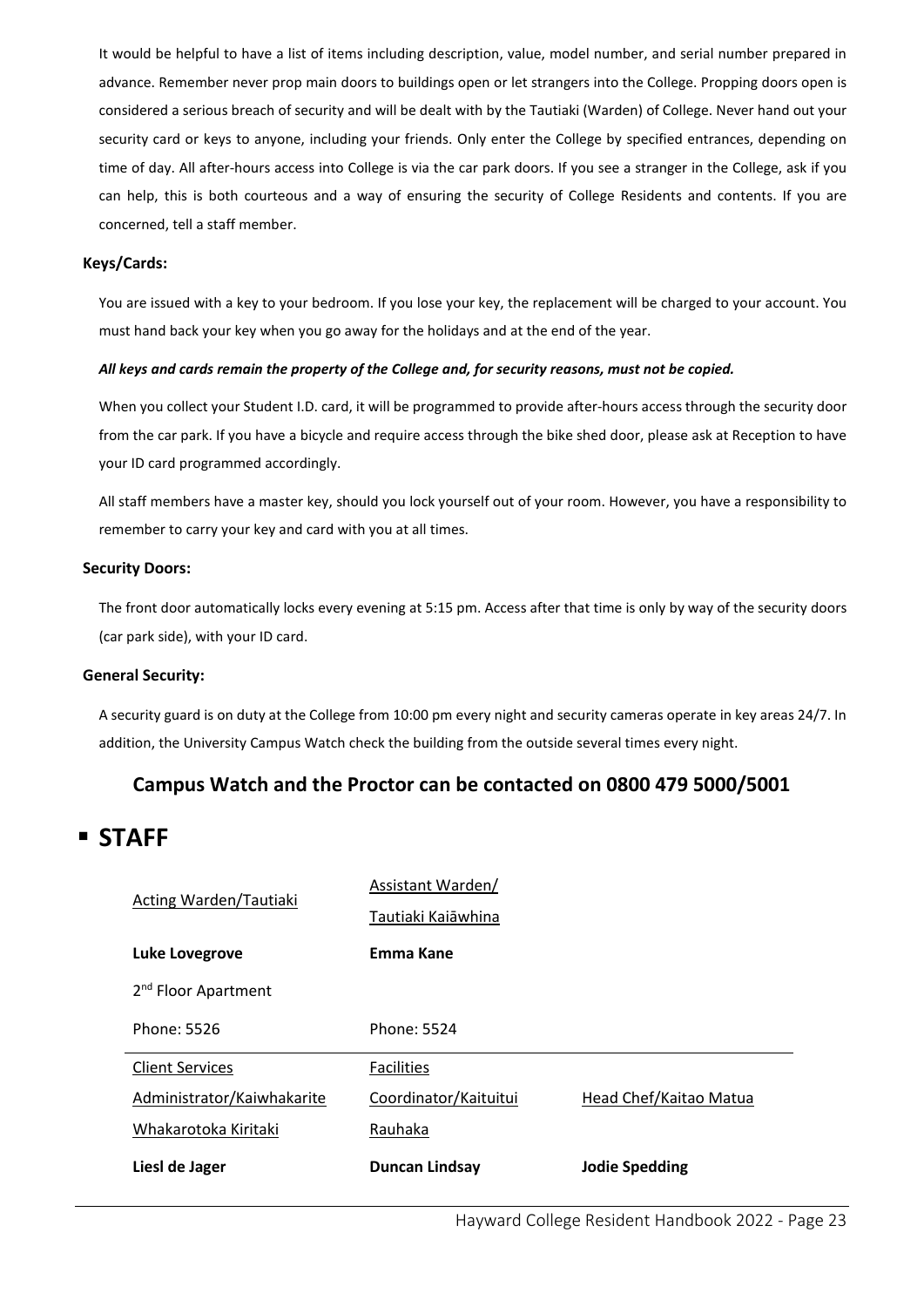| $8:30$ am $-5:00$ pm | $8:00$ am $-4:30$ pm | Kitchen     |
|----------------------|----------------------|-------------|
| Monday - Friday      | Monday to Friday     | Phone: 5527 |
| Phone: 5520          | Phone: 021 279 5528  |             |

The College is administered by the University of Otago.

Luke, our **Acting Warden/Tautiaki** is responsible for the welfare of the Residents, staff and the overall running of the College.

Emma, our **Assistant Warden/Tautiaki Kaiāwhina** is responsible for Events, Green Your Scene, and Inter College Competitions. Emma also assists with the Sub-Wardens' Team, Academic Programme and Student Committee.

Liesl, our **Client Services Administrator/Kaiwhakarite Whakarotoka Kiritaki** is responsible for the daily administration needs and is always willing to help with all enquiries.

Duncan, our **Facilities Coordinator**/**Kaituitui Rauhaka** works during the day and is responsible for the repairs and maintenance of the College.

Jodie, our **Head Chef/Kaitao Matua**, leadsthe contracted catering team, providing well-balanced and plentiful meals as well as good options for vegetarians and those with specific diets.

In addition there is a contracted **Housekeeping Team** and a contracted **Security Team** working on site.

There are a team of **Sub-Wardens ('Subbies')/Kaiāwhina Whare** who are senior students, appointed each year and trained to provide leadership, support and guidance on your floors.

All of us are committed to ensuring that everything goes well for you this year.

# <span id="page-24-0"></span>**FACILITIES AND SERVICES**

#### <span id="page-24-1"></span>**Communication:**

#### *Contacting the College:*

| Street Address:      |                                                           | Hayward College, 110 Frederick Street, Dunedin 9054 |  |                                                          |
|----------------------|-----------------------------------------------------------|-----------------------------------------------------|--|----------------------------------------------------------|
|                      | Mailing Address:<br>P.O. Box 56, Dunedin, 9054, Otago, NZ |                                                     |  |                                                          |
| Phones:              |                                                           |                                                     |  |                                                          |
|                      |                                                           | Sub-Wardens' Office: (03) 479-5522                  |  |                                                          |
|                      |                                                           |                                                     |  |                                                          |
|                      |                                                           |                                                     |  |                                                          |
|                      |                                                           |                                                     |  |                                                          |
|                      |                                                           |                                                     |  | https://college-accommodation.otago.ac.nz/StarRezPortalX |
| <b>Office Hours:</b> |                                                           |                                                     |  |                                                          |
|                      |                                                           |                                                     |  |                                                          |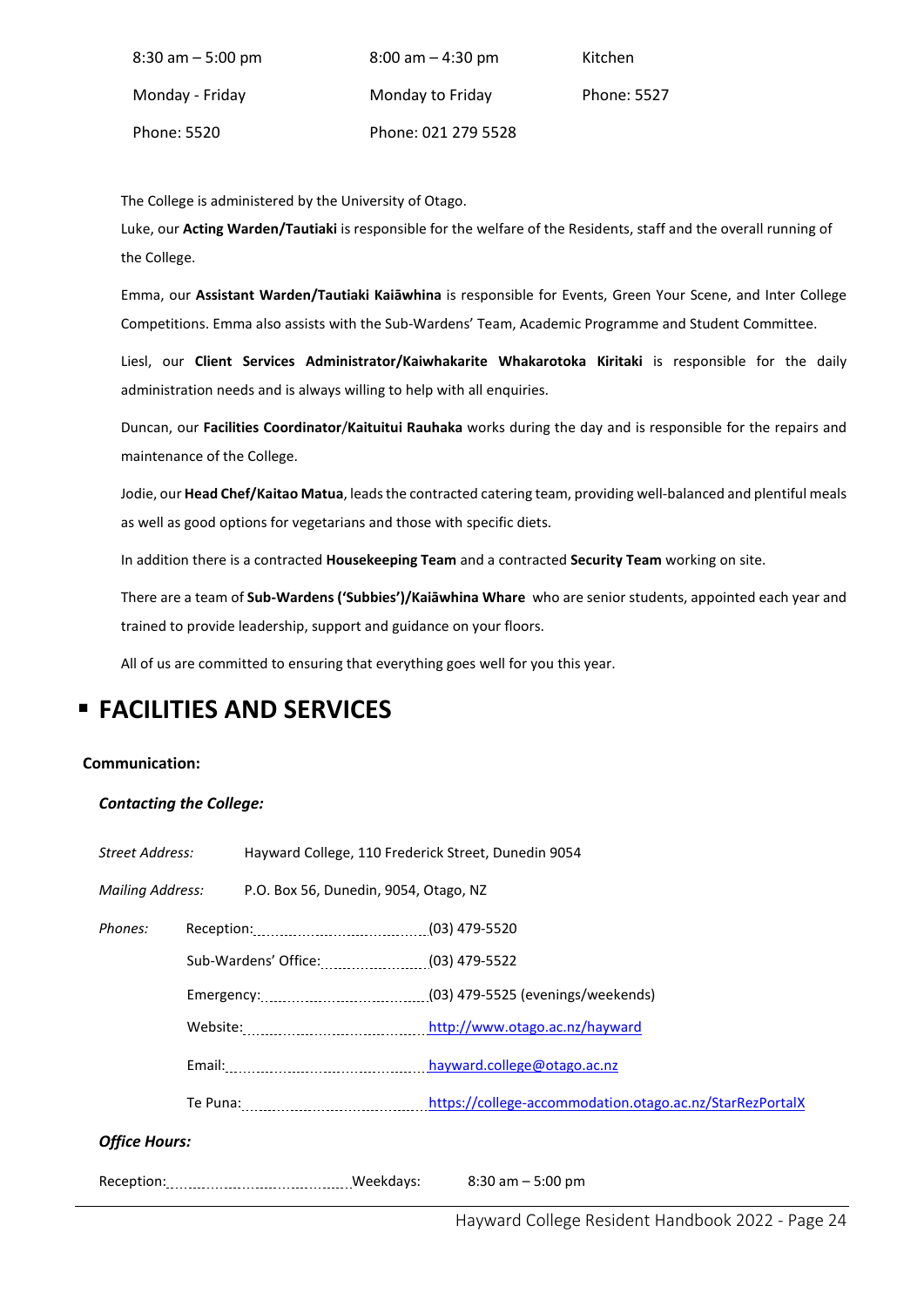Sub-Wardens' Office: ................................Weekdays: 5.00 pm - 11:00 pm (12:00 am Thurs)

Weekends: 9:00 am – 12:00.am (11:00 pm Sun)

Sub-Wardens are on duty in the evenings and all day Saturday and Sunday. Whilst primarily concerned with looking out for your safety and security and creating a lively student atmosphere, they can also supply you with, study tips, and information!

Outside of these hours, senior staff are always available if you need us.

#### *Mail:*

Every student is assigned a pigeonhole for receiving mail (located in the foyer). Mail is collected and distributed Monday to Friday only. Parcels are placed beside the pigeonholes for collection.

#### *Noticeboards:*

Important announcements and events will be on Facebook or on College Noticeboards. Noticeboards in the Common Room are used for advertising University and community events. There are Noticeboards and Whiteboards on each Floor for various notices and announcements.

#### *Hey-word! Newsletter:*

The College newsletter *Hey-Word!* is distributed monthly. We welcome contributions from all Residents. From recent floor reports and social events, to cartoons and birthday announcements, *Hey-word!* is filled with whatever creative items students like to submit.

#### *Facebook:*

You are encouraged to join our Hayward College Facebook page, as well as our private Facebook group for Residents. Our private Facebook group is used by staff and Residents to share useful information, advertise events and tutorials, register interest for activities etc. We will email you a link.

#### <span id="page-25-0"></span>**Photocopying, Printing & Scanning:**

The Uniprint printer/photocopier/scanner, located in the computer lab, is available for photocopying, printing and scanning. Your ID will allow you to print and copy in the College's computer room. [www.otago.ac.nz/uniprint/for](http://www.otago.ac.nz/uniprint/for-students/index.html)[students/index.html](http://www.otago.ac.nz/uniprint/for-students/index.html)

#### <span id="page-25-1"></span>**Wi-Fi:**

Free Wi-Fi access is provided at this college as an extension of the university's network. The University has worked hard to ensure services are robust and reliable in our common areas. Access is also available in our bedrooms.

### <span id="page-25-2"></span>**<b>P** DINING FACILITIES

#### <span id="page-25-3"></span>**Dining Room:**

The Dining Room is open 24/7 and can be used for study, socialising and, of course, eating.

• A good standard of dress and behaviour is required in the Dining Room.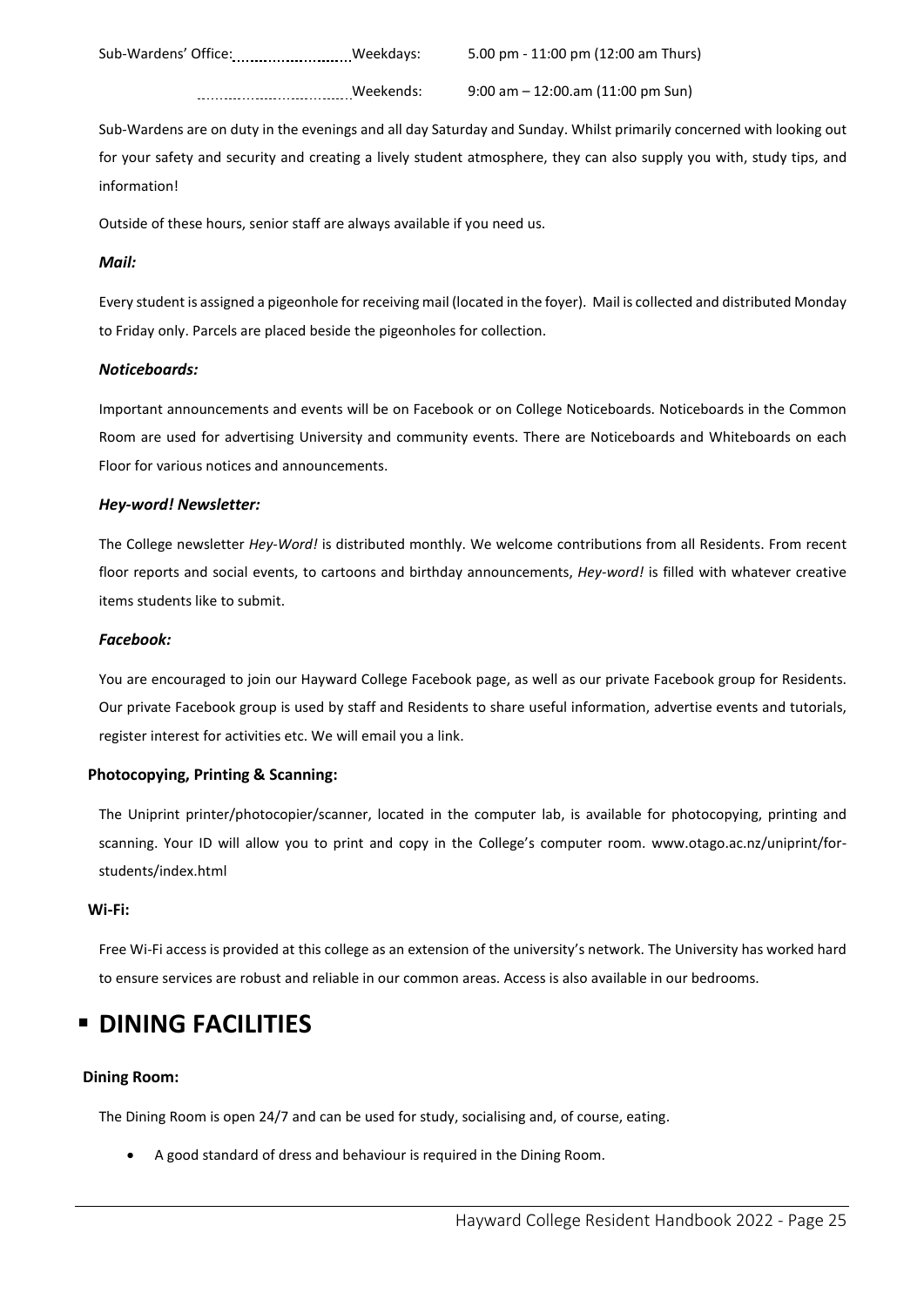- Cutlery, crockery and food may be removed from the dining room only with the permission of a staff member and in special circumstances.
- Residents must clear their plates, cups and cutlery from the table. Residents must also scrape their plates at the clearing stations.
- Footwear must be worn in the Dining Room at all times.
- Throwing food is strictly prohibited and will incur an instant \$100 fine.
- Early meals may be arranged for those with late labs, sports practices etc., in consultation with the Kitchen Team.
- Late meals are available until 10:00 p.m. daily. The late meal must be ordered before 12 pm for lunch and 5:00 pm for dinner.
- If you need a packed lunch, this can be arranged by talking to the Kitchen Team.

#### <span id="page-26-0"></span>**Meals times:**

|                   | Weekdays                                                                     | <b>Saturdays</b>    | Sundays                  |
|-------------------|------------------------------------------------------------------------------|---------------------|--------------------------|
| <b>Breakfast</b>  | $7:00 - 10:00$ a.m.                                                          | $8:00 - 10:00$ a.m. | $8:00 - 11:00$ a.m.      |
| Lunch             | $12:00 - 1:15$ p.m.                                                          | $12:00 - 1:15$ p.m. | 11:30 a.m. $-$ 1:00 p.m. |
| <b>Dinner</b>     | $5:30 - 6:30$ p.m.                                                           | $5:30 - 6.30$ p.m.  | $5:30 - 6:30$ p.m.       |
| <b>Toast Time</b> | Toast is available during the day until dinner and again from 9:00 - 10:30pm |                     |                          |

These times may be subject to amendment, particularly at the start and end of terms, and during vacations. Changes will be notified on floor noticeboards. Toast Time and other snacks are also available during semester time throughout the day.

#### <span id="page-26-1"></span>**Floor Kitchenettes:**

Each floor has a small kitchenette, equipped with appliances for snack preparation such as sandwich maker, microwave, and fridge. Please do not bring in or use your own appliances

#### **Take note:**

- You will need to provide your own utensils and crockery. Wash them yourselves.
- Tea towels and detergent are supplied (and the bottle is refilled regularly).
- Label everything, especially your food in the fridge.
- Cold water in each kitchenette is filtered. The filters are changed regularly.
- Floor Kitchenettes are not to be used after 10:00 p.m., out of concern for Residents with rooms nearby. Late night snacks can be made in the Dining Room.
- Cooking in your rooms is NOT permitted, because of the fire risk.

# <span id="page-26-2"></span>**EXPOOM FACILITIES**

#### <span id="page-26-3"></span>**Bedrooms:**

<span id="page-26-4"></span>The bedroom you are assigned is your new home for the year. You are responsible for the upkeep and cleanliness of it to a good standard.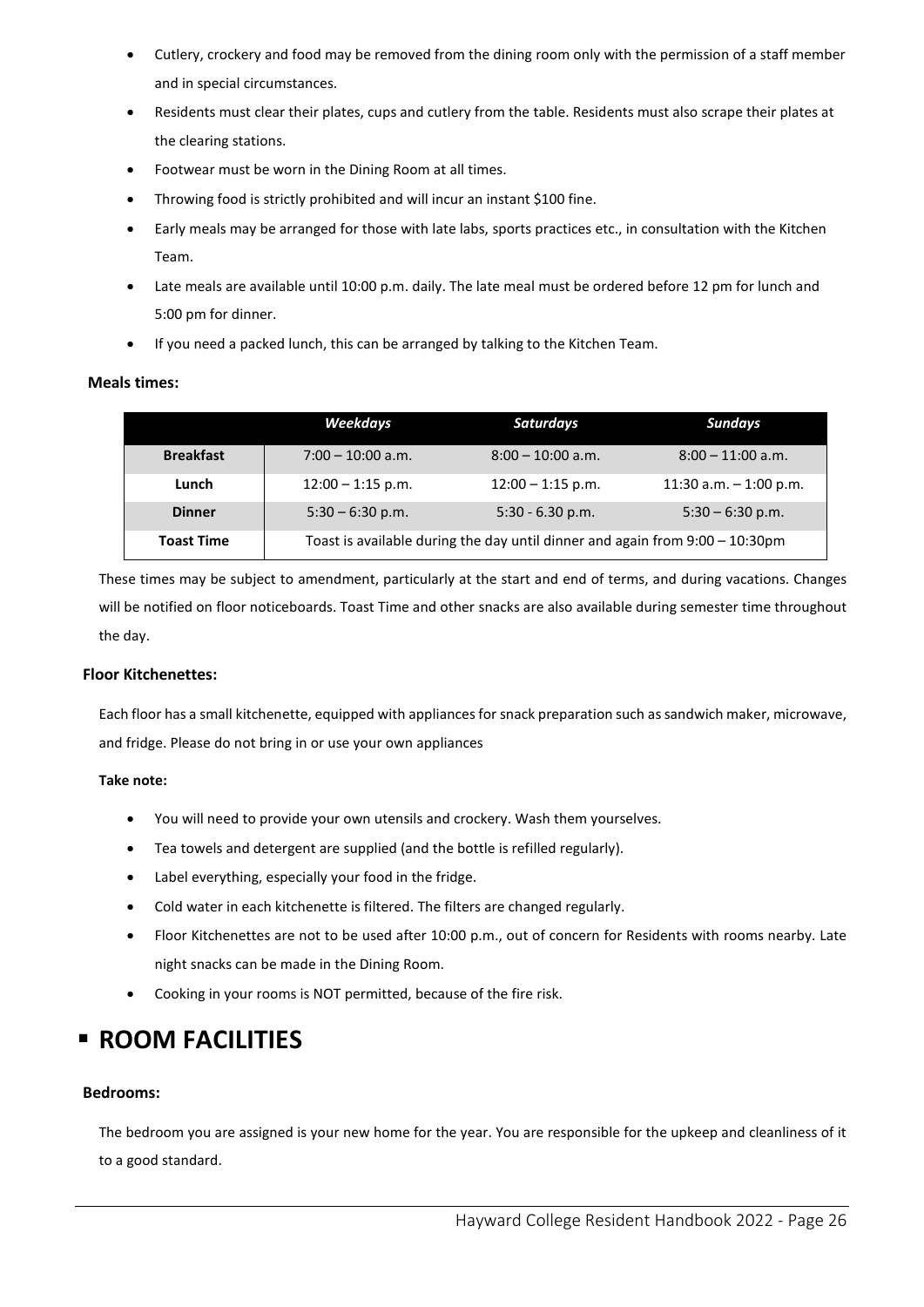#### **Bedrooms come with:**

- King Single bed (including duvet, pillow, blanket, linen)
	- o You are welcome to bring your own bedding
- Central heating
- Desk, wardrobe
- Shelving and drawer unit
- **Chairs**
- Notice boards

#### <span id="page-27-0"></span>**What you may like to bring:**

#### *Popular items students bring from home include*:

- $\checkmark$  Stereo with headphones  $\checkmark$  Hair dryer  $\checkmark$  Blu Tak
- $\checkmark$  Mini TV/DVD player  $\checkmark$  Towel  $\checkmark$  Drying Rack
- $\checkmark$  Computer/laptop  $\checkmark$  Plants  $\checkmark$  Laundry basket
- 
- 
- <span id="page-27-1"></span>**What you must bring:**
- $\checkmark$  \*Personal Emergency Kit \*Refer page 32
- $\checkmark$  Towel and container to store your shower products (we recommend one with holes in the bottom)
- $\checkmark$  Personal hygiene needs

#### <span id="page-27-2"></span>**What not to bring:**

- \* Loud speaker systems \* TVs over 32" \* Hot plates
- **\*** Cooking appliances **\*** Fridges **\*** Heaters
- **\*** Electric blankets
- LED Strip lighting

#### **Please Note:**

Loud speakers will not be tolerated (this includes disruptive subwoofers). Large TVs over 32" are not permitted as they disturb others*.* Please do not bring hot plates, fridges or any other cooking appliances, heaters or electric blankets. The rooms are centrally heated! Most rooms have large pin boards. Use drawing pins where appropriate but only blue tack on walls for posters. Your floor is equipped with a vacuum cleaner. Ironing boards and irons are available in the Kitchenettes.

**If you're not sure please ask!**

#### <span id="page-27-3"></span>**Room Cleaning and Bed Linen:**

The bathrooms and other common areas are cleaned daily. Your cleaner will enter your bedroom at least twice weekly to vacuum and/or empty your rubbish bin. Staff at the College will give you information about the cleaner's schedule relevant to where your room is. Please help the domestic staff by making sure the room is tidy – their role is to clean, not to tidy. The dusting of your room is your responsibility, and, for your own use, a vacuum cleaner is supplied on each floor.

- 
- 
- Candles
- Large Furniture
- 
- 

\* Incense sticks Oil Burners

- 
- $\checkmark$  Drawing pins  $\checkmark$  Coat hangers  $\checkmark$  Teddy bears, posters etc.
- 
-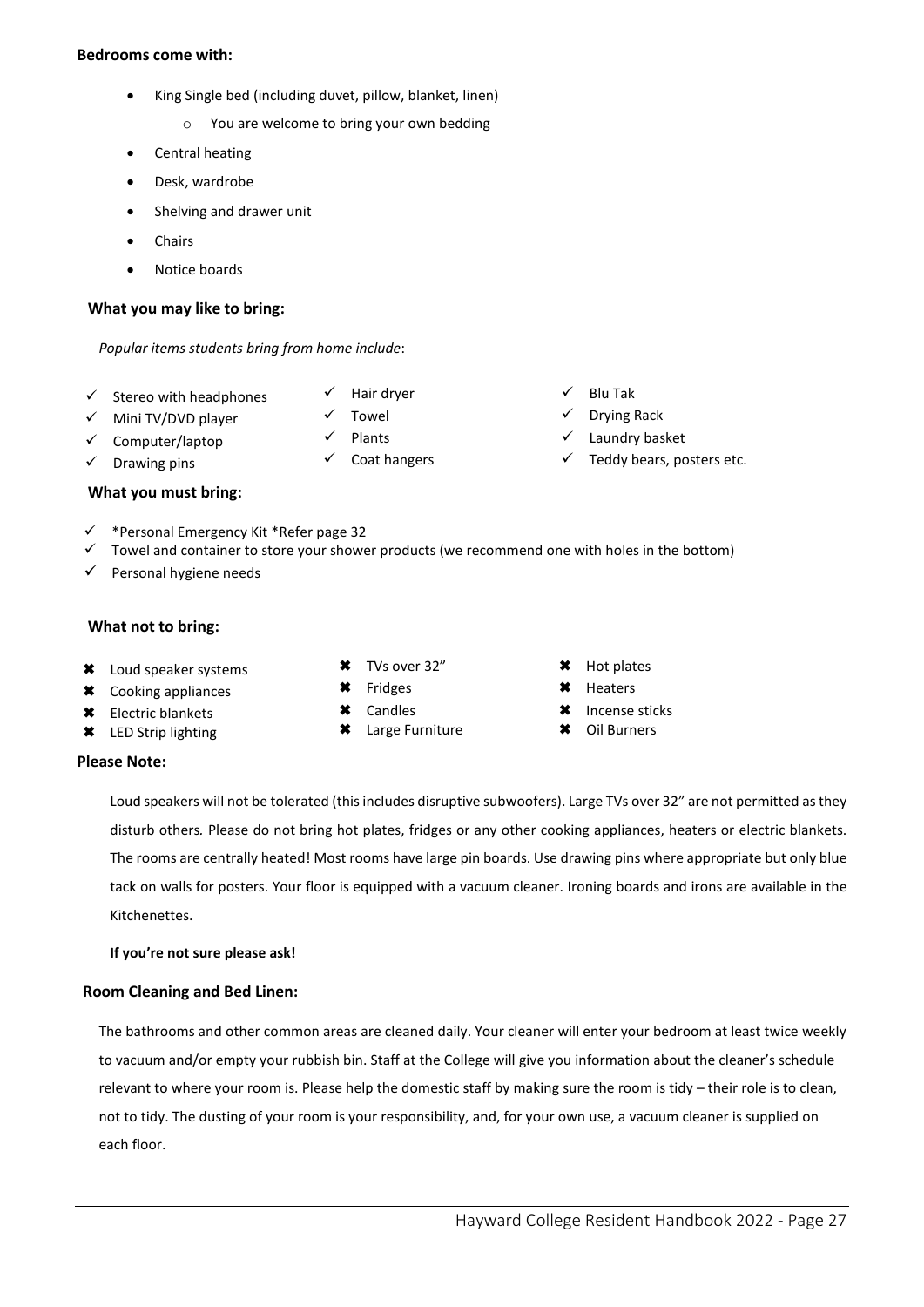Only bed linen supplied by the College is laundered by the College. Clean sheets and a pillow case are available on a weekly basis. Linen exchange days are listed on your cleaner's schedule.

**Sheet change occurs: Saturday: 11am/8pm Sunday: 11am/8pm**

#### <span id="page-28-0"></span>**Recycling:**

We recycle the following items: paper, cardboard, glass, plastic, tin/cans. Recycling bins are located in the car park, the Study Rooms and Computer Room, the Dining Room, bedrooms and in the Kitchenettes. It is the responsibility of the Resident to empty their personal recycling bin into the recycling bins in the carpark. A general waste skip is also available in the carpark.

### <span id="page-28-1"></span>**STUDY FACILITIES**

#### <span id="page-28-2"></span>**Study Rooms:**

Study Rooms are available on the Ground, 3rd and 4th Floors, for individual study and tutorials. Both groups and individuals may study in the Dining Room. These rooms are bookable through our booking system and used on a firstin, first-served basis if they have not been booked.

#### <span id="page-28-3"></span>**Computer Room:**

The computer room is located on the 1st Floor, equipped with computers and a printer/copier/scanner, and is available 24/7. As many Residents make use of these computers, a few guidelines must be followed:

- University work takes priority.
- You must not make changes to the operating system. Others may not need, want or understand how to undo modifications to the system.
- The sound on the multimedia computers must be turned off when others are using the computer room. Use headphones instead.
- You are not permitted to play games on the computers.
- Please do not remove any hardware from the computer room.

The computers are linked to the University network. Please keep in mind that the University has strict protocols on what sort of material can be extracted from or sent through the network.

Extra paper for the printer is available from Reception.

Backup your files onto a USB stick rather than the hard drive.

If you notice a problem with the computers or printer, please bring it to the attention of the Client Services Administrator – located in Reception.

#### <span id="page-28-4"></span>**Tutorials:**

Regular tutorials in common subjects will be arranged for groups of students, at no extra charge. Notices will be posted early in the first semester to gauge interest. Tutorials are held in the Surveying Tutorial Room and the College Study Rooms. If there is a particular subject you would like to have a tutor for, speak to a senior staff member as we may be able to organise a tutor or arrange for you to attend a tutorial at another College.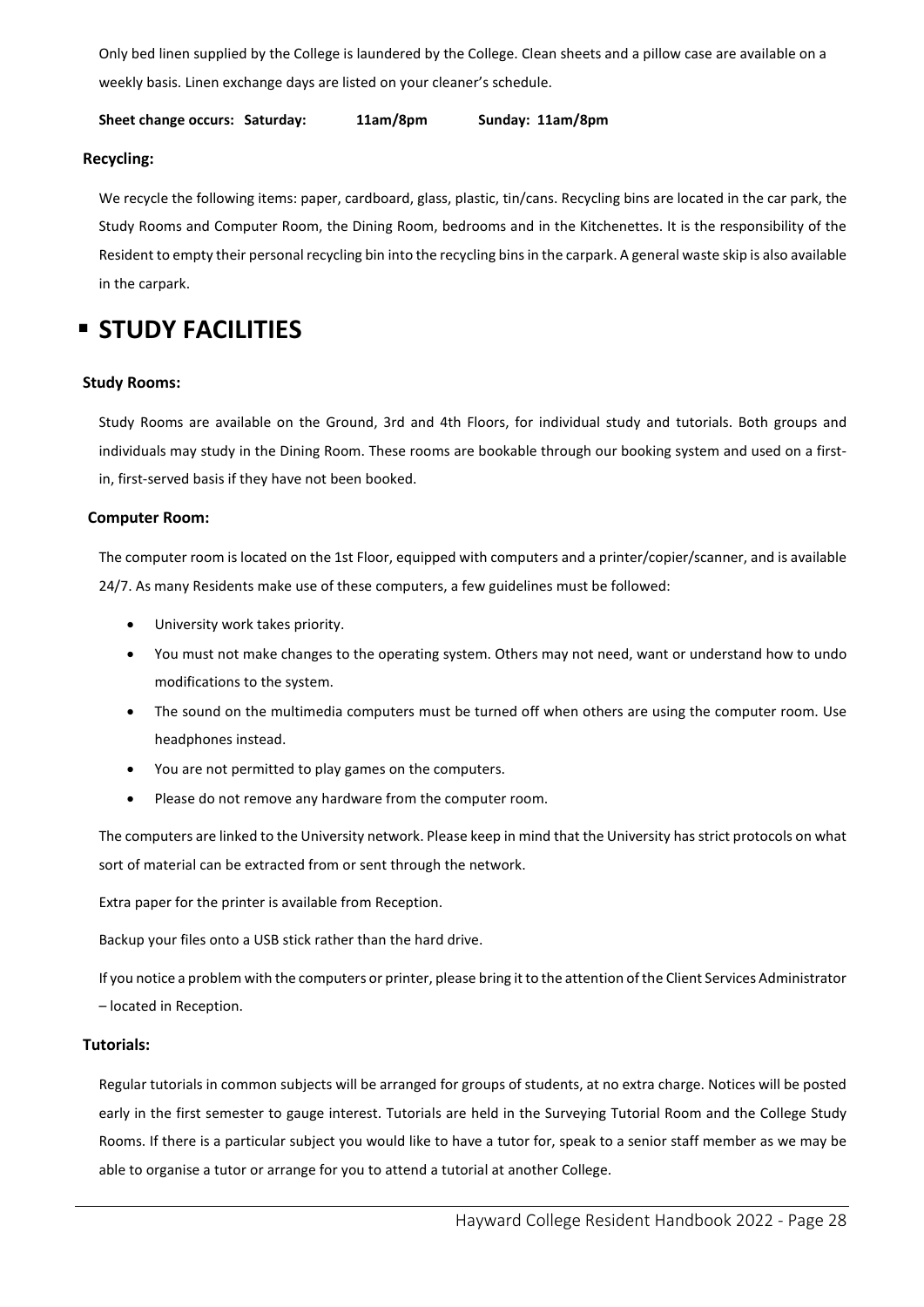#### <span id="page-29-0"></span>**Academic Interviews:**

Throughout the year you will have opportunities to meet with the Tautiaki (Warden), Kaitiriwā (Deputy Warden) or Tautiaki Kaiāwhina (Assistant Warden) to discuss your academic performance. You are also more than welcome to come talk to any member of staff outside of these Academic Interviews to discuss successes, challenges etc. or seek advice.

#### <span id="page-29-1"></span>**Release of Grades:**

As a condition of residence Hayward requires Residents to authorise the University to supply the Tautiaki (Warden) of College with academic grades for the time they are in residence. This enables the College to more adequately assist Residents with their academic programme and learning support service.

**Student Learning Development** on campus provides, free of charge, a range of workshops throughout the year on study and learning techniques -- essay writing, effective reading, note-taking, oral presentation skills, critical thinking, learning to learn, time management, and examination techniques. They also offer individual assistance. Check it out on their website[: http://www.otago.ac.nz/hedc/students/index.html](http://www.otago.ac.nz/hedc/students/index.html)

### <span id="page-29-2"></span>**RECREATIONAL FACILITIES**

#### <span id="page-29-3"></span>**Common Room:**

The Common Room beside the foyer is equipped with a Pool Table, Table Tennis Table, a TV and couches. The room must be quiet by 10:00pm. It is your responsibility to keep the room tidy and the equipment in good condition.

#### <span id="page-29-4"></span>**Games Equipment:**

Various equipment can be borrowed by talking to a Sub-Warden or Senior Staff Member. These can be borrowed in exchange for the student's ID card.

- Sports equipment (various balls, racquets and bats)
- HDMI cord and USBC/HDMI cord
- **Projector**
- Bean bags

#### <span id="page-29-5"></span>**TV Rooms:**

Two TV rooms are available; on the Ground floor (Common Room) and  $1<sup>st</sup>$  floor (known as the Aquarium) – both have Sky Digital. The largest TV room on 1<sup>st</sup> floor features a big screen TV. Though the 1<sup>st</sup> Floor TV room is available 24/7, students are asked to be aware of excessive noise. Alcohol is not permitted in any of these rooms.

#### <span id="page-29-6"></span>**Exercise Room:**

Our Exercise Room is located down the stairwell via 2<sup>nd</sup> floor Southwing. Equipment includes running, rowing, stepping and bike machines, punching bag, stretching mats, and other items.

Hours are 8:00am - 10:00pm daily. This is subject to change. Please be responsible with equipment.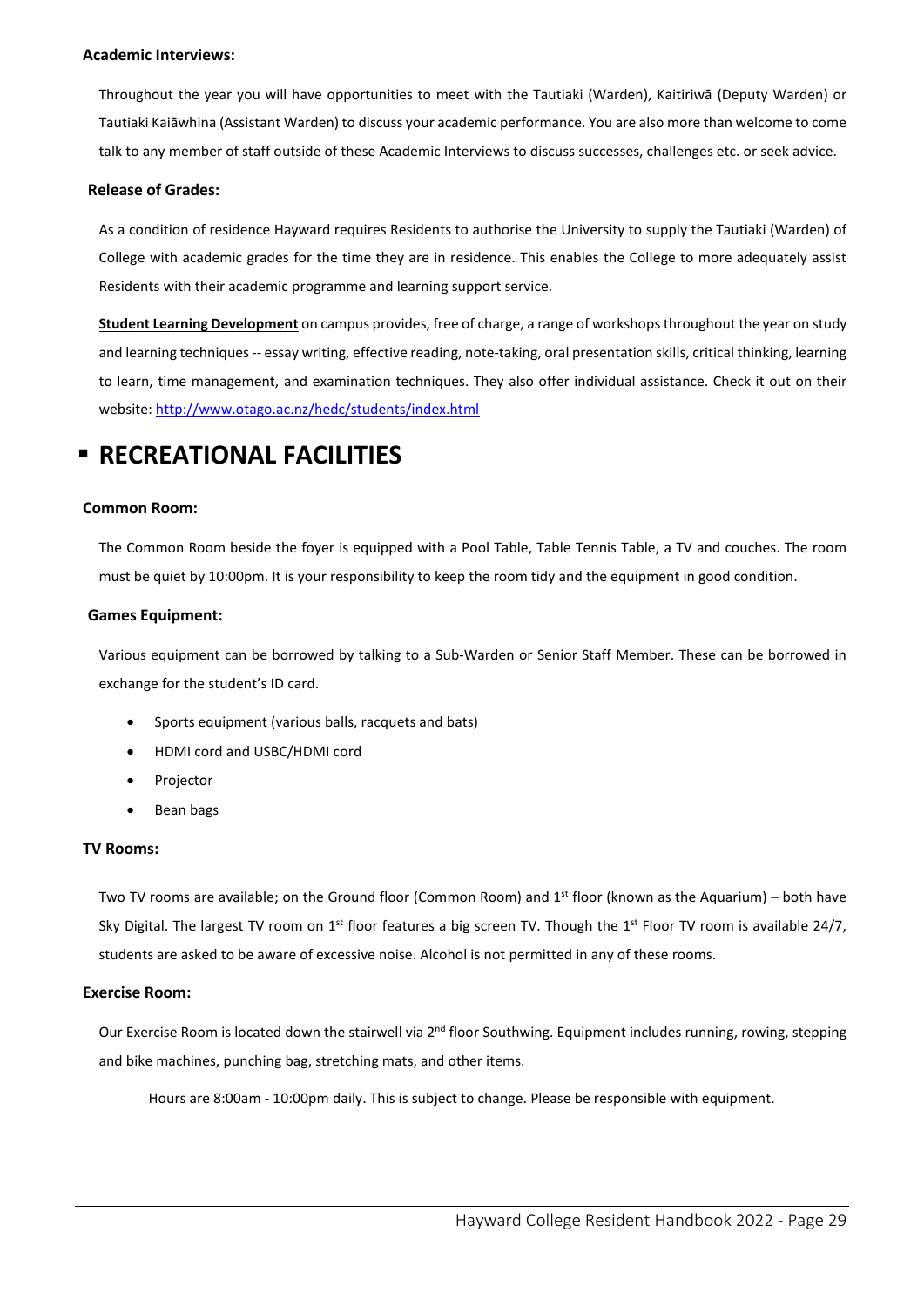#### <span id="page-30-0"></span>**Music Practice Room:**

Also located in the gym is the music practice room equipped with a well-tuned piano; a good place to practice without disturbing your neighbours. Booking may be required depending on demand.

#### <span id="page-30-1"></span>**Grounds:**

The grounds between Hayward and Cumberland Colleges are a shared facility. It can be a great place to relax and have a quiet study break on a nice sunny day. Volleyball and soccer can be played but please respect the ground, refraining from flower or plant trampling or removal.

### <span id="page-30-2"></span>**OTHER FACILITIES & INFORMATION**

#### <span id="page-30-3"></span>**Bathrooms:**

There are two bathrooms per floor with plenty of showers and toilets to avoid breakfast time congestion. The College also has 2 bath tubs for a relaxing soak.

On the female only floor (First Floor) one of the bathrooms is strictly for females and one of the bathrooms on the allmale floor (Ground Floor) is for the use of males only.

#### <span id="page-30-4"></span>**Laundry:**

There are 8 automatic washing machines and 4 dryers in the basement laundry. They are used on a first-come firstserved basis. You must provide your own washing powder. A basket or laundry bag is handy. Label everything and be courteous with other people's 'piles'. Irons and Ironing Boards are available in floor kitchenettes.

#### <span id="page-30-5"></span>**Laundry Courtesies:**

- Take care not to tamper with other Residents' laundry. Taking others' clothes is theft!
- If you take someone else's clothing out of a washing machine, please leave it in a tidy pile.
- Don't empty a dryer before it has completed its cycle. You wouldn't want someone to do that to you!
- Remember that you have clothing in the laundry! Don't leave it there for days, set a timer for 40 minutes to remember.
- Tidy up after yourself.
- Bring a drying rack.

#### <span id="page-30-6"></span>**Bicycles:**

An indoor bike room is located in the basement directly off the rear car park. For access to the external exit door you will need to request swipe card access for your Student ID at Reception. Note that spaces are limited. Please lock your property. Bikes are not permitted to be kept in bedrooms and must not be brought in through the main doors.

#### <span id="page-30-7"></span>**Parking:**

There is no parking available at the College.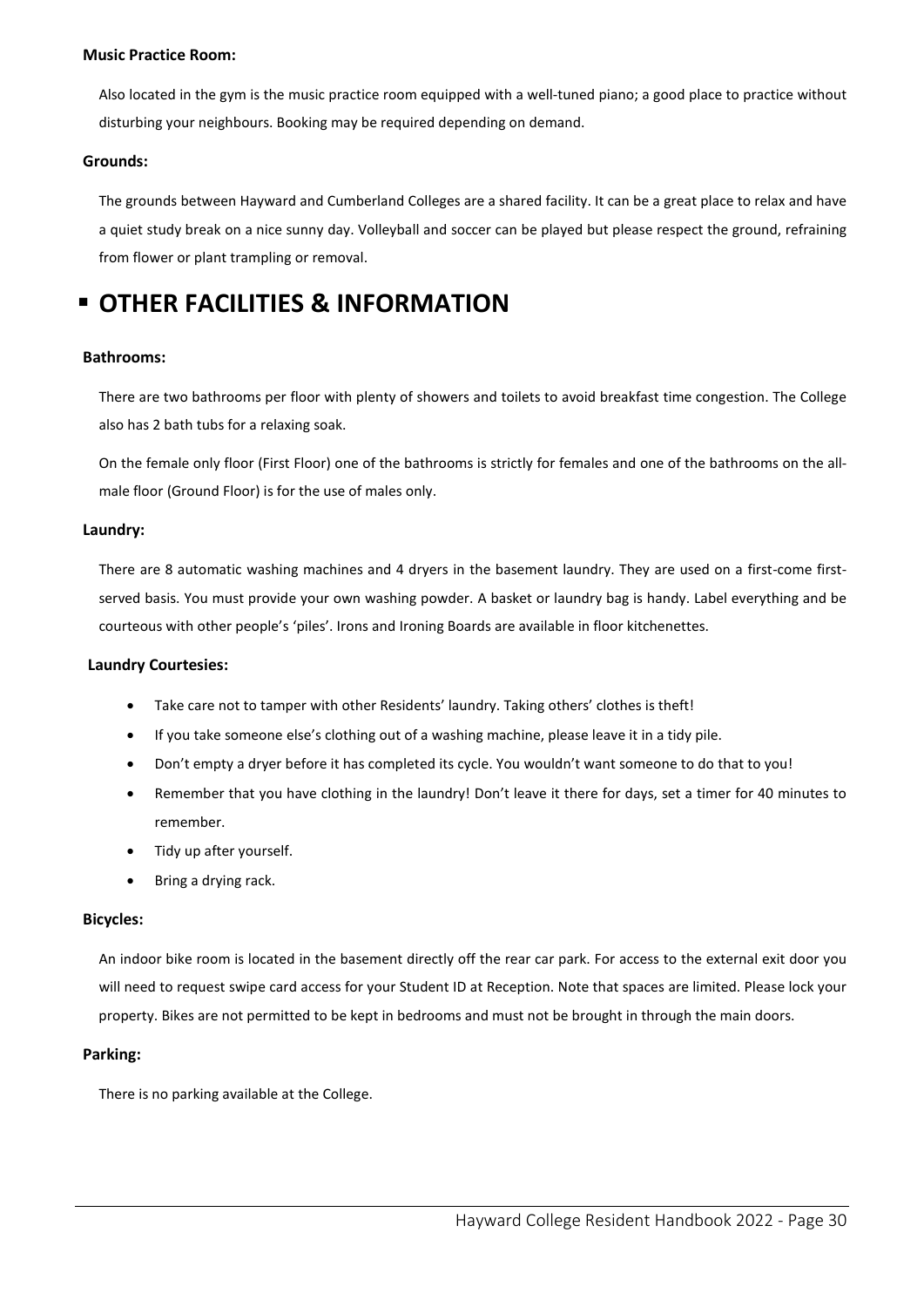#### <span id="page-31-0"></span>**Maintenance:**

During the year, please let us know quickly if any repairs are needed so they can be fixed as soon as possible. If your room or floor needs something fixed, file a maintenance request through Te Puna.

#### [https://College-accommodation.otago.ac.nz/StarRezPortalX](https://college-accommodation.otago.ac.nz/StarRezPortalX)

By sending a request you understand and agree for someone to attend your bedroom/area of the building to begin remedying the issue in a timely manner. You are responsible for any deliberate or avoidable damage to your room whether this damage was caused by you or by your guests.

#### <span id="page-31-1"></span>**Care of Property:**

- Please report any damage to any part of the building or fixtures. Any malicious damage that cannot be traced to a particular person is charged to all Residents.
- All Residents rooms are checked before they move in and each Resident will be expected to keep her/his room in the condition in which they are found. Any damage to a Resident's room, other than wear and tear, will be charged to the Resident. Only Blue-Tack may be used to stick posters and the alike onto the walls.
- No College property may be removed from the College premises without the prior approval of senior staff.
- Ball games (even ball bouncing) and the like are discouraged within the College, because of the potential for damage to people and property.
- Skateboards and Scooters may not be used inside the College, nor may a skateboard or scooter be used on any stairs, handrails, curbs or walls at Hayward College.
- Bicycles are not to be kept in bedrooms and must be stored in the racks in the Basement. Bicycles must brought in through the basement doors and not through the front or side entrances.
- Examples of repair costs are: broken locks \$100, doors \$200, fire notices \$25, ripped chairs \$100, call out to fix the lifts \$500, tampering with the fire protection equipment \$500+

#### <span id="page-31-2"></span>**Re-admissions:**

- Residents wishing to return to the College for a further year will be required to apply by the middle of August
- The Tautiaki (Warden) of College reserves the right not to enter into an Accommodation Contract with a Resident for residence at Hayward College for a further year.

### <span id="page-31-3"></span>**<b>DUR EXPECTATIONS**

#### <span id="page-31-4"></span>**Before You Arrive:**

#### <span id="page-31-5"></span>**Electrical Appliances:**

It is a health and safety requirement that all of your electrical appliances are checked and registered as safe by a certified electrical contractor. Appliances are considered any items that are plugged into a wall outlet. You must have all items tested prior to or once you arrive at the College. Technicians will be available at the College on a specified day to test your appliances for a gold coin donation. Any overseas appliances must have an adaptor for New Zealand's electrical current system.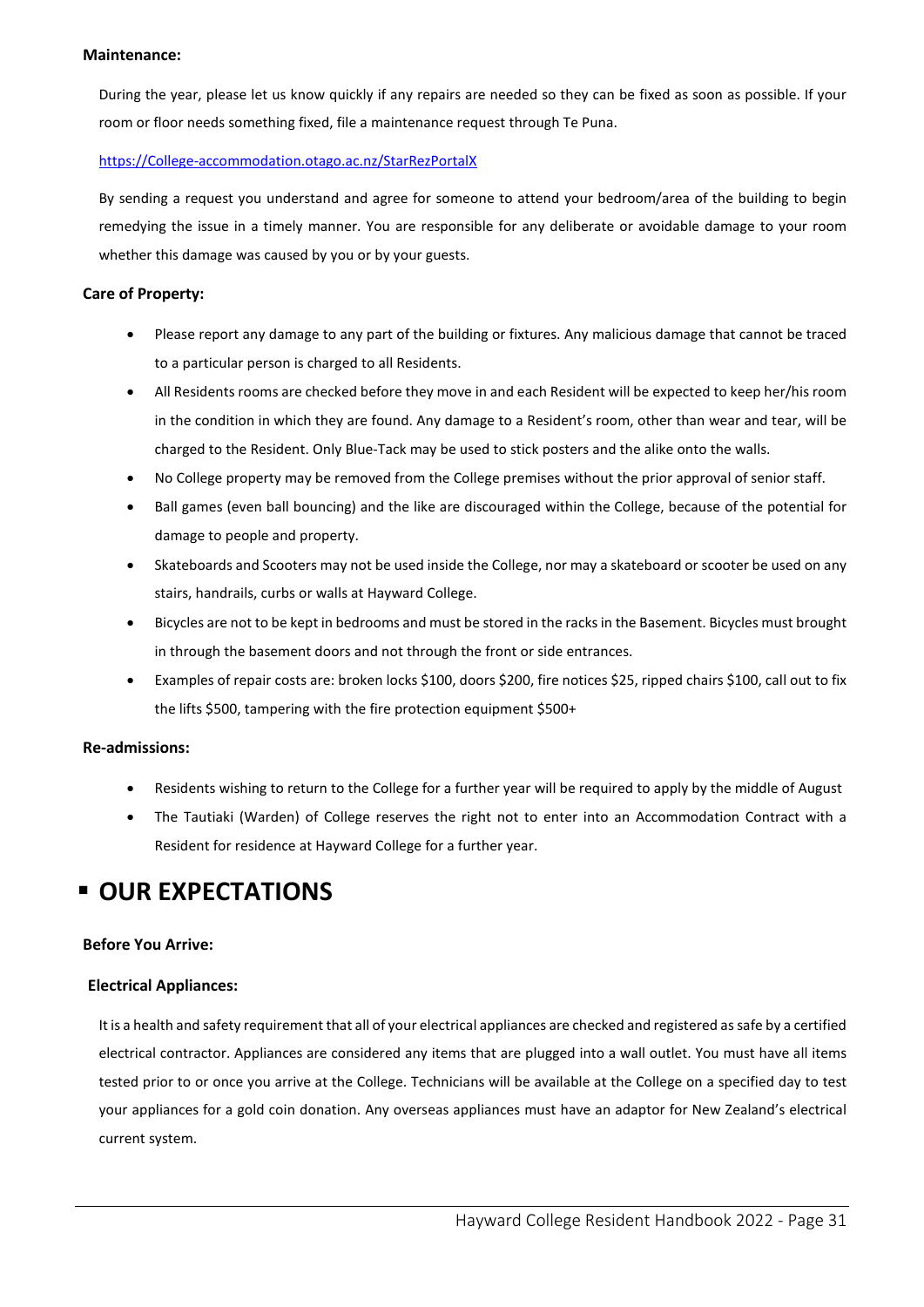#### <span id="page-32-0"></span>**Health Matters:**

It is a good idea to check you have received all the necessary immunizations against infectious diseases. Living in a communal situation means you may be more at risk of either infecting others or being infected. Immunization to consider: Covid-19, measles, rubella, tetanus, polio, hepatitis B, meningitis etc. (subject to change). All health issues must have been disclosed on application and upon acceptance to Hayward College. This information also needs to be disclosed on the College Information Form. Any special dietary needs must be disclosed on application and the College Information Form.

#### <span id="page-32-1"></span>**Emergency Preparedness:**

For emergency preparedness you must have a small personal emergency kit (grab bag) that is kept in your room as per the following recommendations:

Minimal requirements:

- Emergency contact details a written copy as well as next of kin listed on your cell phone
- Torch and spare batteries
- Strong outdoor shoes
- Supply of personal medications
- Hand gel or antiseptic wipes
- Survival blanket
- Bottle of water
- Muesli bars or similar energy food

Have close at hand ready to grab in case of an evacuation:

- Warm clothing (jacket or similar)
- Your cell phone if you have one

Additional extras that would be useful:

- Personal toiletry items
- Small plastic bags
- Whistle and light sticks
- Copies of important documents

#### <span id="page-32-2"></span>**When You Arrive:**

#### **What Steps To Take On Arrival:**

The College will open in February, the date will be on your Arrival Form. Residents are asked to arrive from 8.30am onwards. Hayward College's "check in" is at reception, 110 Frederick Street. Your Sub-Warden as well as Senior Staff, will be waiting to greet you and show you to your room and give you room keys and help you settle in. If you are coming by plane, please arrange flights early on so as to avoid disappointment. For those new to Dunedin there are airport shuttle buses that leave from outside the front of the terminal building after most flights, or you can book ahead, check the yellow pages of the Otago phone book.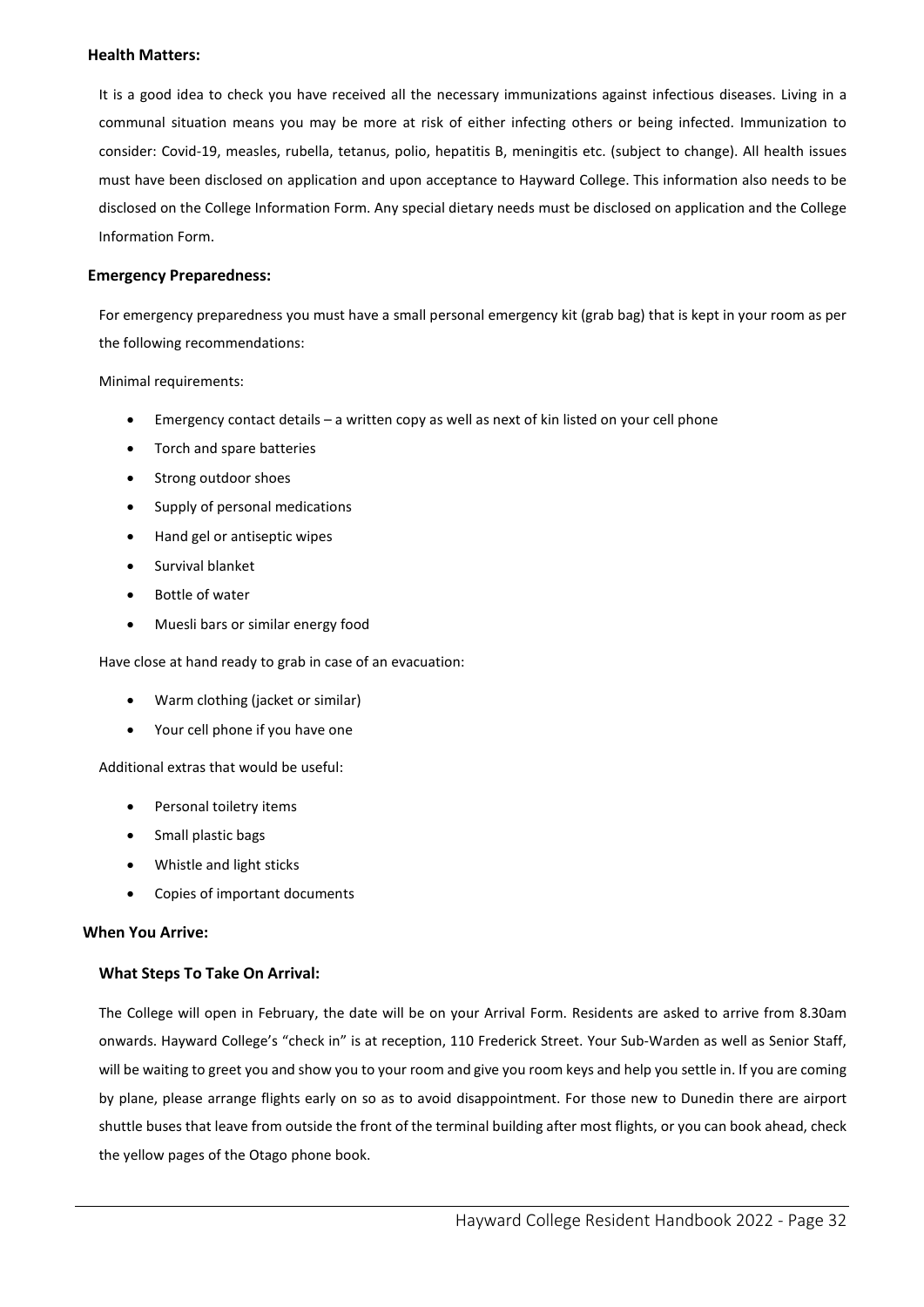#### **Important:**

The first thing you will do when you arrive at Hayward College is meet the staff and be checked into your room. When you check in, you will be given your room key or card and a temporary swipe card. Once you are in your room, you need to complete your room check sheet. On this sheet, please note any damage that exists when you arrive in the room. It is extremely important that you go over this sheet carefully and thoroughly. Sign it only when it accurately represents the condition of the room at the time you take responsibility for it. Completed forms must be given to your Sub-Warden on the day that you arrive. University property may not be removed from your room. You are responsible for maintaining the condition of your room, and you will be charged for missing equipment or damages that occur while you reside in the room. If you do a good job of checking your room and ensuring that the room check sheet is accurate, you will minimize problems when it is time to lock your door and check out.

#### <span id="page-33-0"></span>**While You Are Here:**

#### <span id="page-33-1"></span>**Personal Development:**

One of the greatest advantages of living in Hayward College is the fantastic opportunity that exists to broaden your social skills, cultural knowledge, service to the community and leadership potential. The Sub-Wardens will assist you to familiarize yourself with College life at the beginning of the first semester.

The College has an active Student Committee. Consider applying to be the Student President or Vice President. You can also stand as a Floor Representative. If the Student Committee isn't your thing, consider applying to be a part of the Hayward Green Your Scene Team. Seek out the information and involvement you want, and you will enhance your total educational experience at the University. Get involved while you are here at Hayward College. There are plenty of opportunities to participate.

#### <span id="page-33-2"></span>**What We Expect From You:**

We realise that you are probably not accustomed to living in a Residential College. Sharing common living facilities like common rooms and bathrooms with other students and adjusting to the fact that your behaviour has an effect on those living around you usually takes some adjusting to. Please also refer to our General Behaviour Expectations. A large part of a University education is the learning that comes from living with others. It is unlikely that you will experience any other living situation that can give you more hours of contact with people who share or have different interests than yours or that can expose you to so many points of view on almost any aspect of life. It all adds up to growth and learning that may set the tone for the rest of your life. The Staff of Hayward College are committed to making your Residential College experience an important part of the total education you receive at the University of Otago.

#### <span id="page-33-3"></span>**University Policies and Procedures:**

As a University of Otago student you have agreed to abide by the University's policies and procedures.

Among key documents, there are four key documents for consideration while staying in the college:

• Code of Conduct – The purpose of the Code of Student Conduct is to promote the University's academic aims and a sense of community through the cultivation of mutual respect, tolerance and understanding. To this end, the University expects that students will not engage in behaviours that endanger their own or others' safety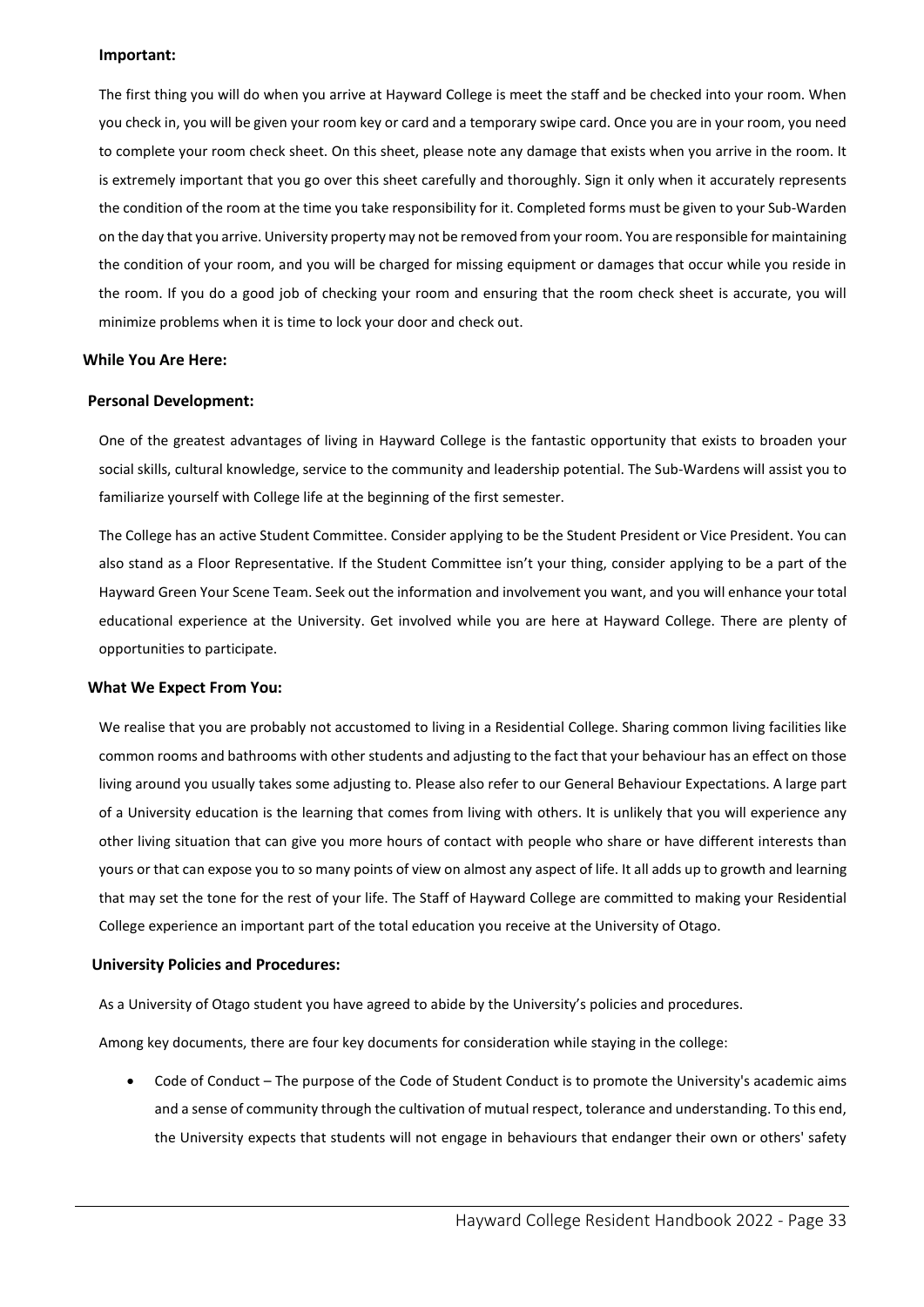and well-being. Students are expected to conform to the standards contained in this Code of Student Conduct off-campus as well as on-campus.

- Ethical behaviour Policy The purpose of this policy is to promote ethical interactions between members of the University community and to provide an environment of safety, respect and dignity so members can participate fully in all aspects of University life.
- Student Charter The University is committed to scholarship through excellence in teaching, research and service and to the provision of a stimulating campus environment for the development of lifelong learning skills. The purpose of the Charter is to advance those aims, to acknowledge the University's commitment to the Treaty of Waitangi and to promote good relations between the staff and administration of the University and its undergraduate and postgraduate students.
- Sexual Misconduct Policy This policy sets out options for reporting sexual misconduct and the process for responding to reported incidents of sexual misconduct.

The University reserves the right to pursue through its disciplinary procedures matters that are also being, or may also be, addressed by the legal system or under any of the above-mentioned University policies. For more information:

- <https://www.otago.ac.nz/proctor/otago670687.pdf>
- <https://www.otago.ac.nz/administration/%20policies/otago003161.html>
- <https://www.otago.ac.nz/about/otago005275.html>
- [https://www.otago.ac.nz//administration/policies/otago711781.html](https://www.otago.ac.nz/administration/policies/otago711781.html)

#### <span id="page-34-0"></span>**Breaches of Conduct:**

Please refer to the Accommodation Contract, Disciplinary Processes and other information in this Handbook.

#### <span id="page-34-1"></span>**Te Puna Accommodation Portal:**

Te Puna is our online tool to assist you while you are living in the College.

Te Puna has on it:

- Accommodation Apply for accommodation.
- Accounts View your account and make payments.
- Maintenance Report maintenance issues.
- Inventory Sign off on your room inventory.
- Shopping Cart Purchase items and event tickets.
- Time away Let us know if you are going to be away from the College by recording your departure and return dates. This includes temporary absence during semester time and semester breaks.
- Self Service Request a late dinner.
- Check out To record your leaving date at the end of the year.

Please bookmark the following URL to Te Puna:<https://college-accommodation.otago.ac.nz/StarRezPortalX>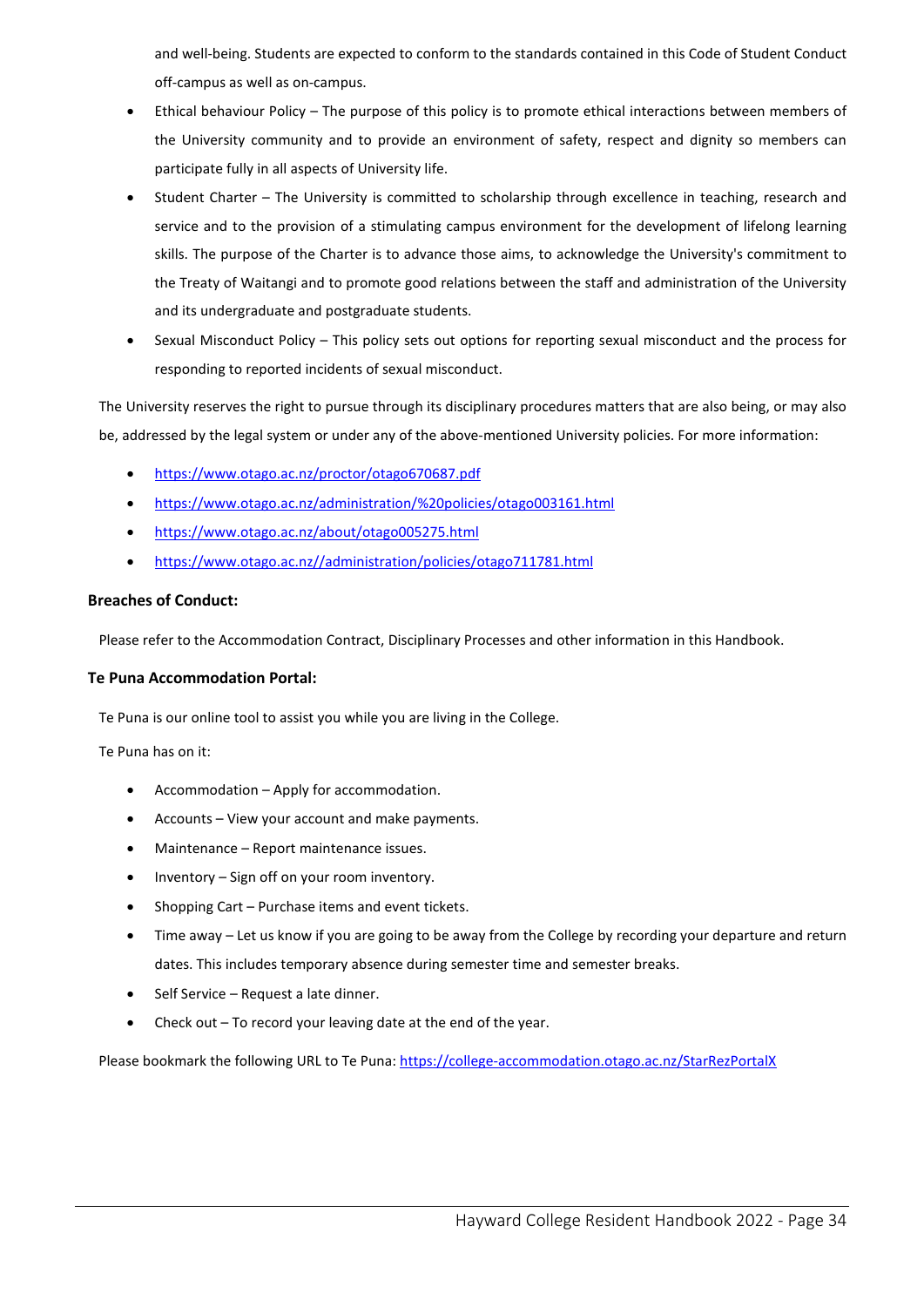#### <span id="page-35-0"></span>**Semester Break Accommodation:**

- During the vacations Hayward College remains open for Residents who wish to stay
- Any Resident who leaves the College during semester breaks must inform the College of their intended leaving and returning dates through Te Puna.
- Residents must fill in the Check Out/Check in, as well as register and hand in their key or card.

#### <span id="page-35-1"></span>**COVID Alert Level 4 Rebates:**

If, acting on Government advice, you vacate University of Otago managed accommodation to return home in response to a COVID-19 Alert Level 4 situation (or equivalent) that involves Dunedin, you will be eligible for a 100% rebate on weekly accommodation fees for absences of two weeks or more.

Eligibility for a rebate is contingent on you are not breaching travel restrictions by relocating. It will apply from the first full week of absence and will continue until such time as Alert Levels drop to the point at which it is possible for you to return. For students in receipt of a University of Otago entrance scholarship, the rebate will only apply to the nonscholarship portion of the accommodation fees.

Standard withdrawal policy applies should you choose to withdraw from your Residential agreement.

#### <span id="page-35-2"></span>**Disabilities:**

Disabilities and other Health related issues must be declared on the College Information Form emailed out with your Accommodation Contract. Please also list any special requirements you may have. It is also suggested that Residents with disabilities should introduce themselves to their Sub-Warden at the beginning of the year. This will allow your Sub-Warden to provide appropriate help in case of evacuations and emergencies.

#### <span id="page-35-3"></span>**Reporting Hazards:**

Report non-emergency hazards to Reception. The information will be passed to the appropriate staff member for correction. In emergency situations, dial (1)111. Always remain on the line until the emergency dispatcher has adequate information and tells you that it is okay to hang up (if your safety is threatened at the location of the telephone you are using, evacuate the area).

#### <span id="page-35-4"></span>**Sustainability:**

Hayward College is an environmentally conscious College and have recently registered with the University of Otago's Green Your Scene Awards scheme. Sustainability covers not only resource and energy use, it also involves making socially responsible choices and promoting a healthy lifestyle to maintaining our well-being. If you come to Hayward, you will be a part of our progress towards being more sustainable College. Some ways Hayward is achieving this is through motion sensor lights in common spaces, recycling bins in each Resident'sroom and the option to eat vegetarian meals at dinner time. If you come to Hayward College, you agree to recycle and turn off lights.

#### <span id="page-35-5"></span>**Study Atmosphere:**

Studying is hard work, and a good study environment is expected. You are expected to respect others' need for rest and study time. Quiet hours exist in the College for this reason. Since most students prefer to study in their rooms, a good study atmosphere on your floor is important. Your Sub-Wardens will help you and the students on your floor develop the rules. It will be up to you to make them work.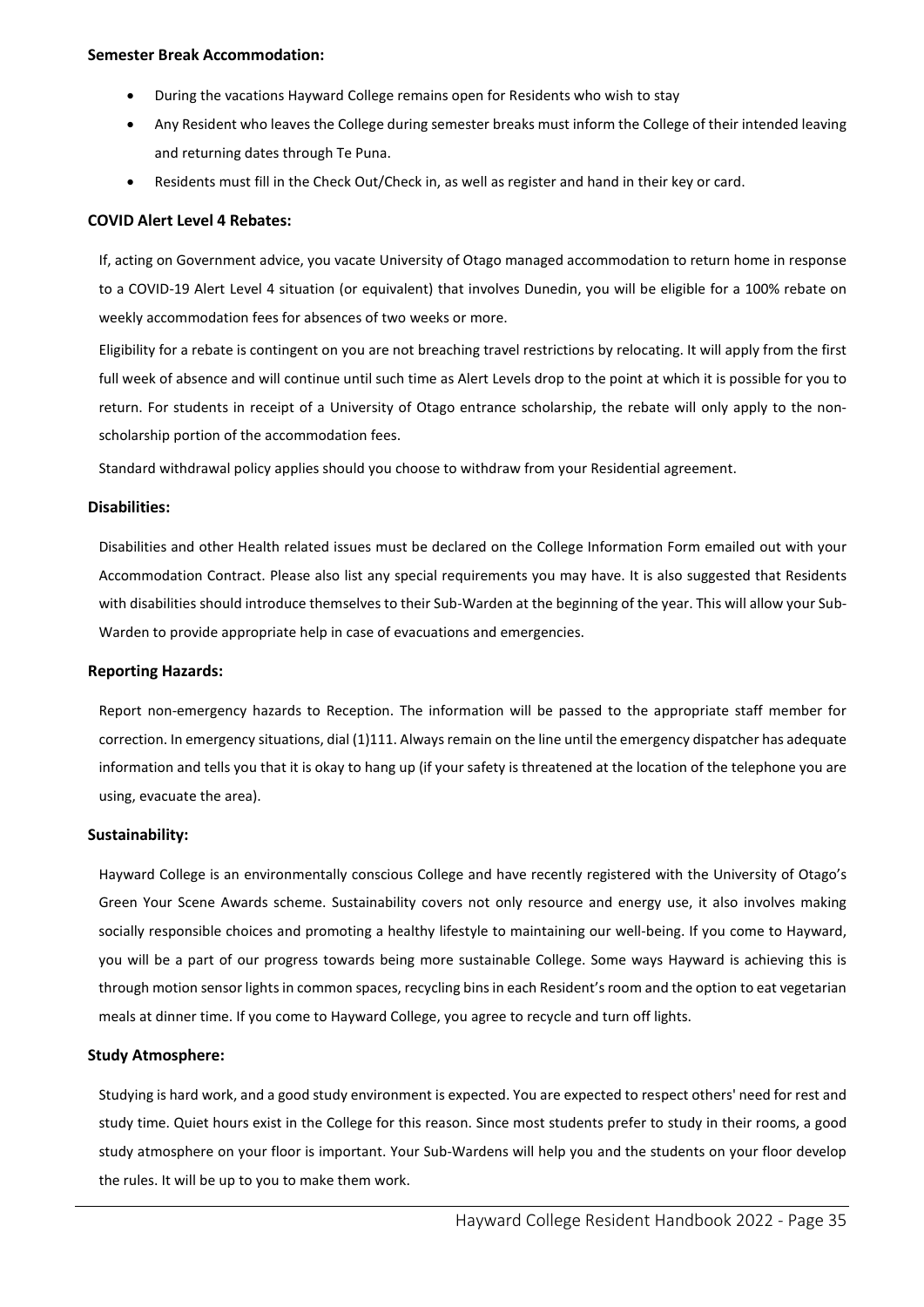#### <span id="page-36-0"></span>**Rights of Others:**

All Residents must acknowledge the rights of their follow Residents to be able to work in relative peace and quiet.

The College reserves the right to institute additional rules or regulations or change the current rules and regulations as necessary for the safety and security of the College, the Residents and the staff. All Residents accept this fact and agree to abide by any such regulations which are changed or implemented.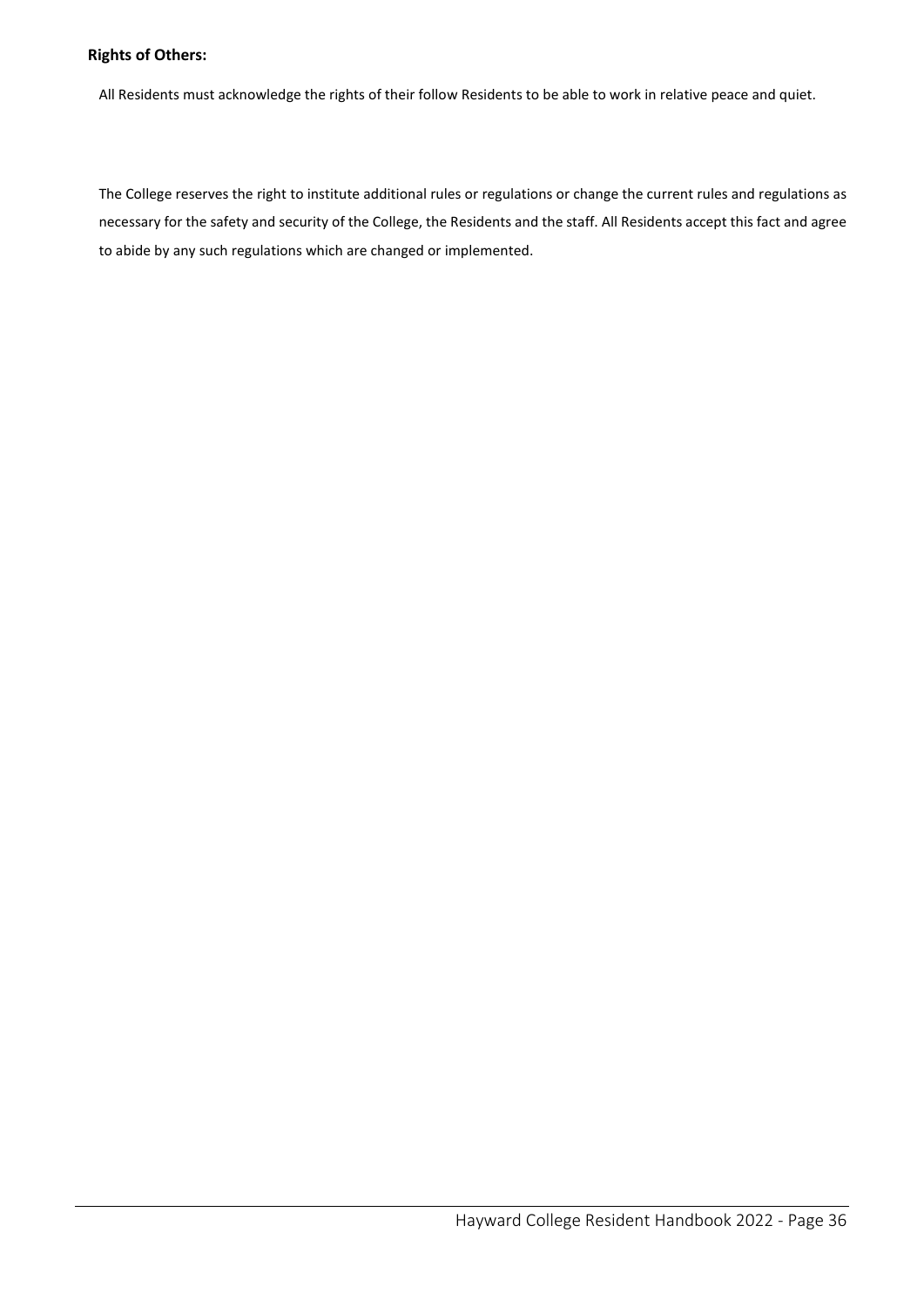# <span id="page-37-0"></span>**USEFUL CONTACTS**

#### <span id="page-37-1"></span>**Support Services:**

|                                                  | <b>EMERGENCY</b> (Ambulance, Fire, Police) (1)111 |                                                 |
|--------------------------------------------------|---------------------------------------------------|-------------------------------------------------|
| AskOtago                                         | 0800 80 80 90<br>(03) 479 7000                    | https://otago.custhelp.com                      |
| Campus Watch                                     | $(03)$ 479 5000<br>0800 479 5000                  | www.otago.ac.nz/proctor/campuswatch/            |
| <b>Career Development Centre</b>                 | (03) 479 8244                                     | www.otago.ac.nz/careers/                        |
| Chaplains                                        | (03) 479 8497                                     | www.otago.ac.nz/chaplain                        |
| Disability Information and Support               | (03) 479 8235                                     | www.otago.ac.nz/disabilities                    |
| Dunedin Public Hospital                          | (03) 474 0999                                     |                                                 |
| Dunedin Urgent Doctor and Accident Centre        | (03) 479 2900                                     | www.dunedinurgentdoctors.co.nz/                 |
| <b>Family Planning</b>                           | (03) 477 5850                                     | www.familyplanning.org.nz/clinics/dunedin       |
| Healthline                                       | 0800 611 116                                      |                                                 |
| International Office                             | (03) 479 7000                                     | www.otago.ac.nz/international                   |
| Lifeline Aotearoa                                | 0800 54 33 54<br><b>Text 4357</b>                 | www.lifeline.org.nz/                            |
| <b>OCASA Dunedin</b>                             | (03) 474 1592                                     | www.ocasa.org.nz/                               |
| <b>OUSA Support</b><br><b>OUSA Club and Socs</b> | 0800 12 10 23<br>(03) 479 5960                    | www.ousa.org.nz<br>www.ousa.org.nz/clubsandsocs |
| <b>Pacific Island Centre</b>                     | (03) 479 8278                                     | www.otago.ac.nz/pacific                         |
| Social Impact Studio                             | (03) 479 8631                                     | www.otago.ac.nz/social-impact-studio            |
| Suicide Crisis Helpline                          | 0508 82 88 65                                     |                                                 |
| <b>Student Health</b>                            | (03) 479 8212<br>0800 479 821                     | www.otago.ac.nz/studenthealth                   |
| <b>Student Learning Development</b>              | (03) 479 8801                                     | www.otago.ac.nz/hedc/students/                  |
| Te Huka Mātauraka (Maori Centre)                 | (03) 479 8490                                     | www.otago.ac.nz/maoricentre                     |
| Te Whare Tāwharau Sexual Violence Support        | 0800 479 379                                      | www.otago.ac.nz/te-whare-tawharau/              |
| and Prevention Centre                            | (03) 479 3790                                     |                                                 |
| <b>Unipol / Recreation Services</b>              | (03) 479 5888                                     | www.otago.ac.nz/recreation/                     |
| <b>Urgent Pharmacy</b>                           | (03) 477 6344                                     |                                                 |
| Youthline                                        | 0800 376 633<br><b>Text 234</b>                   | www.youthline.co.nz/                            |
| 1737                                             | Text or call 1737                                 | www.1737.org.nz                                 |

### <span id="page-37-2"></span>**College Contacts**

| Acting Warden/Tautiaki                                                         | 021 279 5526<br>$(03)$ 479 5526 | luke.lovegrove@otago.ac.nz  |
|--------------------------------------------------------------------------------|---------------------------------|-----------------------------|
| Assistant Warden/Tautiaki Kaiāwhina                                            | 021 279 5524<br>(03) 479 5524   | emma.kane@otago.ac.nz       |
| Client Services Administrator/Kaiwhakarite<br>Whakarotoka Kiritaki (Reception) | $(03)$ 479 5520                 | hayward.college@otago.ac.nz |
| Facilities Coordinator/Kaituitui Rauhaka<br>(Maintenance)                      | <b>TBA</b>                      | duncan.lindsay@otago.ac.nz  |
| Sub-Warden/Kaiāwhina Whare - Duty Phone<br>Sub-Warden/Kaiāwhina Whare - Office | 021 279 5522<br>(03) 479 5522   |                             |